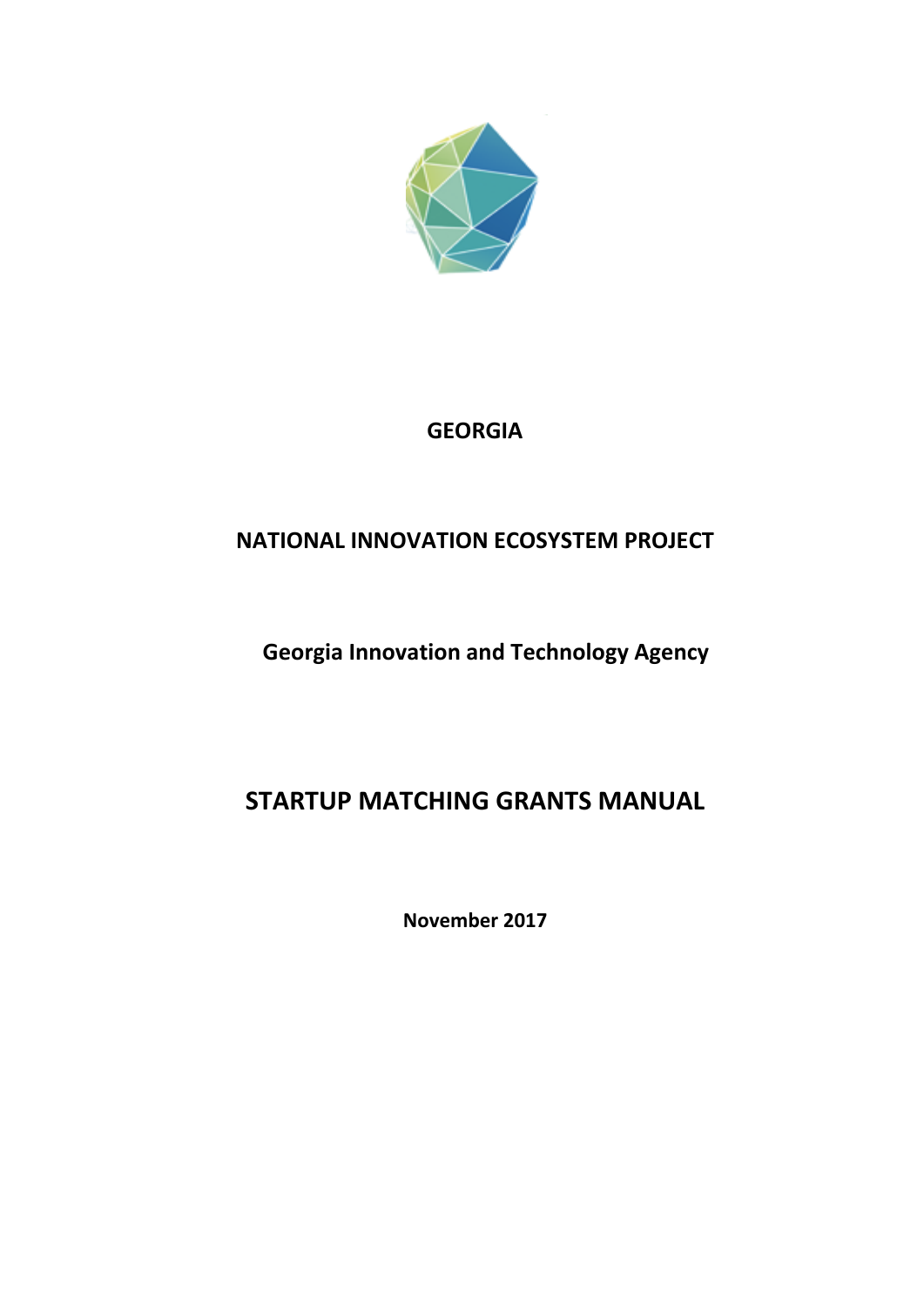## **CONTENTS**

| 1.     |  |
|--------|--|
|        |  |
|        |  |
| 2.     |  |
|        |  |
|        |  |
|        |  |
| 3.     |  |
|        |  |
| 4.     |  |
|        |  |
|        |  |
|        |  |
|        |  |
| 5.     |  |
|        |  |
|        |  |
|        |  |
|        |  |
| 6.     |  |
|        |  |
|        |  |
| 6.2.1. |  |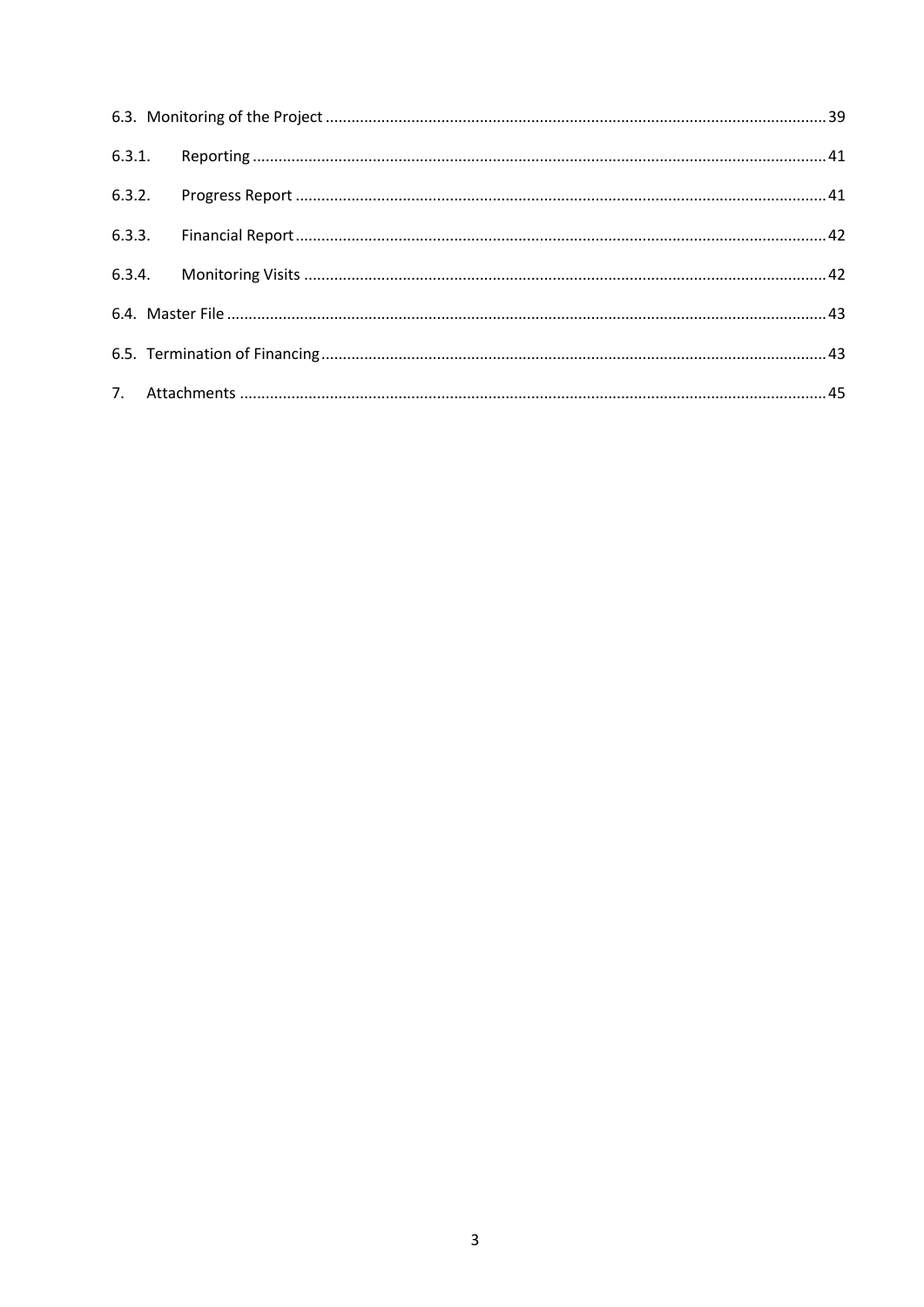#### **ABBREVIATIONS AND ACRONYMS**

<span id="page-3-0"></span>

| <b>BfD</b>   | Broadband-for-Development                                      |
|--------------|----------------------------------------------------------------|
| <b>CICs</b>  | Community innovation centers                                   |
| <b>EMP</b>   | Environmental Management Plan                                  |
| <b>ESMF</b>  | <b>Environmental and Social Management Framework</b>           |
| <b>ESMP</b>  | Environmental and Social Management Plan                       |
| FM           | <b>Financial management</b>                                    |
| <b>FAQ</b>   | <b>Frequently Asked Questions</b>                              |
| <b>GFMES</b> | <b>Grants Financial Monitoring &amp; Evaluation Specialist</b> |
| FY           | Fiscal year (Georgia: January 1 - December 31)                 |
| GDP          | Gross domestic product                                         |
| GEL          | Georgian Lari                                                  |
| <b>GENIE</b> | Georgia National Innovation Ecosystem (Project)                |
| <b>GITA</b>  | Georgia Innovation and Technology Agency                       |
| <b>IIC</b>   | Independent Investment Committee                               |
| ICT          | Information and communication technologies                     |
| IP           | Intellectual property                                          |
| IT           | Information technology                                         |
| M&E          | Monitoring and Evaluation                                      |
| <b>MGs</b>   | Matching grants (Program)                                      |
| <b>MGM</b>   | <b>Matching Grants Manual</b>                                  |
| MoESD        | Ministry of Economy and Sustainable Development                |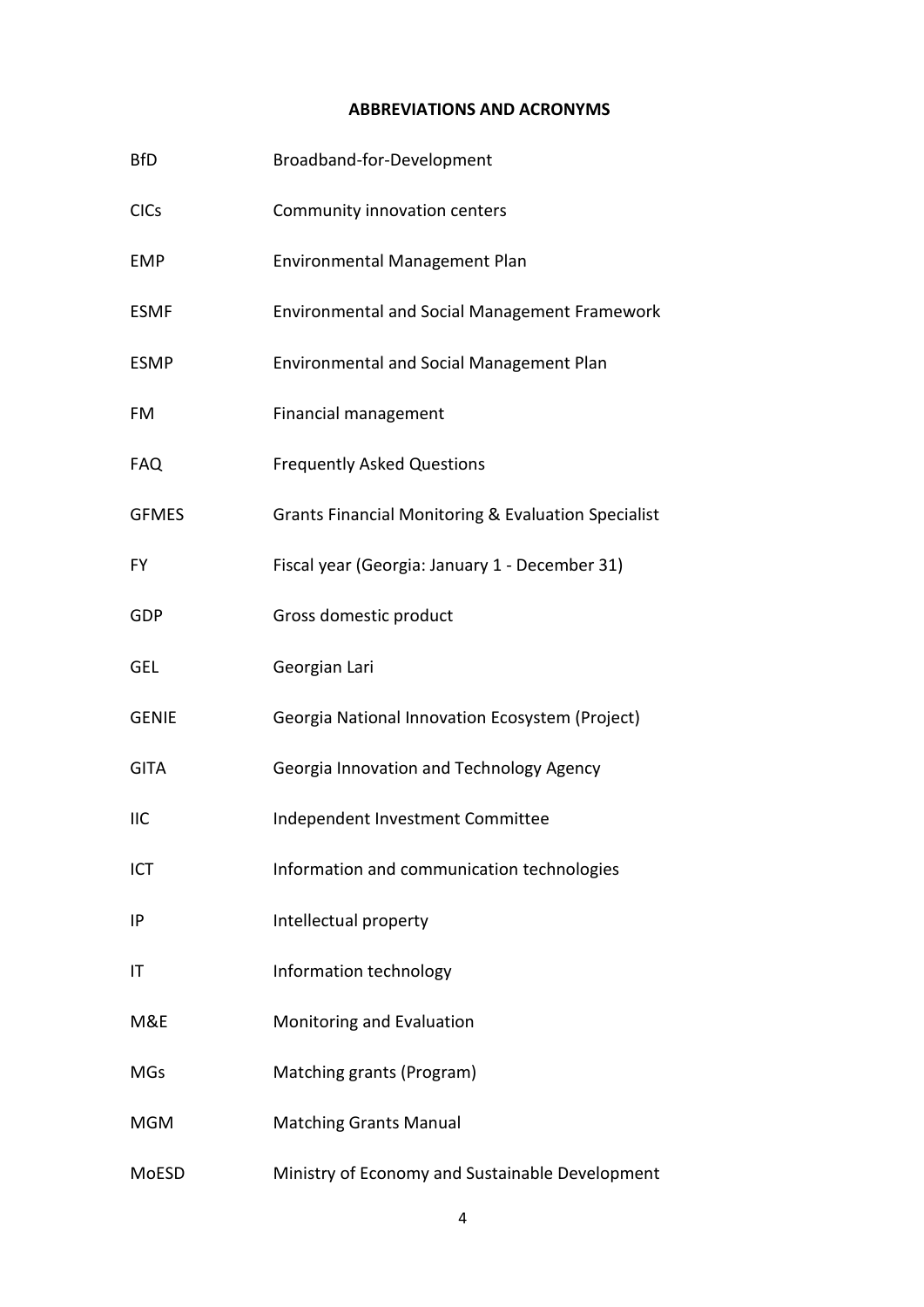| <b>MSME</b> | Micro, small, and medium enterprises        |
|-------------|---------------------------------------------|
| <b>NIE</b>  | National innovation ecosystem               |
| <b>POM</b>  | <b>Project Operations Manual</b>            |
| Project     | Matching Grants Program Applicant's project |
| Program     | <b>Matching Grants Program</b>              |
| Q&A         | <b>Questions and Answers</b>                |
| R&D         | Research and development                    |
| <b>RIHs</b> | Regional innovation hubs                    |
| <b>SMEs</b> | Small and medium enterprises                |
| <b>SOE</b>  | Statement of expenditures                   |
| TA          | <b>Technical assistance</b>                 |
| WB, Bank    | <b>World Bank</b>                           |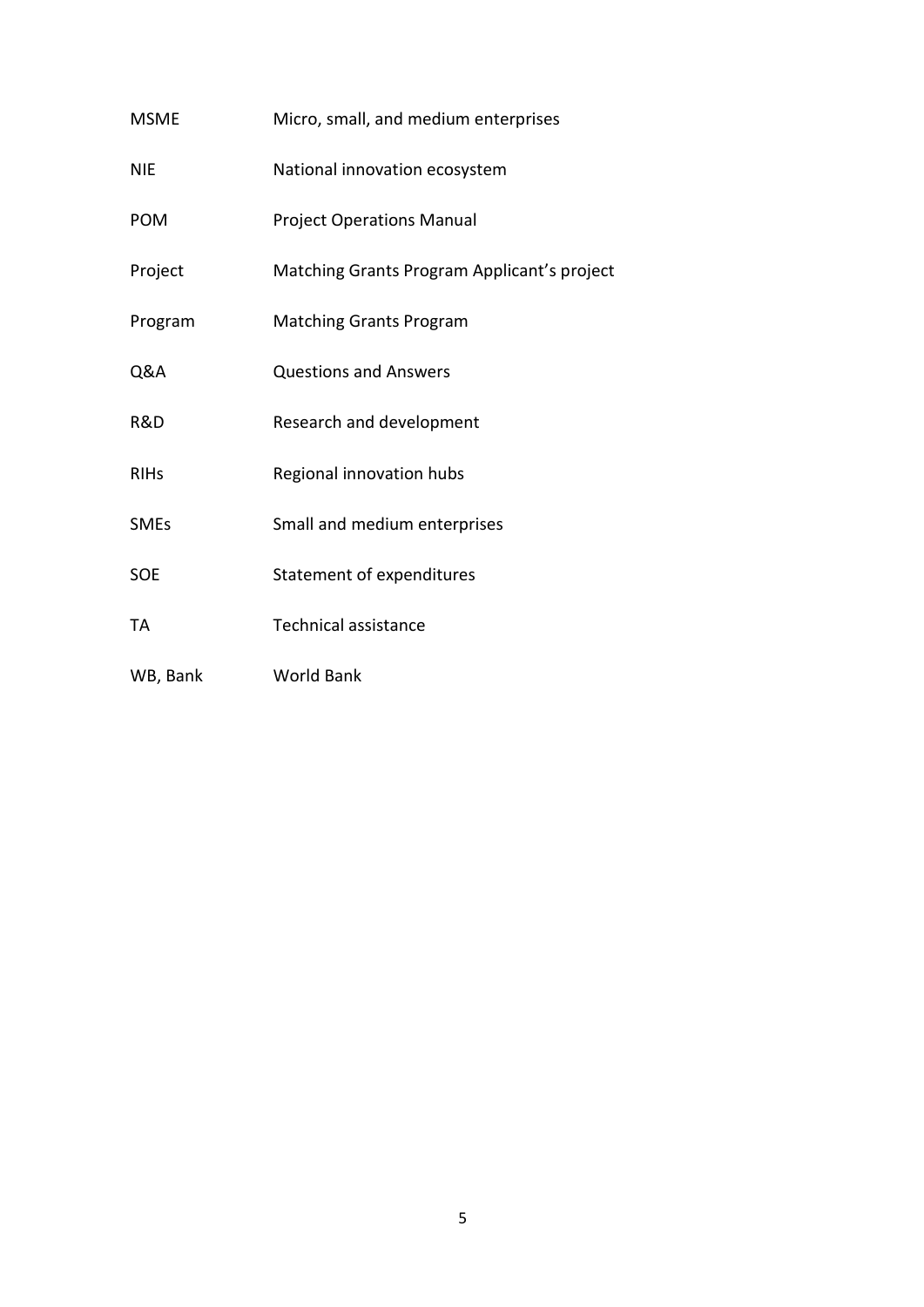## **DEFINITIONS**

<span id="page-5-0"></span>

| <b>Application</b>               | The package of all necessary documents and data<br>submitted by the Applicant including project proposal.                                                                                                                                         |
|----------------------------------|---------------------------------------------------------------------------------------------------------------------------------------------------------------------------------------------------------------------------------------------------|
| <b>Project Proposal</b>          | Project proposal is an integral part of the Application. It<br>consists of a business plan, project budget, financial<br>forecast, and Applicant's statement.                                                                                     |
| <b>Approved Project Budget</b>   | Applicant's project budget, included in the proposal,<br>which is approved by GITA for grant financing.                                                                                                                                           |
| <b>A Call for Proposals</b>      | Announcement, designed to provide an opportunity for<br>eligible Applicants to submit project proposals, which<br>meet the objectives of the Matching Grant Program                                                                               |
| <b>Investment Committee</b>      | An independent decision-making body created by GITA<br>for awarding matching grants.                                                                                                                                                              |
| <b>Financing Agreement</b>       | A document signed by the Applicant, governing GITA<br>Grant financing of the Applicant and responsibilities of<br>the Awardee.                                                                                                                    |
| <b>Final Settlement</b>          | A legal document signed between GITA and the<br>Beneficiary at the end of the implementation of the<br>project, defining the completion of the project<br>implementation and the fulfillment of the obligations<br>under the Financing Agreement. |
| <b>Beneficiary</b>               | An eligible Applicant that signed the Financing<br>Agreement with GITA                                                                                                                                                                            |
| <b>Implementing Agency</b>       | Georgia's Innovation & Technology Agency (GITA)                                                                                                                                                                                                   |
| <b>Desk Review</b>               | The first stage of the proposal evaluation process, where<br>applications are checked against environmental and<br>social, administrative and eligibility and IP compliance.                                                                      |
| <b>Pre-evaluation Stage</b>      | The second stage of the proposal evaluation process,<br>where applications are evaluated by two independent<br>international peer reviewers against the quality criteria<br>set forth under Section 5 of this manual.                             |
| <b>Pre-selected Applications</b> | A list of project proposals for final evaluation, ranked by<br>score, and with funding requirement amounting to<br>maximum twice the size of grant budget available for this<br>call.                                                             |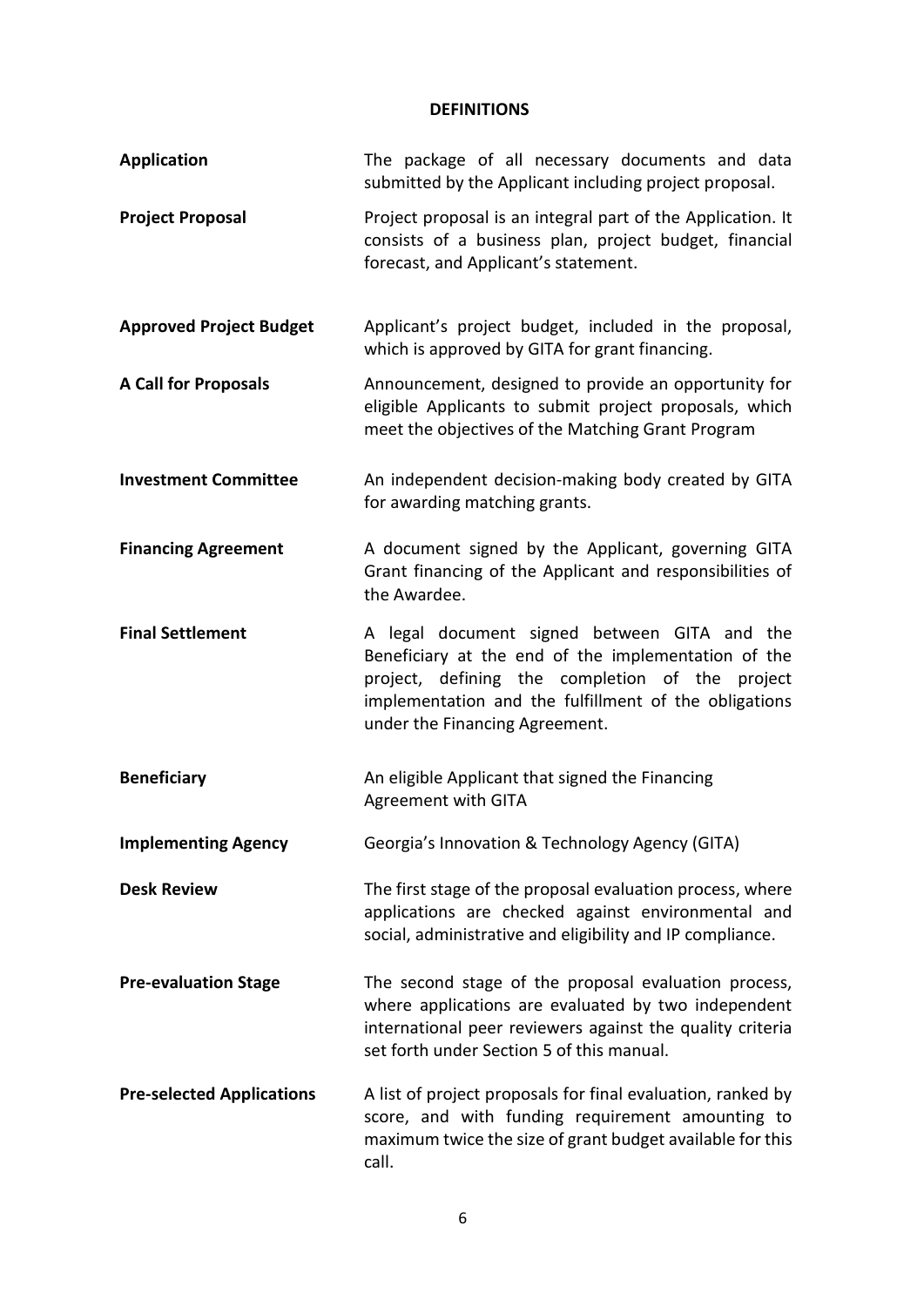**Negotiation Stage** Contract negotiation stage, to solve all ambiguities that emerged during the evaluation and to obtain additional documents or revisions of the proposals.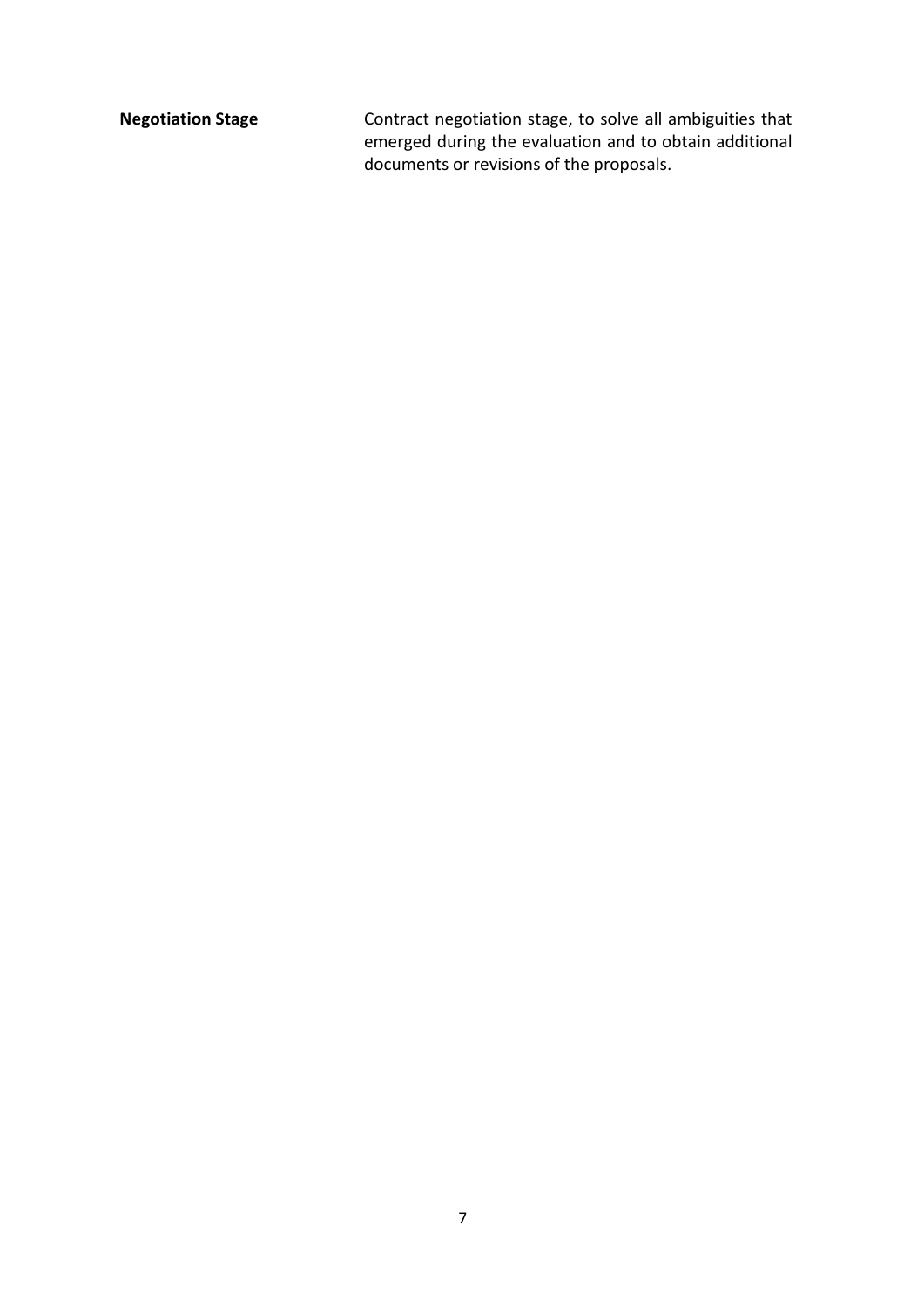## <span id="page-7-0"></span>**1. INTRODUCTION**

The Matching Grants (MGs) Program is a part of the Georgia National Innovation Ecosystem<sup>1</sup> (GENIE) Project, implemented by the Georgia Innovation and Technology Agency (GITA). The main objective of the GENIE Project is to increase innovative activities of firms and individuals in Georgia and their participation in the digital economy. The GENIE Project is financed from an International Bank for Reconstruction and Development (IBRD) loan in the amount of 40 million US dollars.

The GENIE Project will enhance Georgia's national innovation ecosystem through an integrated approach across three components, plus project implementation support:

## **Component 1: Innovation Infrastructure**

The component will: (a) develop a network of Innovation Hubs and Innovation Centers in selected cities, towns and villages of Georgia; and (b) design and pilot a Broadband-for-Development (BfD) program to support the increase in adoption and use of broadband internet services and advanced information technology by eligible households and eligible Micro, Small, and Medium Enterprises (MSMEs), with a focus on rural areas.

## **Component 2: Innovation Services**

This component will deliver services, many in coordination with the Community Innovation Centers (CICs) and Regional Innovation Hubs (RIHs), tailored to Project beneficiaries at various stages/levels of the innovation ecosystem. The component will carry out outreach and communication activities, and provide training and technical assistance in support of: (a) building the innovation community of Georgia, and organizing and carrying out innovation competitions; (b) carrying out periodic skills needs assessments of firms and developing digital economy skills of individuals; and (c) developing the innovation capacity of individuals and firms.

## **Component 3: Innovation Financing**

This component supports the: (a) provision of Matching Grants (MGs), selection of eligible MSMEs for receipt of matching grants, and supervision of matching grants; (b) provision of technical assistance to eligible MSMEs to prepare and implement sub-projects (with the matching grants); and (c) provision of technical assistance to stimulate alternative forms of innovation financing and investment in the digital economy.

## **Implementing Agency**

 $\overline{\phantom{a}}$ 

Georgia's Innovation & Technology Agency under the Ministry of Economy and Sustainable

<sup>&</sup>lt;sup>1</sup> Georgia's National Innovation Ecosystem (GENIE) can be conceived as a network of organizations, rules, and mechanisms that affect how the country generates, disseminates, and uses knowledge and technology.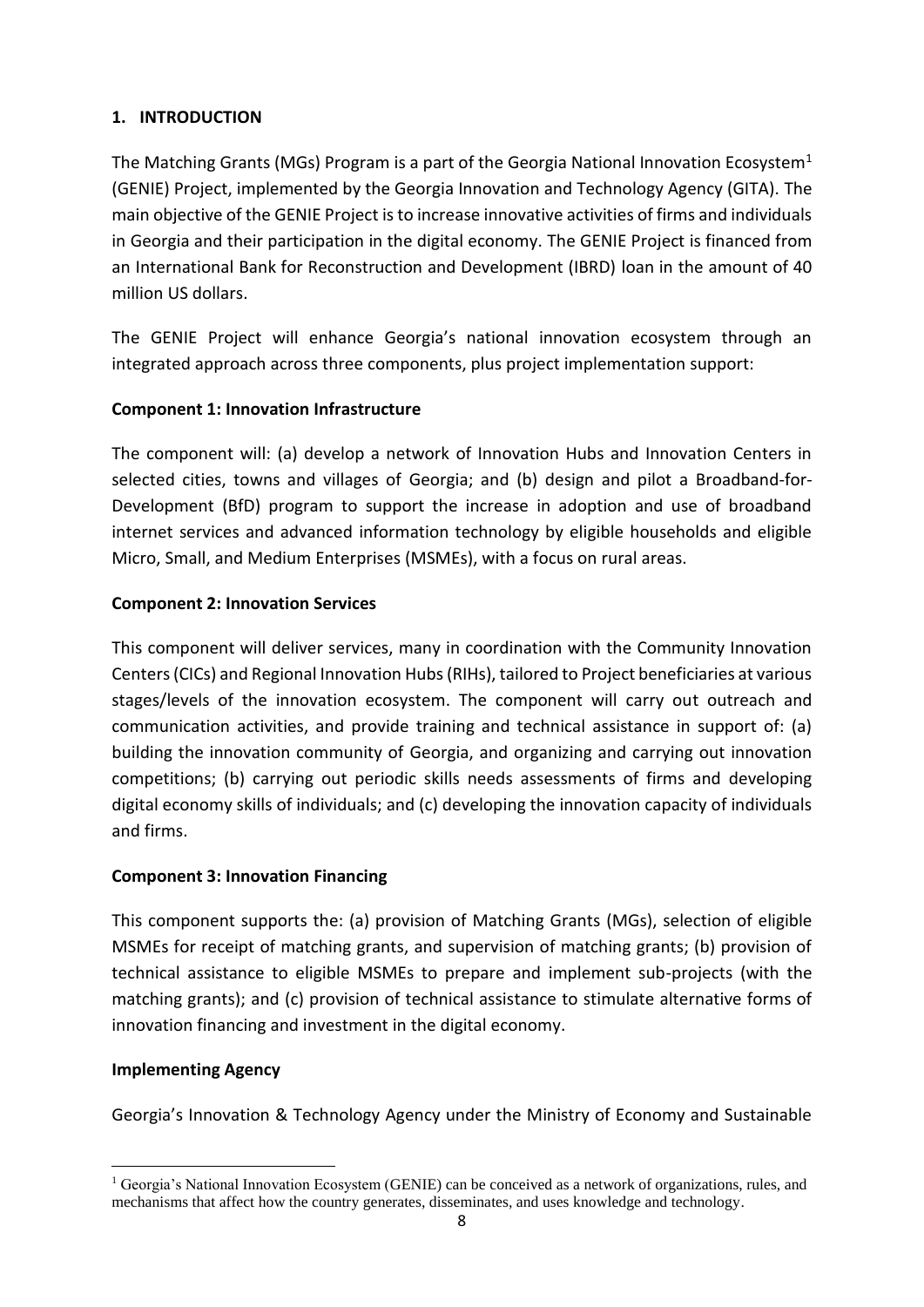Development of Georgia (MoESD) is the GENIE Project implementing agency and, subsequently, the MGs Program administrator. The Government established GITA through Resolution No. 172, dated February 19, 2014. Through this mandate, GITA is in charge of innovation policy implementation, including addressing supply-side market failures that limit the quantity and quality of research and innovation in Georgia, including in early-stage finance and innovation infrastructure.

GITA is responsible for all aspects of the Project implementation, including administration of the MGs program, performed by a dedicated unit within GITA (Innovation and Commercialization Department). It will plan, undertake and monitor Project-financed activities, apply safeguard policies, and report on the Project progress to the MoESD and the World Bank in close cooperation with relevant institutions participating in the GENIE Project. MoESD will provide project oversight and coordination. An Independent Investment Committee (IIC) will be created by GITA as an independent decision-making body for awarding matching grants.

The GENIE Project will also support costs of administration of the MGs program, training and coaching to grant Applicants and winners. Such support is needed as many participants will have limited experience with matching grant Applications and the technology commercialization process. Seminars and training during the grant Application process will help ensure that high-quality Applications are received. An estimated 10 days of coaching per year by a combination of local and international experts is expected to be provided to each grant Beneficiary. The training and coaching will be provided by a network of experts coordinated by GITA, leveraging the services developed under Component 2.

The present Matching Grants Manual (MGM) is prepared to detail the grant objectives, eligibility criteria, maximum size of grants, eligible costs, project selection and evaluation process, reporting, and procurement techniques, among others.

## <span id="page-8-0"></span>**1.1. Startup Matching Grants - Program Objectives**

The objective of the Startup Matching Grants is to stimulate innovation and creation of innovative enterprises in Georgian economy through development/adoption and commercialization of Innovative<sup>2</sup> products and services with the potential for internationalization.

## <span id="page-8-1"></span>**1.2. Startup Matching Grants - Program Description**

1

MGs is one of the most common funding instruments across both developed and developing economies used in fostering innovation. Table 1 below summarizes the main characteristics of the program.

<sup>&</sup>lt;sup>2</sup> Innovativeness can refer to products and services, as well as to the technology and process.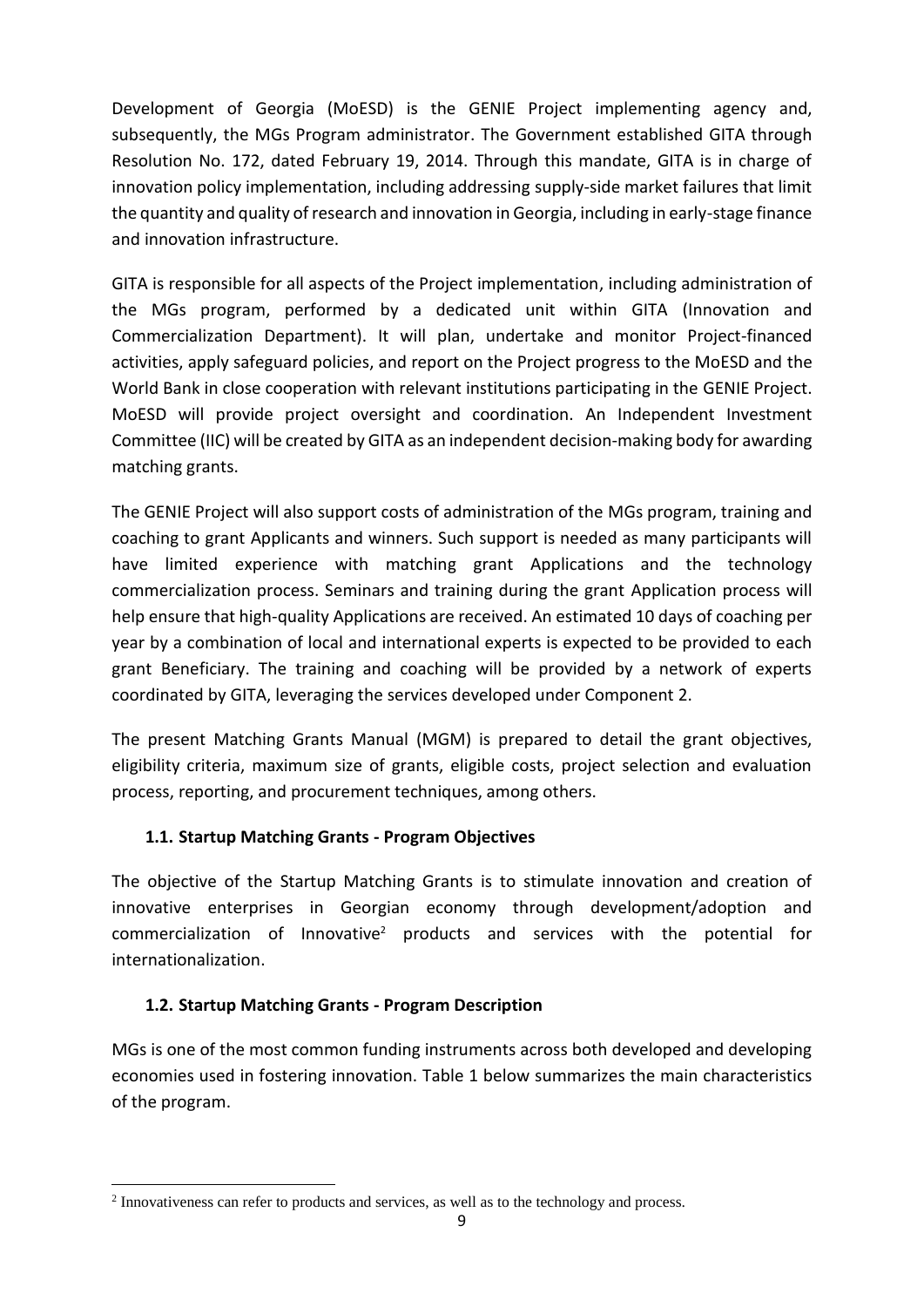#### **Table 1: Startup Matching Grants**

|                                                    | <b>Startup Matching Grants</b>                                                                                                                                                                 |
|----------------------------------------------------|------------------------------------------------------------------------------------------------------------------------------------------------------------------------------------------------|
| Objective                                          | Stimulate development of new innovative Startup/early-stage<br>enterprises                                                                                                                     |
| <b>Recipient</b>                                   | Early-stage, private, small- enterprises, less than 2 years old                                                                                                                                |
| <b>Grant size</b>                                  | Up to GEL 100'000                                                                                                                                                                              |
| <b>Duration</b>                                    | Up to 12 months                                                                                                                                                                                |
| <b>Co-financing</b><br>(financial<br>contribution) | At least 10% of total project costs <b>preferably from private</b> ,<br>and excluding public grant sources. Potential increase of co-<br>financing to 15% in following CFPs based on demand. * |

\* Note: The private sector financing contributions could be subject to change, depending on the demand response seen through pilot rounds of calls for proposals.

The total budget reserved in the GENIE Project for MGs is USD 7.05 million. Financing decisions will be made on a competitive basis by GITA's IIC.

In the course of the MGs Program, Calls for Proposals will be announced according to the GENIE Project Plan and annual budget allocation of grant money. A Call for Proposals for Startup Matching Grants may be announced once a year. Total budget of each Call for Proposals under Startup Matching Grants will equal to 2 million Georgian Lari annually.

Startup Matching Grants is defined as small matching grants to early-stage private and smallenterprises incorporated in Georgia within the last two years that are in the proof of concept stage or have a technological innovation with potential for creation of a new intellectual property (IP) or new know-how, and market potential.

The financing to be awarded by GITA through Startup Matching Grants could cover a maximum of 90 percent up to GEL 100'000 of the total approved Applicant's project budget for a one-year project. A minimum of 10 percent of the project budget would be secured in cash by the Applicant from other sources, preferably private, and excluding public grant sources. A higher share of private sector co-financing may be required in the subsequent Calls for Proposals, depending on the interest in the program and the quality of project proposals submitted in the pilot phase. To ease the financial pressure on the Applicants, the private sector contribution will be required according to the schedule of tranches outlined in section 6.2 1 below. The tranches will be quarterly and aligned with the expenditure plan prepared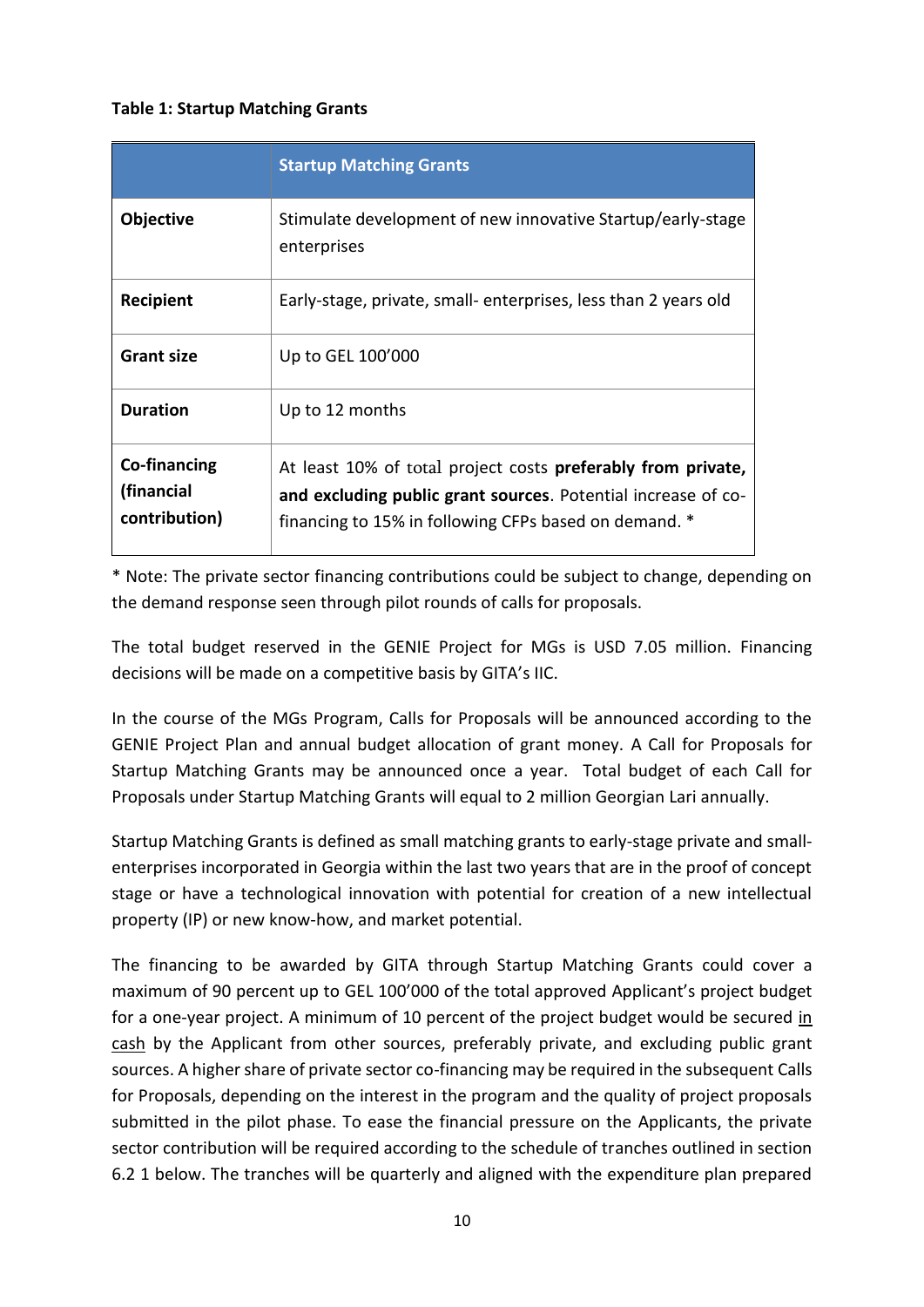as part of the grant Application. Financial and technical progress will be verified by GITA each quarter before the subsequent quarterly payment is made to ensure productive and transparent use of the funds. If the project progress deviates substantially from the proposal, then GITA will decide whether to accept a revised implementation proposal or terminate the project.

Eligible costs to be financed by the Startup Matching Grants are: prototyping, proof of concept, business development, intellectual property applications and fees, R&D services and subcontracts, testing and piloting of developed innovations, business plan preparation for further capital mobilization, commercialization, and others. Ineligible costs are described in Section 2.3.

The rationale for the Startup Matching Grants is that new technology-based startup firms are especially vulnerable and require financial support, because they have a significant lag in revenues between product development and time to market. These firms do not have demonstrable cash flow to obtain conventional sources of debt finance. Also, much of their value is in intangible assets, like IP, which is difficult to appraise in the abstract. Such highgrowth innovative firms typically require specialized financing, often from public sources, in their early years to prove the technical, and then the commercial, viability of their ideas. Accordingly, Startup Matching Grants is designed to support early stage innovation as well as stimulate the evolution of an entrepreneurial mind-set among the Georgian community by providing incentives for enterprises to innovate and transfer technologies into the market.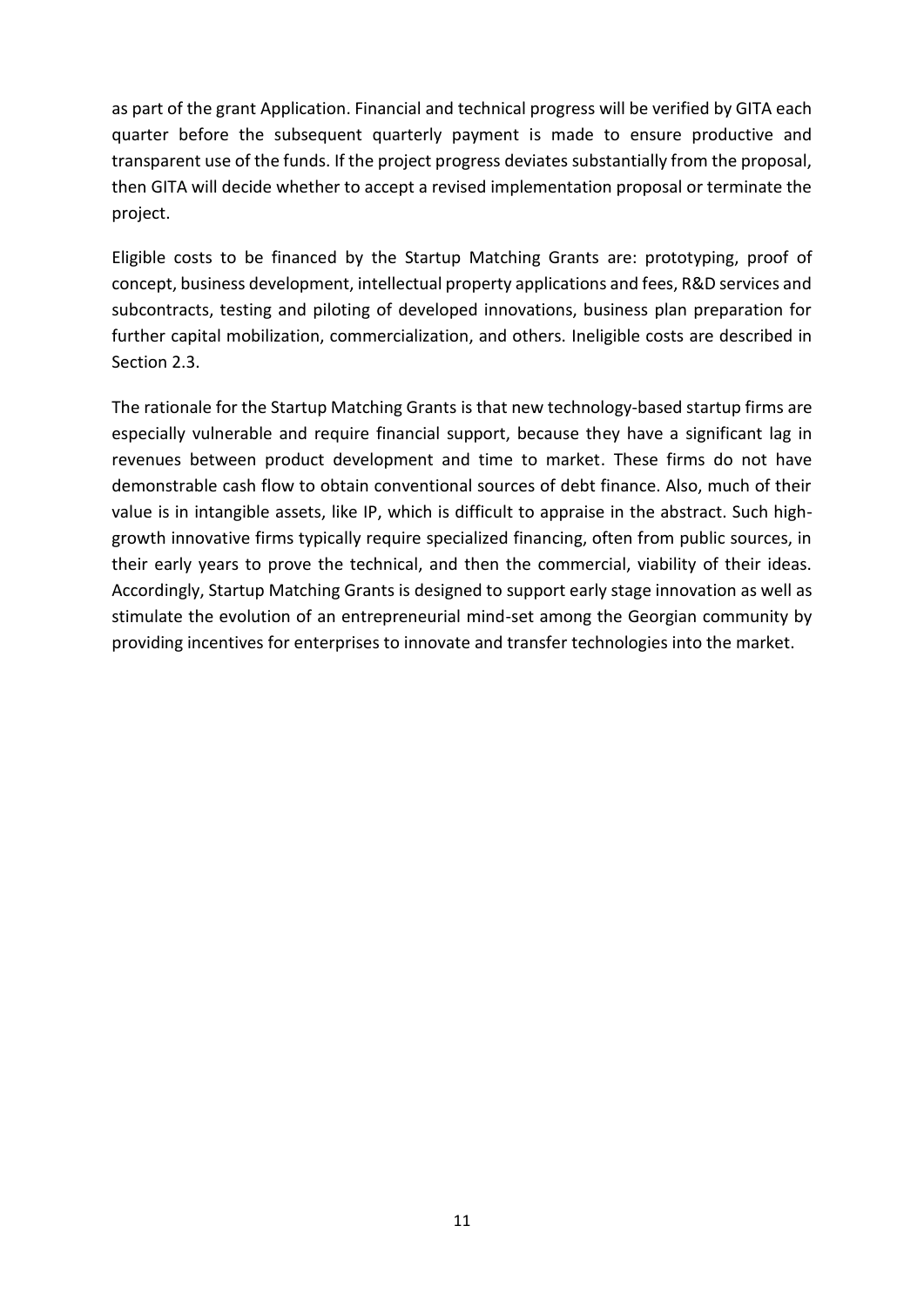## <span id="page-11-0"></span>**2. ELIGIBILITY CRITERIA**

Each application received will be evaluated and assessed for eligibility using the three sets of eligibility criteria which are (1) eligibility of applicants, (2) eligibility of activities/projects and (3) eligibility of costs.

## <span id="page-11-1"></span>**2.1. Eligibility of Applicants**

1. The Applicant is a business entity, incorporated under the applicable/current Entrepreneurs Law of Georgia, registered at the National Agency of Public Registry (NAPR);

Or

The Applicant is a natural person (or group of natural persons) with an innovative business idea. If selected, the applicant will be requested to register the legal business unit prior to contract signing;

- 2. Applicant has been incorporated for no longer than two (2) years by the date when call for proposals has been launched;
- 3. The Applicant is a business entity, whose turnover did not exceed GEL 500'000 during the last 12 months before the publication date of the call<sup>3</sup>;
- 4. The majority<sup>4</sup> of Applicant's ownership shall not belong to a parent company

In addition, in Applicant's Statement (Attachment MG5), the applicant must declare that:

- The Applicant is not bankrupt, insolvent, being wound up, in the process of reorganization are not registered in the debt registry of the National Enforcement Bureau or having their affairs administered by the courts, has not suspended business activities for whatever reasons, is not subject of proceedings concerning those matters, or are not in any analogous situation arising from similar procedure provided for in national legislation or regulations;
- The Applicant's founders are not registered in the debt registry of the National Enforcement Bureau;
- The Applicant is not in breach of duties related to taxes in accordance with the Tax Code of Georgia.

**.** 

<sup>&</sup>lt;sup>3</sup> If a call has been published in the middle of the month e.g.  $13<sup>th</sup>$  of August, July of the same year will be the

<sup>12</sup>th month of the above-mentioned period.

<sup>4</sup> I.e. more than 50%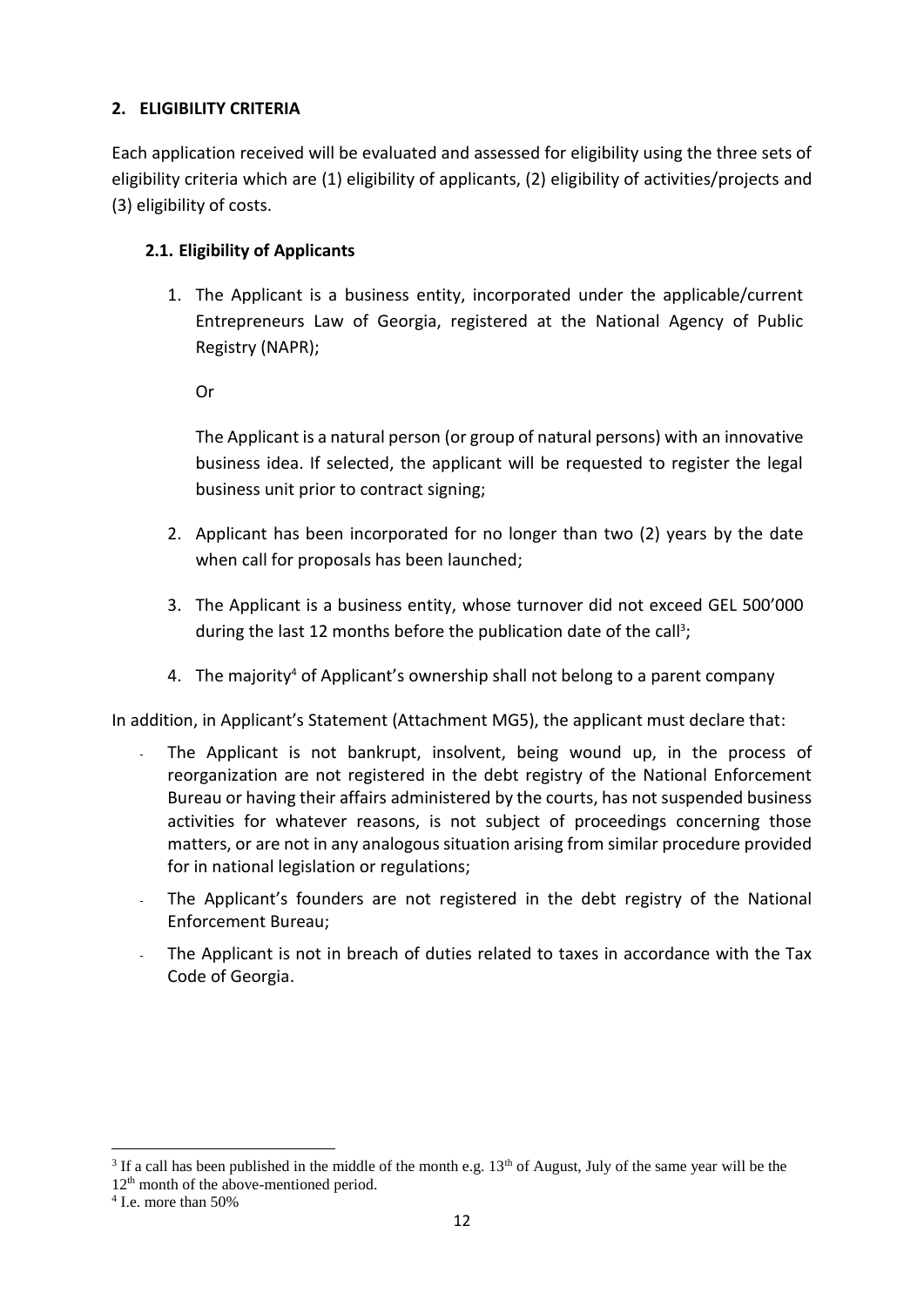## <span id="page-12-0"></span>**2.2. Eligibility of projects/activities**

Under Startup Matching Grants, GITA will consider the financing of the technology based projects/activities except those related to:

- 1. The military, nuclear technologies, production of spirits<sup>5</sup>, tobacco, and hazardous substances;
- 2. Any activity included in the exclusion list provided in Attachment II of the Environmental and Social Management Framework (ESMF) of GENIE Project (see Attachment MG1).

## <span id="page-12-1"></span>**2.3. Eligibility of costs**

Only 'eligible costs' can be covered by a grant. The categories of costs that are eligible and ineligible are indicated below. The budget is both a cost estimate and an overall ceiling for 'eligible costs'.

Costs that meet all of the criteria listed below can be considered as eligible:

- (1) Are incurred as per Approved Project Budget;
- (2) Are incurred and paid during the project implementation period.
- (3) Are reasonable and necessary for the implementation of the project;
- (4) Are recorded in the accounting books of the Beneficiary;
- (5) Correspond to the local tax legislation;

GITA recommends that the Applicants structure a project budget and organize costs roughly in the following manner:

- 1. Salaries: inclusive of all taxes and social benefits for employees working on the project. Maximum single salary allowed, amounts up to three national average salaries according to the latest issue of National Statistics Office of Georgia's (GeoStat)<sup>6</sup>;
- 2. Equipment or machinery for production purposes and R&D supplies; not exceeding 50% of the total project budget. Only in duly justified cases and derived from the specific of the project and its results, GITA might accept the costs exceeding above-mentioned ceiling;

**.** 

<sup>5</sup> Projects/activities related to the wine industry are considered as eligible, as long as they do not also relate to production of spirits.

<sup>6</sup> http://www.geostat.ge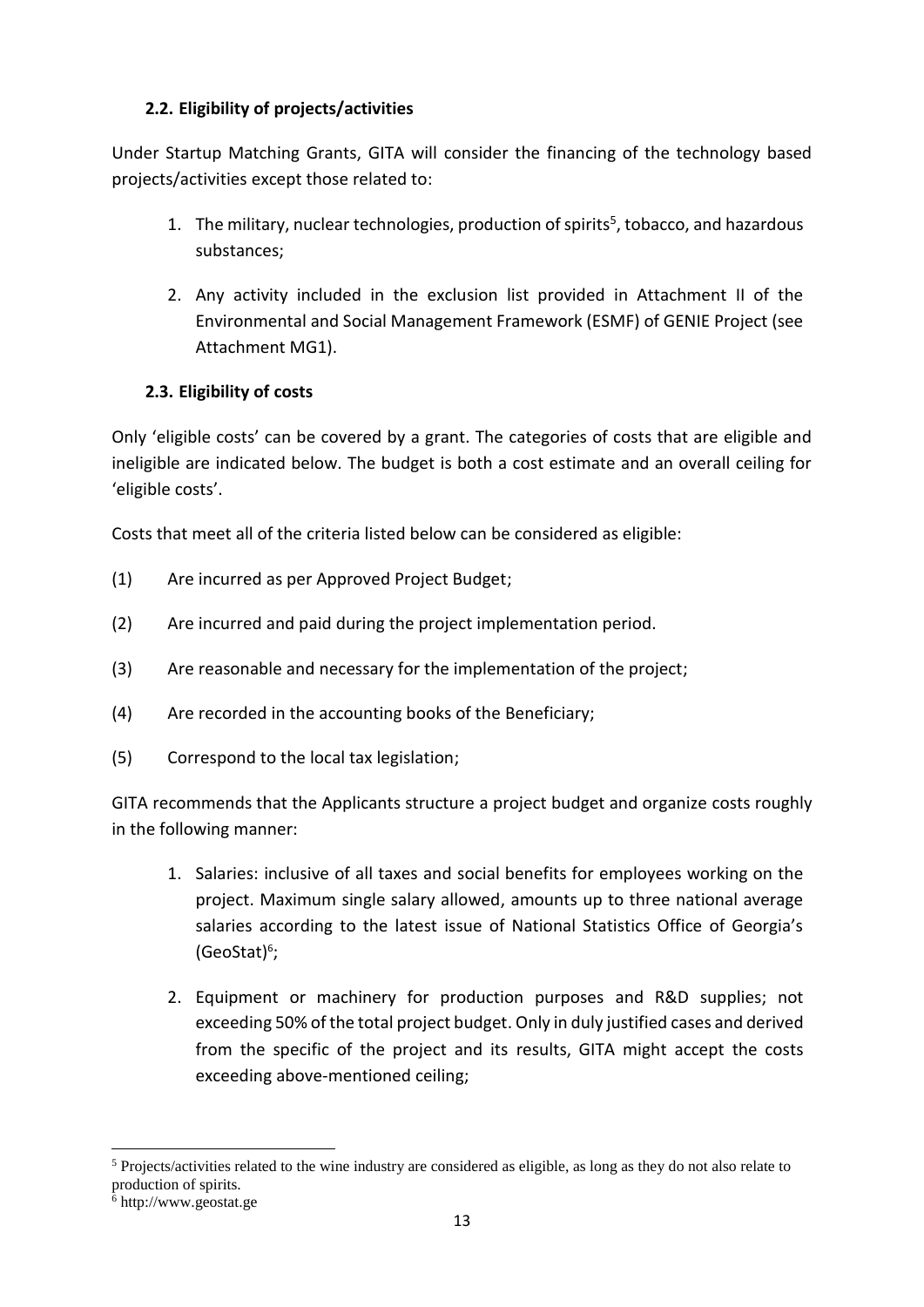- 3. R&D services, subcontracts<sup>7</sup>;
- 4. R&D experts/advisors;
- 5. Patent application and fees, certifications;
- 6. All other costs that are derived directly from the requirements of the project and do not fall within the list of ineligible costs as listed below.

The applicants financed under the Startup Matching Grants must get a tax credit or a refund of the value-added tax and an exemption on profit and import taxes envisaged for grantees by the Georgian Tax Code.

## **Ineligible costs**

1

Costs that will not be considered for financing from GITA grant funds include:

- 1. Interest or debt owed to any party;
- 2. Expenditures and provisions for possible future losses or debts;
- 3. VAT<sup>8</sup>, profit and import tax as per exemptions provisioned for grantees in the relevant Articles of the Tax Code of Georgia.
- 4. Items already financed through another framework, program or company/institution (prevention of double financing);
- 5. Currency exchange losses; fees and penalties;
- 6. Entertainment and hospitality costs;
- 7. Relocation or subscription costs;
- 8. Purchase of land or buildings,

Apart from the ineligible costs, the Applicants, later identified as Beneficiary(ies) shall not:

- 1. Make advance payments in excess of:
	- o 10% of the contract price for goods
	- o 20% of the contract price for works and consulting services

 $<sup>7</sup>$  All agreements with third parties must contain provision that the Applicant retains ownership of all new IP and</sup> know-how that may be created during the implementation of the project.

<sup>&</sup>lt;sup>8</sup> In case of Value Added Tax, the Applicant(s) later identified as Beneficiary(ies) may pay for the VAT from grant funds, however such payments shall not be regarded as eligible costs and therefore not be included in the list of expenditures in the quarterly financial report.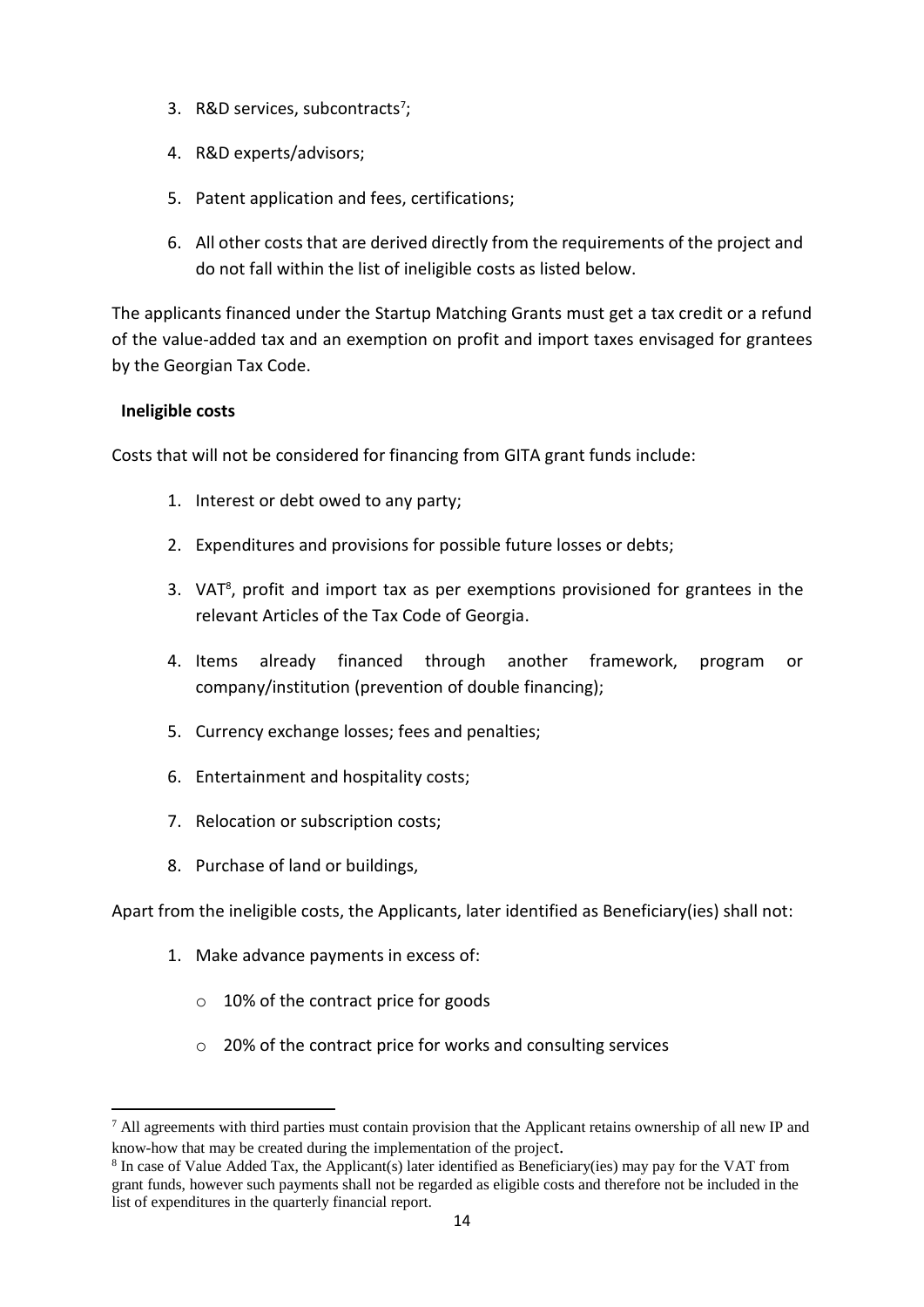An advance payment shall be made against the bank guarantee provided by the contractor, however, solely for consulting services, the Beneficiary may decide not to request a guarantee whenever advance is up to 10% of the contract price.

2. Make payments in physical cash and shall only pay for costs incurred for project purposes from the designated bank account.

## <span id="page-14-0"></span>**3. PROCUREMENT PROCEDURES**

GITA strongly recommends that Goods and Non-Consultancy /Consultancy service contracts are procured through acceptable Commercial Practices defined below:

Organizational arrangements of the Beneficiaries to conduct procurement shall take into consideration the need for economy, efficiency and transparency of the various procurement activities defined in the Project Proposal, their timing and quality of the procured goods and non-consultancy/ consultancy services.

In principle, selection of suppliers/firms/individuals will be based on consideration of price, quality, reliability and performance and the contract award shall be made to the lowest responsive bid/quotation submitted by the qualified bidder. If award is made not to bidder submitted the lowest responsive bid/quotation, a justification note shall be filed in the documents.

No contract will be financed with a firm and Individual that is not eligible under the World Bank financing under paragraphs 1.8-1.10 of the World Bank Procurement Guidelines and paragraphs 1.11-1.13 of the World Bank Consultant Guidelines.

beneficiaries will ensure that the financing is used to buy only those goods, and services necessary to carry out the project and that they are procured in the most economical and efficient and transparent manner.

All contract procurement and selection information and project related facilities shall be available to World Bank's staff, auditors and staff from GITA for their review.

The following types of procurement methods will be used, based on the estimated contract value and availability of suppliers (refer to Table 2 below). These methods apply to all procurements using MG facility funds by the Beneficiaries.

| Table 2: Procurement Procedures |  |
|---------------------------------|--|
|---------------------------------|--|

| <b>Procurement Method</b> | <b>Contract Value Limits</b>      |  |  |
|---------------------------|-----------------------------------|--|--|
| Single Source Procurement | USD 30,000.00 equivalent or less; |  |  |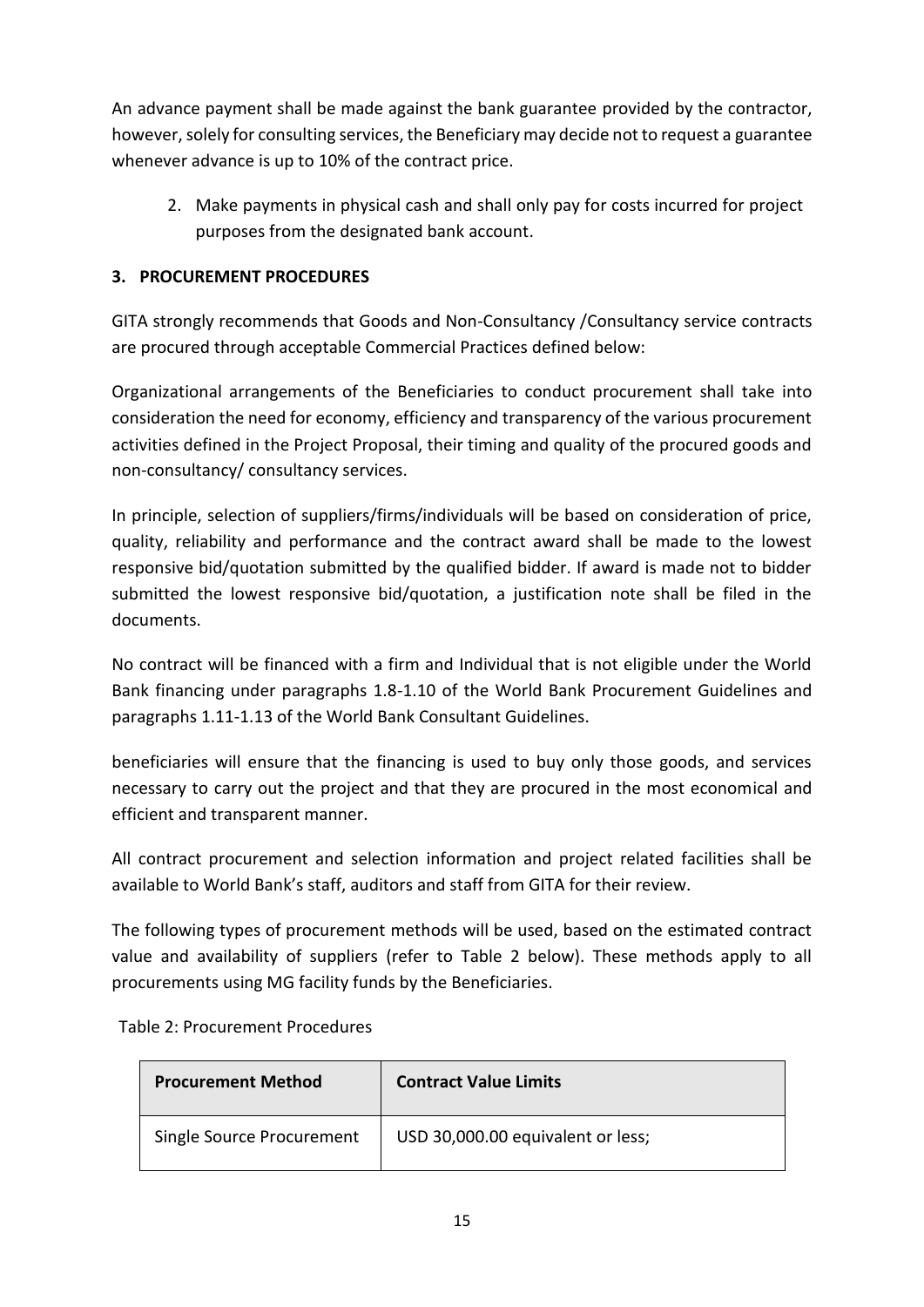|                             | restrictions)        |  | More than USD 30,000 (subject to other |  |
|-----------------------------|----------------------|--|----------------------------------------|--|
| <b>Competitive Shopping</b> | More than USD 30,000 |  |                                        |  |

In all circumstances an artificial Splitting of the items that are normally procured together (in order to keep an individual contract value below the above cited threshold) shall be avoided.

## Procurement Methods to be used by beneficiaries

## A. Single Source Procurement

Single Source Procurement may be used when the total cost of the goods/services to be purchased under one activity is less than or equal to USD 30,000 (thirty thousand). The Beneficiary may collect only one offer. GITA will verify the proof of purchases through a review of invoices (consultant CVs) and contracts during on-site verifications on a sample basis.

Or

Single Source Procurement is used to award a contract for goods/services to one source without the usually required procurement activities even if the estimated contract value is above USD 30,000 (thirty thousand) when any one or more of the following conditions may apply:

- When only one supplier/service provider is available in the municipality for the provision of the required goods/services;
- When there is more than one source for the required goods/services but only one authorized by the manufacturing company to deal in the products required;

Exception: When full-fledged competitive shopping exercises were undertaken but resulted in less than three offers, a simpler form of SSP may be used. Here, if there is only one offer and it is responsive, the contract is made out to the sole offer. If there are two offers received, these are evaluated and the lowest evaluated substantial compliant/responsive offer of the two offers is selected for contract award. However, the approvals stated below should still be secured in this case.

When any of the above conditions apply, the Beneficiary Company must prepare a letter or memo of explanation addressed to GITA. The letter should describe which of the situations listed above necessitates SSP, the name and full details of the vendor that is willing to provide the required goods/services, and the total amount quoted for the same.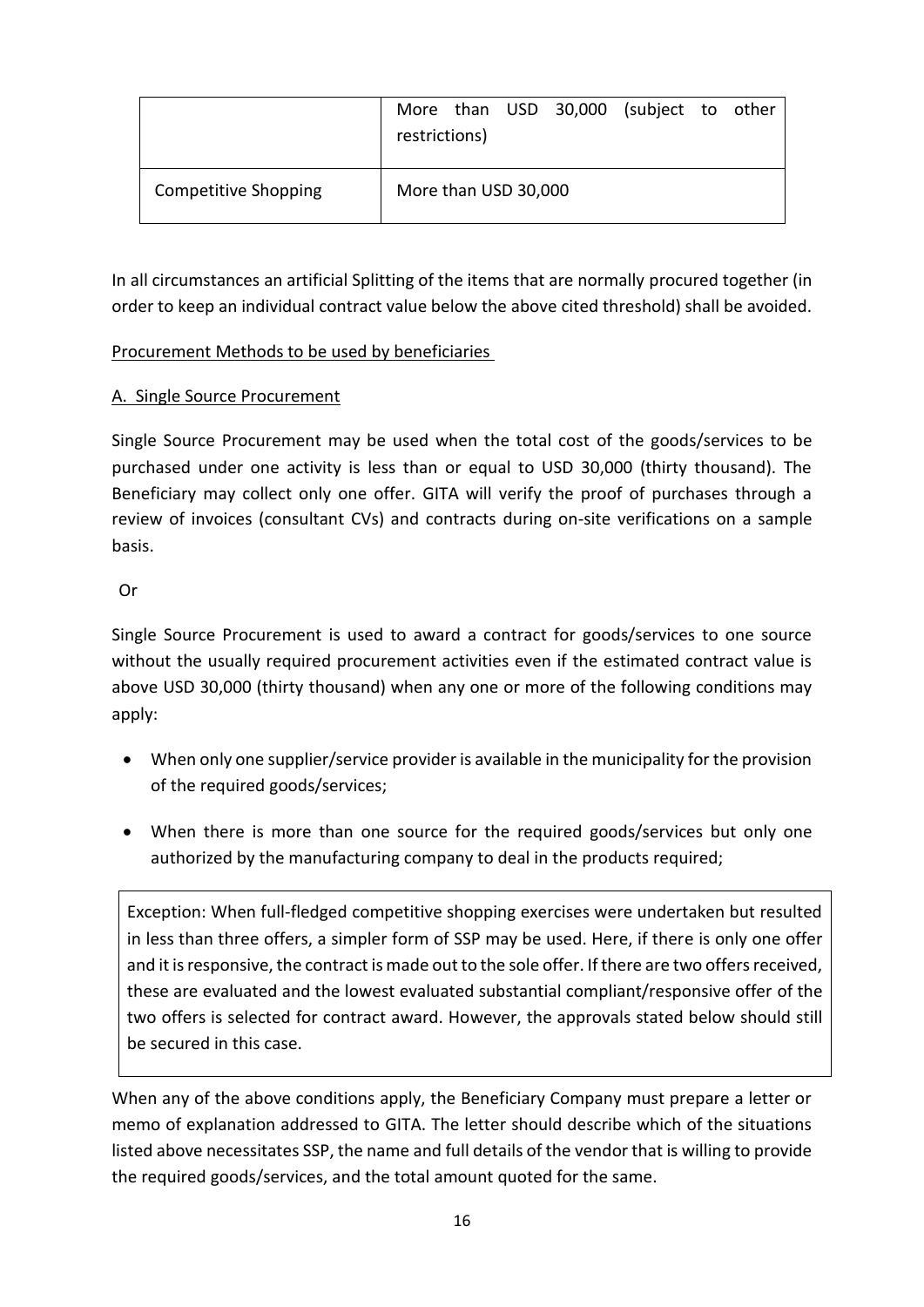## B. Competitive Shopping

Competitive Shopping is used when the estimated total amount to be paid for the required goods/services is more than USD 30,000 (thirty thousand). The procedure is as follows:

- 1. The Beneficiary Company, fills out an 'Invitation to Quote' (Procurement Form 1, Attachment MG7) with a detailed description and technical specifications of the goods/services required. The technical form specifications must be sufficiently detailed that an interested bidder can clearly identify the type, quality, quantity, model, etc. of goods/services required, but not so specific as to eliminate competition.
- 2. The Beneficiary Company distributes the 'Invitations to Quote' to several potential bidders. All invitations must be distributed on the same day to allow sufficient time for the bidders to prepare their offers. A minimum of one week must be allowed between the distribution of the Invitations to Quote and the deadline for submission of offers. The prices of minimum three responsible offers should be compared.
- 3. Bidders must present their offers at or before the submission deadline at the address specified in the Invitation to Quote.
- 4. The Evaluation Committee consisting of odd number of members (at least three) of the Beneficiary Company must evaluate the offers and decide based on the Evaluation criteria. Head of the Beneficiary Company must be in the Evaluation Committee. If the evaluation committee members do not have the technical knowledge required for the evaluation, an expert who possesses the required competences and who is not related in any manner with the bidders may also be invited.
- 5. Beneficiary Bid Evaluation Form (Procurement Form 2, Attachment MG7) should be used for the evaluation of the offers. The offer which is the lowest priced, technically complete offer is selected for contract award. In cases where the contract is awarded to a bidder other than that with the lowest priced offer, a detailed justification must also be included. The results are recorded in Form 2 (Attachment MG7) and the form is signed by the designated official of the Beneficiary Company (when an independent expert is invited for the evaluation purposes, also by the invited expert).
- 6. Upon the delivery of the goods or completion of the services ordered, an inspection is made by the Beneficiary Company. Any discrepancies between the specifications in the purchase order and the goods/services actually delivered/rendered must be corrected by the vendor before any payments are made. If the goods/services provided do not meet the specifications in the contract(s) and the vendor/service provider refuses to make the necessary amendments speedily, the Beneficiary Company may issue the vendor/service provider with a 'rejection memo'. The memo effectively rejects the goods/services provided by stating how they do not meet the specifications and that payments will not be made for the same. If there is a discrepancy between only the quantities mentioned in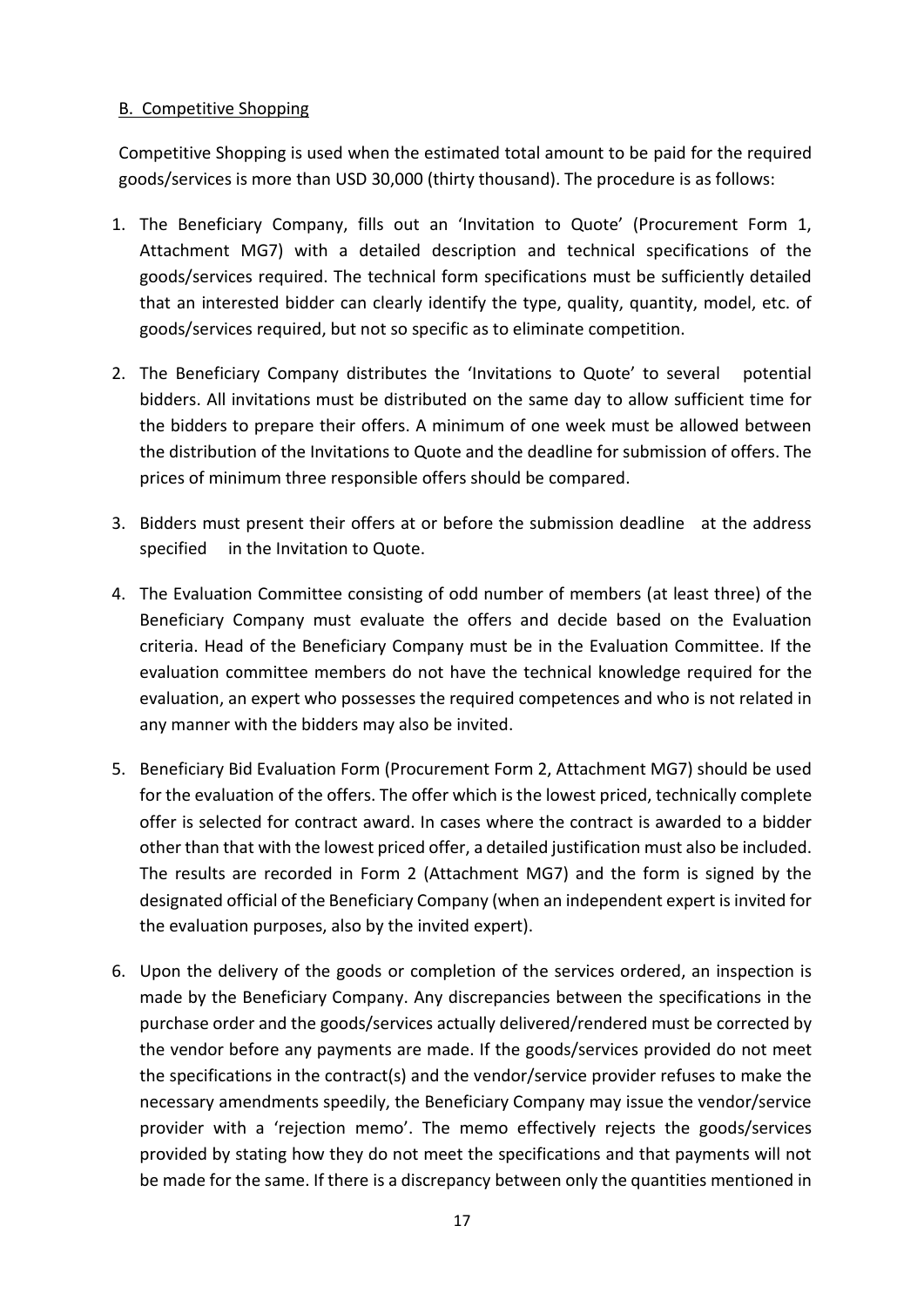the contract(s) and that in the goods/services delivered, the designated official of the Beneficiary Company must record the discrepancy in the Receiving Report Box at the bottom of the contract(s), as well as any amounts to be deducted from the final payment. If the Head of the Beneficiary Company is satisfied with the goods delivered/services rendered, he/she signs the receiving report as accepted and the Beneficiary Company's Financial and/or Accounting division proceeds with the payments for the same.



## **All uses of Single Source Procurement with more than USD 30,000 must be reported by GITA in Quarterly Progress Report to WB.**

When the SSP method (with more than USD 30,000) is being used for the procurement of certain goods/services from the manufacturer or an authorized dealer of the manufacturer, then it would be advisable that the purchase of spare parts and/or proprietary items for the originally procured goods/services is also done from the same source through SSP. This will ensure that the spare parts and/or proprietary items are of the same quality, make, model, etc. of the originally procured goods.

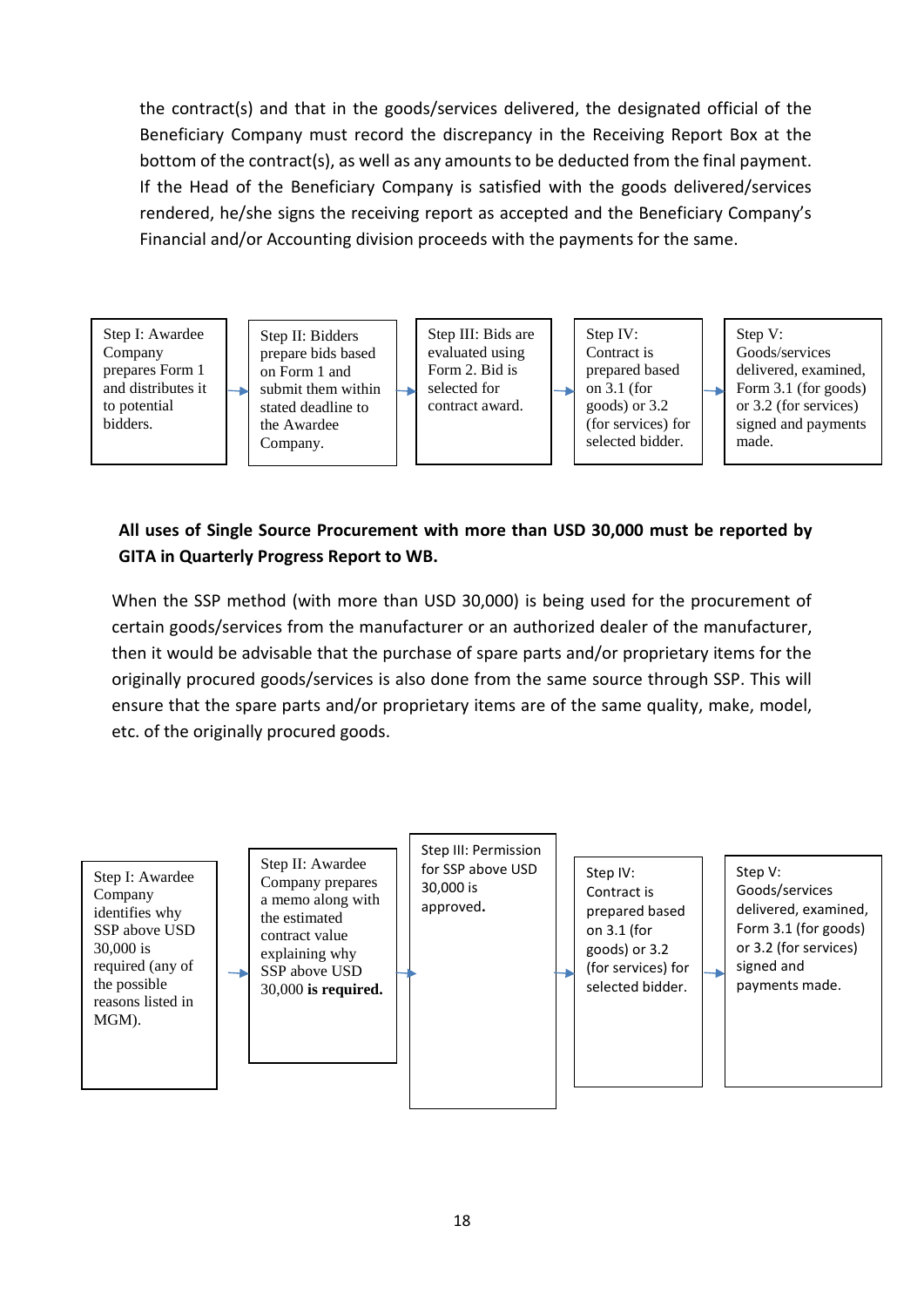#### **Guidance for Preparation of Invitations to Quote**

The Beneficiaries are encouraged to follow sample forms as indicated in this Manual when preparing the sub-project proposal documentation, and the procurement documentation, especially the invitation to quote.

#### **Procurement Complaints Handling/Dispute Resolution/Formal Jurisdiction**

In the event that any of the procurement activities regarding the use of the matching grant facility by the Beneficiary result in complaints from and/or disputes between one or more concerned parties, the following measures should be undertaken:

If the dispute is between the Beneficiary Company and the contractor/supplier, the Beneficiary Company concerned is expected to first try and resolve the problem in discussion with the party concerned. At this stage, the process may be done informally with no documentation. However, if the complaint cannot be resolved at that level, the GITA Management will mediate between the parties. Any complaint sent to the GITA management must be in writing.

All efforts by all concerned parties mentioned above would be taken to resolve such conflicts/ complaints without escalation. GITA may carry out a periodic procurement post review to ensure that procurement procedures are followed.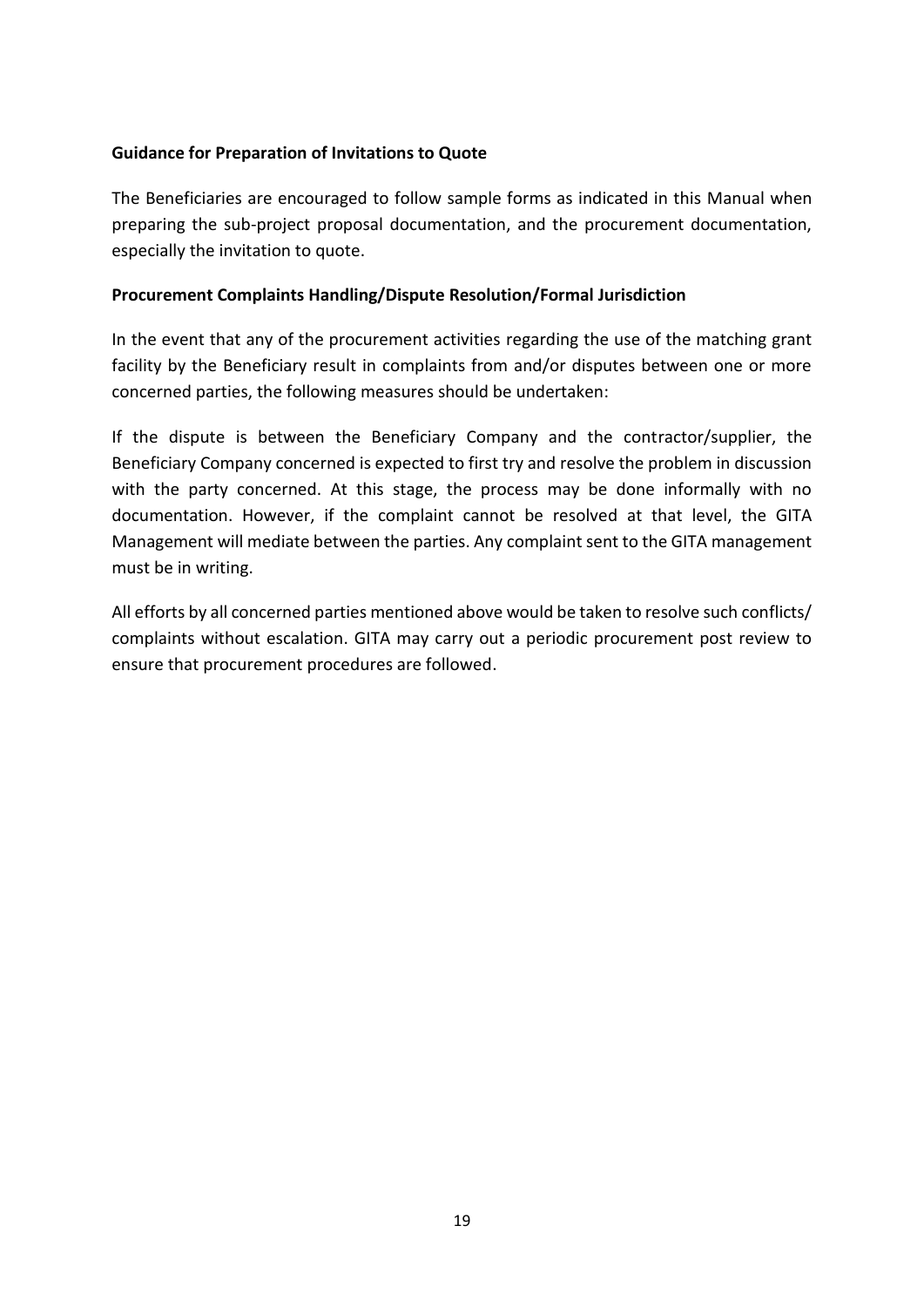#### **IBRD Guidelines:**

The IBRD Procurement and Consultant Guidelines, are available at [www.worldbank.org/procurement](http://www.worldbank.org/procurement) [\(http://go.worldbank.org/YZVQ9VQ490](http://go.worldbank.org/YZVQ9VQ490)) and the List of Debarred Firms is available at:<http://www.worldbank.org/debarr>

The Beneficiaries are obliged to refer to the World Bank's "Guidelines on Preventing and Combating Fraud and Corruption in Projects Financed by IBRD Loans and IDA Credits and Grants, dated October 15, 2006 and revised in January 2011. (Anti-Corruption Guidelines) available at:

[http://siteresources.worldbank.org/INTLEGSTAFONLY/Resources/AnticorruptionGuidelines](http://siteresources.worldbank.org/INTLEGSTAFONLY/Resources/AnticorruptionGuidelinesOct2006RevisedJan2011.pdf) [Oct2006RevisedJan2011.pdf](http://siteresources.worldbank.org/INTLEGSTAFONLY/Resources/AnticorruptionGuidelinesOct2006RevisedJan2011.pdf)

#### <span id="page-19-0"></span>**3.1. Fraud and Corruption**

GITA requires that the grant Beneficiaries as well as selected Suppliers and Consultants participating in the projects adhere to the highest ethical standards, both during the selection process and throughout the execution of a contract. In pursuance of this policy, the World Bank defines the terms set forth below:

- (i) "corrupt practice" is the offering, giving, receiving, or soliciting, directly or indirectly, of anything of value to influence the actions of another party;
- (ii) "fraudulent practice" is an act or omission, including misrepresentation, that knowingly or recklessly misleads, or attempts to mislead, a party to obtain financial or other benefit or to avoid an obligation;
- (iii) "collusive practices" is an arrangement between two or more parties designed to achieve an improper purpose, including to influence improperly the actions of another party;
- (iv) "coercive practices" is impairing or harming, or threatening to impair or harm, directly or indirectly, persons or their property to influence their participation in a procurement process, or affect the execution of a contract;
- (v) "obstructive practice"

(aa) deliberately destroying, falsifying, altering, or concealing of evidence material to the investigation or making false statements to investigators in order to materially impede a World Bank investigation into allegations of a corrupt, fraudulent, coercive, or collusive practice; and/or threatening, harassing, or intimidating any party to prevent it from disclosing its knowledge of matters relevant to the investigation or from pursuing the investigation, or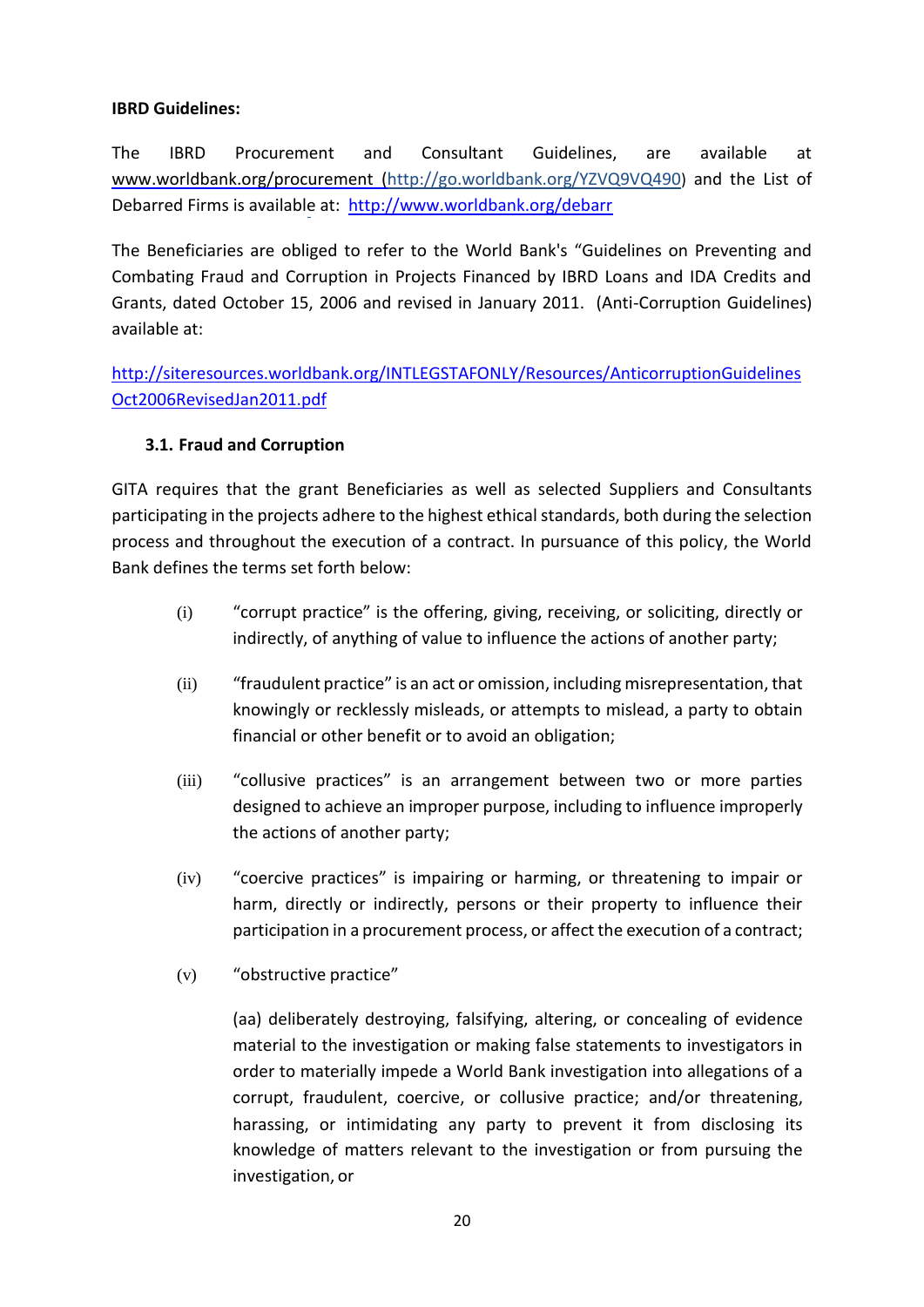(bb) acts intended to materially impede the exercise of the World Bank's inspection and audit rights.

GITA is committed to address any potential issues on fraud and corruption and will support the World Bank in implementing the relevant provisions as outlined in the Procurement Guidelines (paragraph 1.16) and Consultant Guidelines (paragraph 1.23).

Before accepting the Applicant statement terms, the Applicant is advised to carefully read the whole document and contact GITA if any questions arise.

## <span id="page-20-0"></span>**4. SUBMISSION OF THE APPLICATION**

## <span id="page-20-1"></span>**4.1. Acceptance of Terms**

The first step in the Application process requires the Applicant to accept the Applicant statement in order for GITA to consider and evaluate the Application. The Applicant statement (Attachment MG5), also developed for on-line access, covers the following primary topics:

- Acceptance of terms in regards to the Startup Matching Grants Program;
- Acceptance of terms in regards to the Financing Agreement (**Attachment MG9**);
- Acceptance of terms in regards to the ESMF;
- Acceptance of terms of Confidentiality Policy and Prevention of Conflict of Interest Policy;
- Acceptance of terms with respect to Intellectual Property and know-how requirements;
- Acceptance of terms with respect to the Anti-Corruption Guidelines<sup>9</sup>;
- Acceptance of terms on broadcasting the pitching.

## <span id="page-20-2"></span>**4.2. IP and Know-How Requirements**

 $\overline{\phantom{a}}$ 

If applicable, the Applicant is required to show proof of IP and know-how rights, including but not limited to licensing agreements, in-kind contribution agreements, options or commitments, if any, and other agreements confirming that the Applicant owns or has rights to the technology being developed and the finished product or service.

Any new IP and know-how, which may be created during the implementation of the project, belongs to the Applicant. The Applicant has to secure these IP and know-how rights in

<sup>9</sup> World Bank's "Guidelines on Preventing and Combating Fraud and Corruption in Projects Financed by IBRD Loans and IDA Credits and Grants, dated October 15, 2006 and revised in January 2011.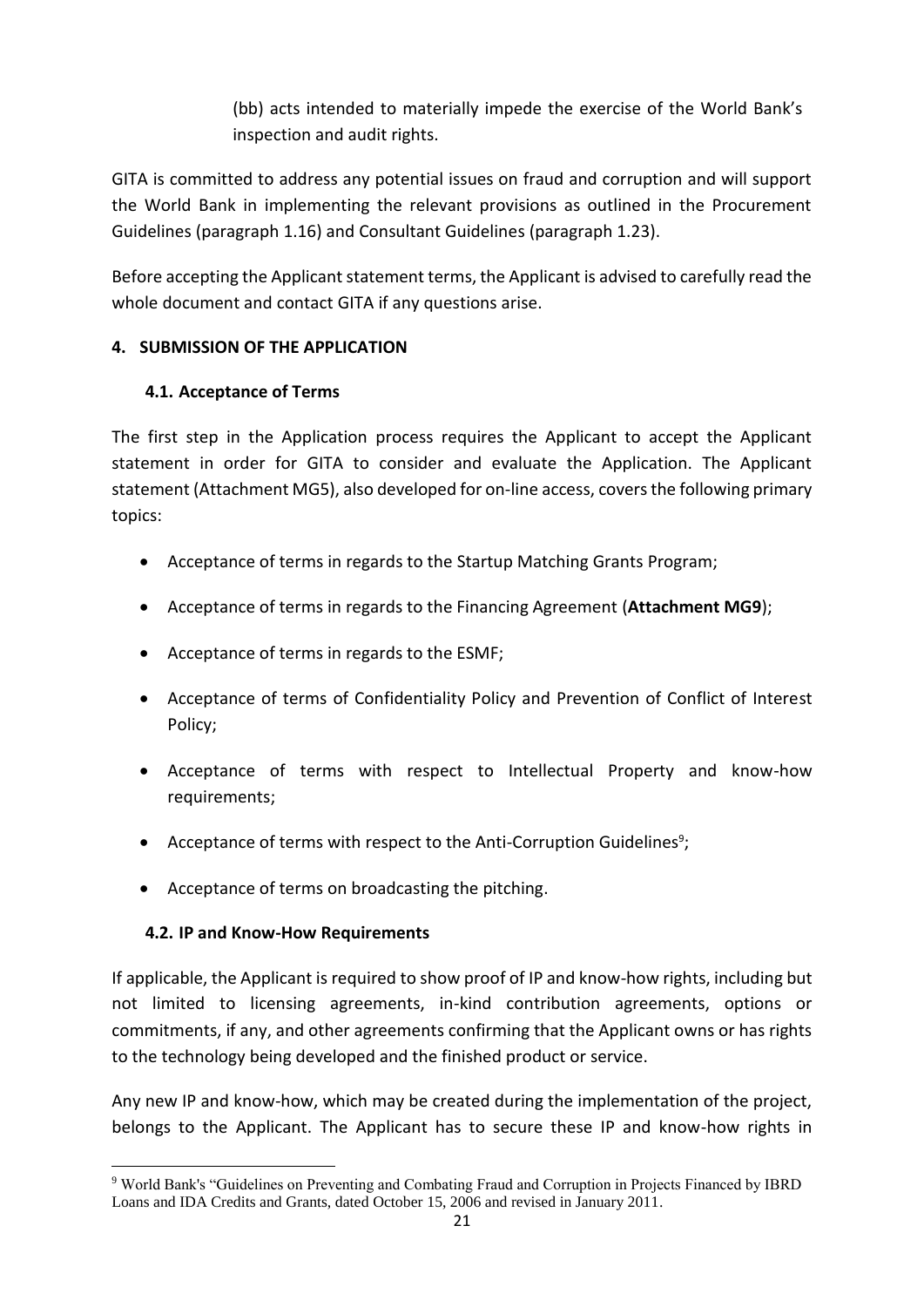agreements concluded with any third party.

If awarded a grant, the Applicant shall also address the recommendations drawn by GITA.

## <span id="page-21-0"></span>**4.3. Application forms and supporting documents**

The following documentation shall be submitted before the submission deadline is over, **in Georgian and in English** through matching grants web-portal:

## **Project Proposal documentation:**

- Applicant statement (Attachment MG5) in English and Georgian;
- Business plan (Attachment MG2) in English and Georgian;
- Project budget (Attachment MG3) in English and Georgian;
- Financial Forecast (Attachment MG4) in English and Georgian;
- Environmental Screening Questionnaire (hereinafter ESQ) (Attachment MG1) in English and Georgian.

#### **Supporting Documentation:**

- Business Registration Form issued by National Agency of Public Registry (NAPR), not older than six (6) months at the time of submission of the Application, if applicable<sup>10</sup> in Georgian;
- CVs of existing personnel and/or TORs<sup>11</sup> for key positions in the project (maximum 5) - in English and Georgian;
- If applicable<sup>12</sup>, Applicant's latest accounts from the revenue services, namely in Georgian:
- Either (If applicant is a not VAT payer)
	- $\circ$  Notification from the revenue services that the applicant is not a VAT payer

Or (If applicant is a VAT payer)

 $\circ$  VAT declaration from the revenue services for the last twelve months before the call for proposals is launched (monthly declaration)

<sup>1</sup>  $10$  For Start-up Georgia, if the applicant is represented by the natural person or group of natural persons the company will be registered based on the Implementing Agency's request and therefore registration form shall be provided with the additional supporting documents requested during the negotiation stage

 $11$  If not yet hired

 $12$  Except for when start-up is represented by the natural persons.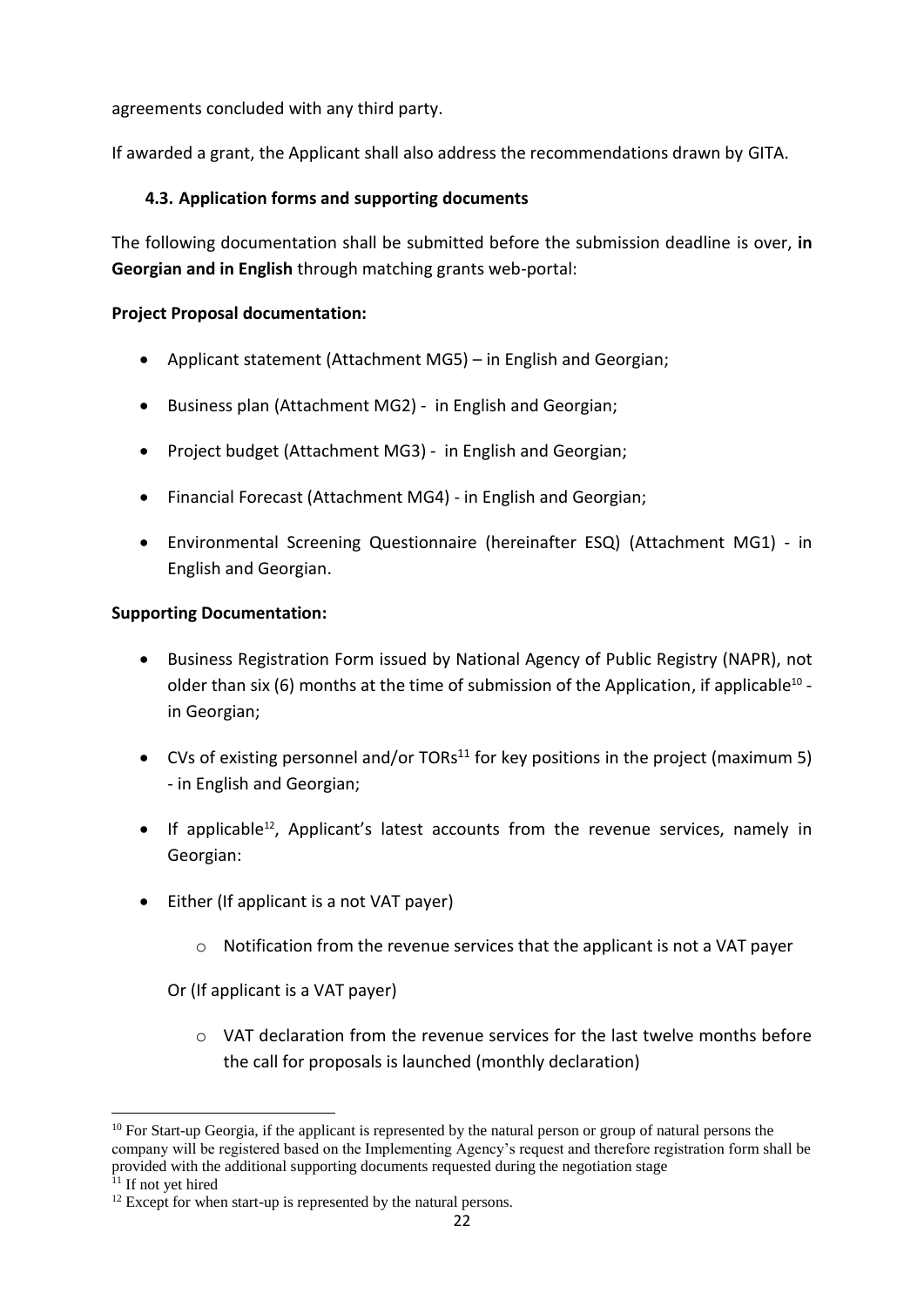**Additional supporting documents shall be provided by the selected applicants during the negotiation stage:**

- Bank account details of the account designated to the project, and the Latest bank statement;
- Proof of co-financing Relevant proof of co-financing includes but is not limited to: investment contract (e.g. capital contributions), debt agreement (e.g. credit agreements with the banks or financial institutions, loan agreements), company cash contribution (e.g. cash acquired through current business operations, cash expected from the ongoing and future business operations) and similar sources;
- Environmental and Social Management Plan (ESMP), if applicable;
- Extract from Registry of Entrepreneurs and Non-Entrepreneurial (Non-Commercial) Legal Entities by NAPR, if applicable<sup>13</sup>;
- Proof of IP and know-how rights, including but not limited to licensing agreements, inkind contribution agreements, options or commitments, if any, and other agreements confirming that the Applicant owns or has rights to use the technology being developed and the finished product or service, if applicable;
- Any other document as requested by the Implementing Agency.

Please note that in both cases, **some of the documents might be requested in original** if deemed necessary by GITA.

## <span id="page-22-0"></span>**4.4. Instructions to the submission process**

**.** 

When preparing application, please consider the following:

Only Applications submitted using Matching Grants web portal, accessible via [www.grants.gov.ge](http://www.grants.gov.ge/) will be considered.

To apply for the Startup Matching Grants Program, the Applicant needs to register to the Matching Grants web portal, and complete the Applicant registration form indicating basic details about the company (e.g. tax identification number, legal form, address, contact person details, etc.). The applicants will not be able to submit any application after the submission deadline.

The application can no longer be modified after submission; therefore, applicants are recommended not to submit the application until they are firmly sure that all requirement

<sup>&</sup>lt;sup>13</sup> For Start-up Georgia, if the applicant is represented by the natural person or group of natural persons the company will be registered based on the Implementing Agency's request and therefore registration form shall be provided with the additional supporting documents requested during the negotiation stage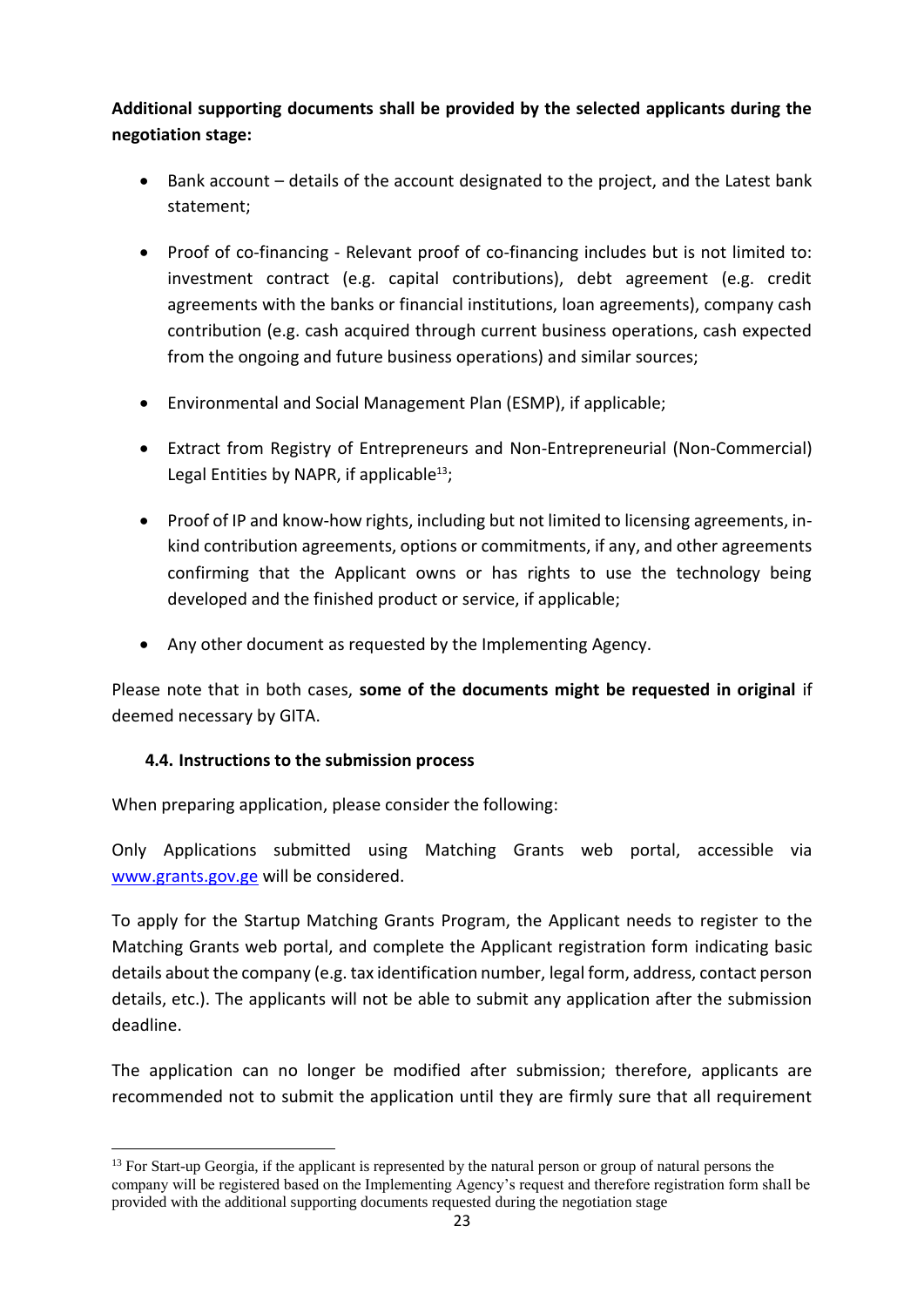have been addressed. The web portal provides applicants with "save" function, so that applicants can continue modifying applications later and before submission;

Applicant will receive confirmation and unique application will be assigned with unique reference number, once the application is submitted, however should it not receive such confirmation, applicant should contact GITA to the email indicated on the MG web portal.

Application reference number shall be used in all future communication between applicant and the Implementing Agency.

Applicants are well advised to submit their proposals in advance of the deadline to avoid last minute system overload.

Only complete Applications will be accepted. However, the Applicants may be requested to clarify/modify certain information and submitted documentation in order to avoid their possible disqualification in this initial phase due to some negligible administrative issues.

It is the Applicant's responsibility to ensure that all the relevant documents are uploaded to the appropriate section of the Matching Grants web portal.

## **Number of applications and grants per applicants**

The Applicant may submit more than one (1) application under this Call for Proposals.

The Applicant may not be awarded more than one (1) grant under this Call for Proposals.

Modified and improved Applications are allowed. However, an Applicant can resubmit substantially the same Application only once. An Application which is substantially the same as any Application (i.e., based on the substantially same or similar innovative technology, product or service and business plan), previously submitted to GITA will not be considered for financing.

## <span id="page-23-0"></span>**5. PROJECT EVALUATION AND FINANCING DECISION**

Evaluation process is composed of three key stages that help Implementing Agency select the best projects from the proposals submitted. Three main evaluation stage can be underlined in this process followed by the negotiation with the selected applicants and the Award Decision. These stages are desk review, pre-evaluation and final evaluation. The indicative timeline (**Figure 1**) for the different stages of the evaluation procedure can be summarized as follows:

## **Figure 1: Evaluation Steps and Indicative Timetable**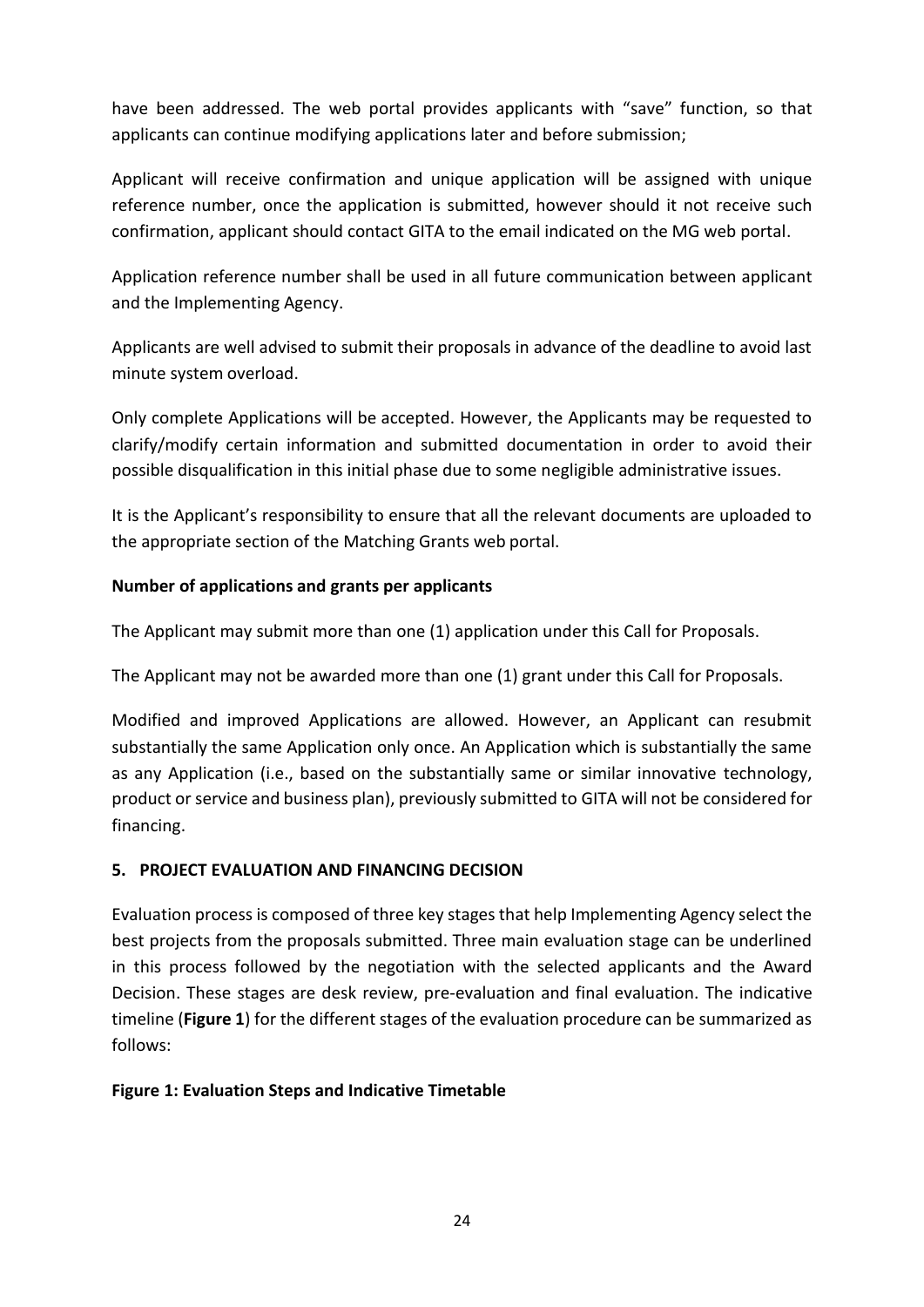

## <span id="page-24-0"></span>**5.1. Desk Review**

 $\overline{\phantom{a}}$ 

After submission, proposals will be processed on a rolling basis during a desk review. Each proposal will first of all be checked against environmental and social compliance.

**The environmental review** will examine the nature and type of the proposed project activity against the exclusion list provided in Attachment II of the ESMF and perform an environmental classification of the proposed activities according to the ESMF and World Bank OP 4.01 Environmental Assessment.

Each Applicant will be required to fill out an **Environmental and Social Checklist Questionnaire for Matching Grants(ESCQ***) -* Attachment I to the ESMF (see **Attachment MG1** to this Manual) and include it in the Application. An Applicant will be held responsible for an honest and correct description of the current environmental performance of his/her enterprise and of the possible positive and negative environmental and social impacts of the proposed activities. A Safeguards Specialist from GITA will review filled out ESCQs and copies of licenses/permits attached in support of the information provided in the questionnaires.

Any proposed project that contains activities included in the exclusion list or which fall under environmental Category  $A^{14}$  will be turned down at the desk review stage.

 $14$  A proposed activity is classified as Category A if it is likely to have significant adverse environmental impacts that are complex, irreversible, or unprecedented.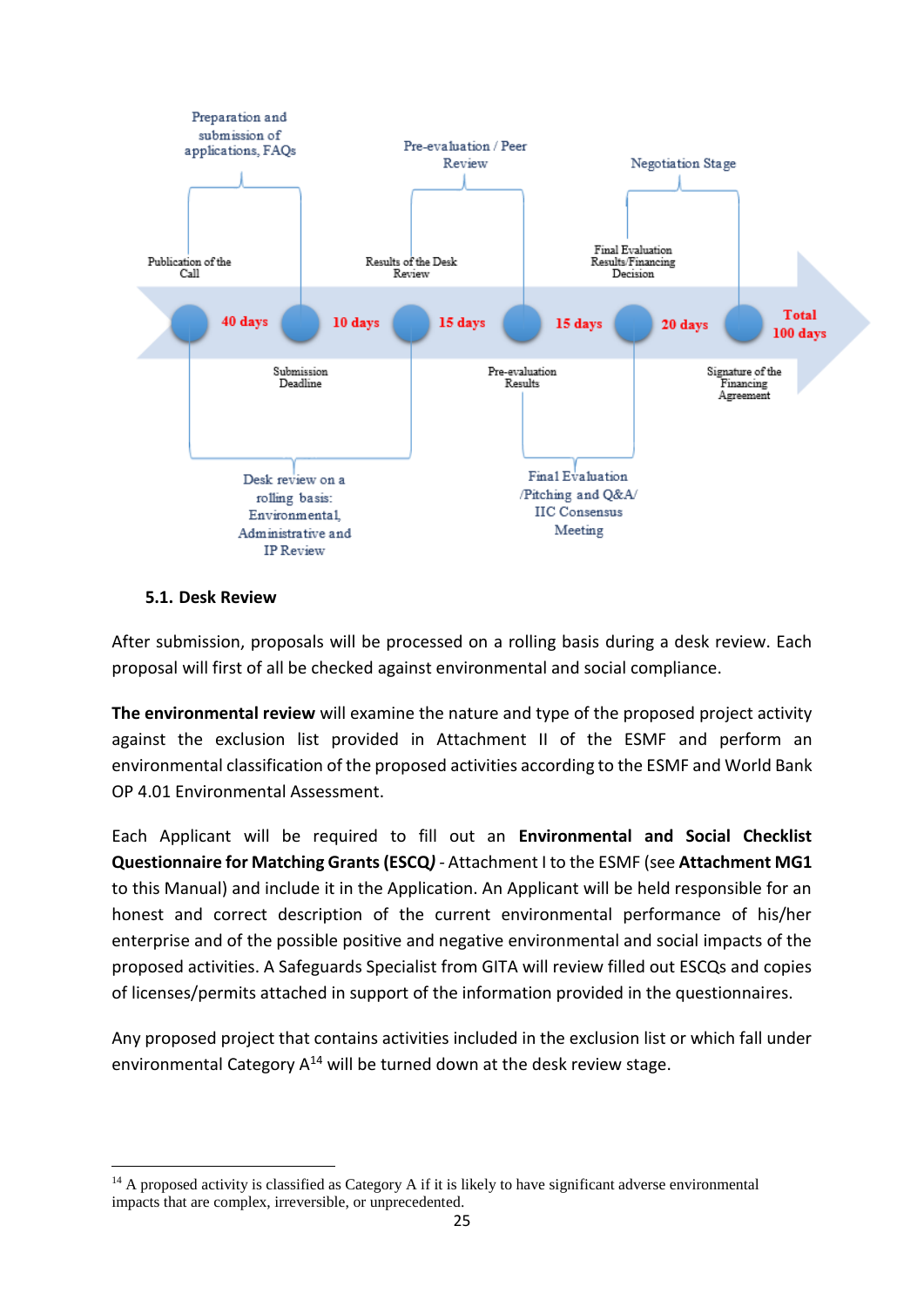Category C activities will not require further environmental work.<sup>15</sup>

Applicants whose projects fall under environmental Category  $B^{16}$  will be informed by GITA on the need to develop ESMPs, during the negotiation stage. It is the responsibility of the Applicant to prepare the ESMP and submit it within the set deadline after being notified by GITA. The guidance on the content of the ESMP is provided in the ESMF of GENIE Project as an **Attachment MG1** to this Manual. If a project requires an ESMP and the Applicant fails to furnish it to GITA within the set timeframe and in a satisfactory manner, then the Application will not receive financing.

Those applications that passed the first stage of the desk review will undergo the **administrative compliance and eligibility check**, where applications will be checked against the completeness of submitted documents and the eligibility criteria check according to this manual.

At this stage, the application shall be rejected on that sole basis and shall not be further evaluated if following criteria are not fulfilled:

- A complete set of project proposal documents and supporting documents listed in the section 4.3 (Application Forms and Supporting Documents) of this manual.
- Project proposal documents and supporting documents are in wrong format or not in the languages required as per section 4.3 (Application Forms and Supporting Documents) of this manual.
- Any of the eligibility criteria as laid down in this manual, is not met.

The final step of the desk review refers to the intellectual property rights review performed by the desk reviewer deployed from the National Intellectual Property Center "Sakpatenti". Unlike previous stages, at this stage, no application will be rejected as a result of these checks, thus IP review carries exclusively the advice capacity and is only done to help peer reviews to make decisions during the assessment of the relevant criteria included in the pre-evaluation grid.

The objective of the IP review is twofold. First, to assess patentability of an invention involved in the project. Second, to check whether there is a risk of infringement of a patent of a third party during the project implementation phase.

Only fully completed and electronically submitted Applications will be considered for further

1

 $15$  A proposed activity is classified as Category C if it is not expected to have potential adverse environmental impacts.

 $16$  A proposed activity is classified as Category B if its potential adverse environmental impacts on human populations or environmentally important areas--including wetlands, forests, grasslands, and other natural habitats--are less adverse than those of Category A projects. These impacts are site-specific; few if any of them are irreversible; and in most cases mitigation measures can be designed more readily than for Category A projects.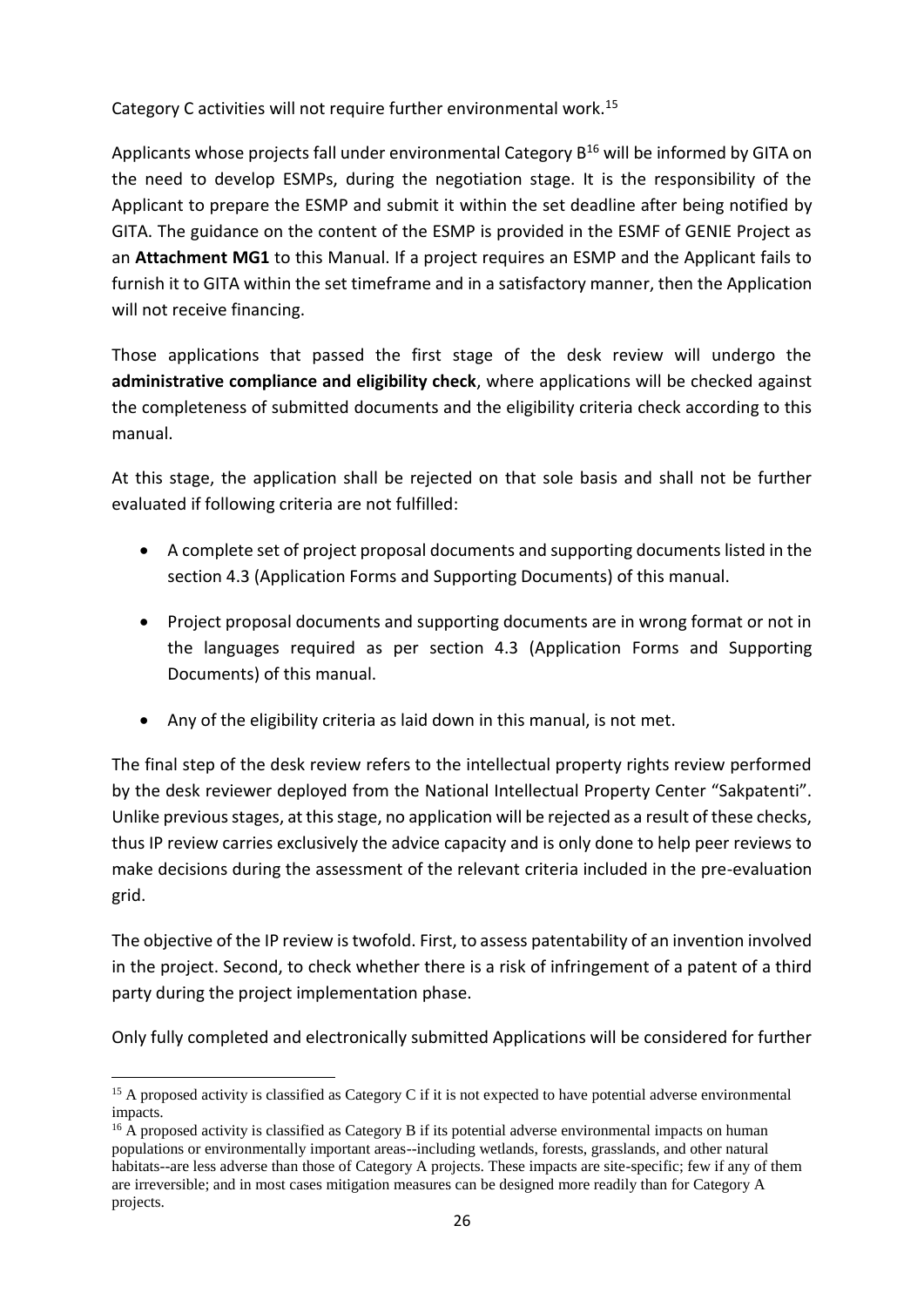evaluation. If applicable, the Applicants may be given 5 to 10 calendar days for addressing clarifications requested by GITA depending on the complexity of the request imposed by the Implementing Agency. In case the above-mentioned deadline is not respected, the Georgia's Innovation and Technology Agency reserves a right not to consider the application for further evaluation. Applicants will be informed on the outcomes of the desk review by email and through the Matching Grants web portal.

## <span id="page-26-0"></span>**5.2. Pre-evaluation of Applications**

Each Application that meets desk review criteria will be individually evaluated by two independent and unbiased international peer-reviewers. Peer reviewers, will have skills and expertise from the scientific or business field in line with proposal. Each peer reviewer must have the highest standards of integrity, which preclude any questionable affiliation with Applicants, including as an employee, consultant, relative, political or business affiliate. Each candidate should disclose in advance any perceived, potential or actual conflict of interest that could affect their objectivity. The peer reviewers will be asked to remotely evaluate one or more proposals closely related to their field of expertise and to submit a completed evaluation grid. Peer Reviewers shall also check the eligibility of costs (as laid down in section 2.3 of this manual) presented in the proposal budget, as well as their adequacy and consistency with the business and activity plans. Each peer reviewer will prepare a report that both include merit-based scores and a narrative section highlighting the strengths and weaknesses of the Application and indicating any issues that might be clarified with an Applicant at the interview. In the case in which an Application obtains largely diverse scoring (more than 20 points) by two peer reviewers, a third peer reviewer will review the Application.

Scoring: The evaluation grid is divided into sections and criteria clustered under each section. Each criterion is scored between 1 and 5 in accordance with the following scaling:

1 - Weak, 2 - Fair, 3 - Moderate, 4- Strong, 5 – Exceptional

At the pre-evaluation stage the proposals will be evaluated according to the following criteria:

|     | <b>INNOVATION AND CONTENT</b>                                                                         | <b>SCORE</b> | <b>COMMENTS &amp;</b><br><b>JUSTIFICATIONS</b> |
|-----|-------------------------------------------------------------------------------------------------------|--------------|------------------------------------------------|
| 1.1 | Degree of Innovativeness: New or<br>significantly improved product, service<br>process, or technology |              |                                                |
| 1.2 | Feasibility of proposed methodology<br>and innovation content                                         |              |                                                |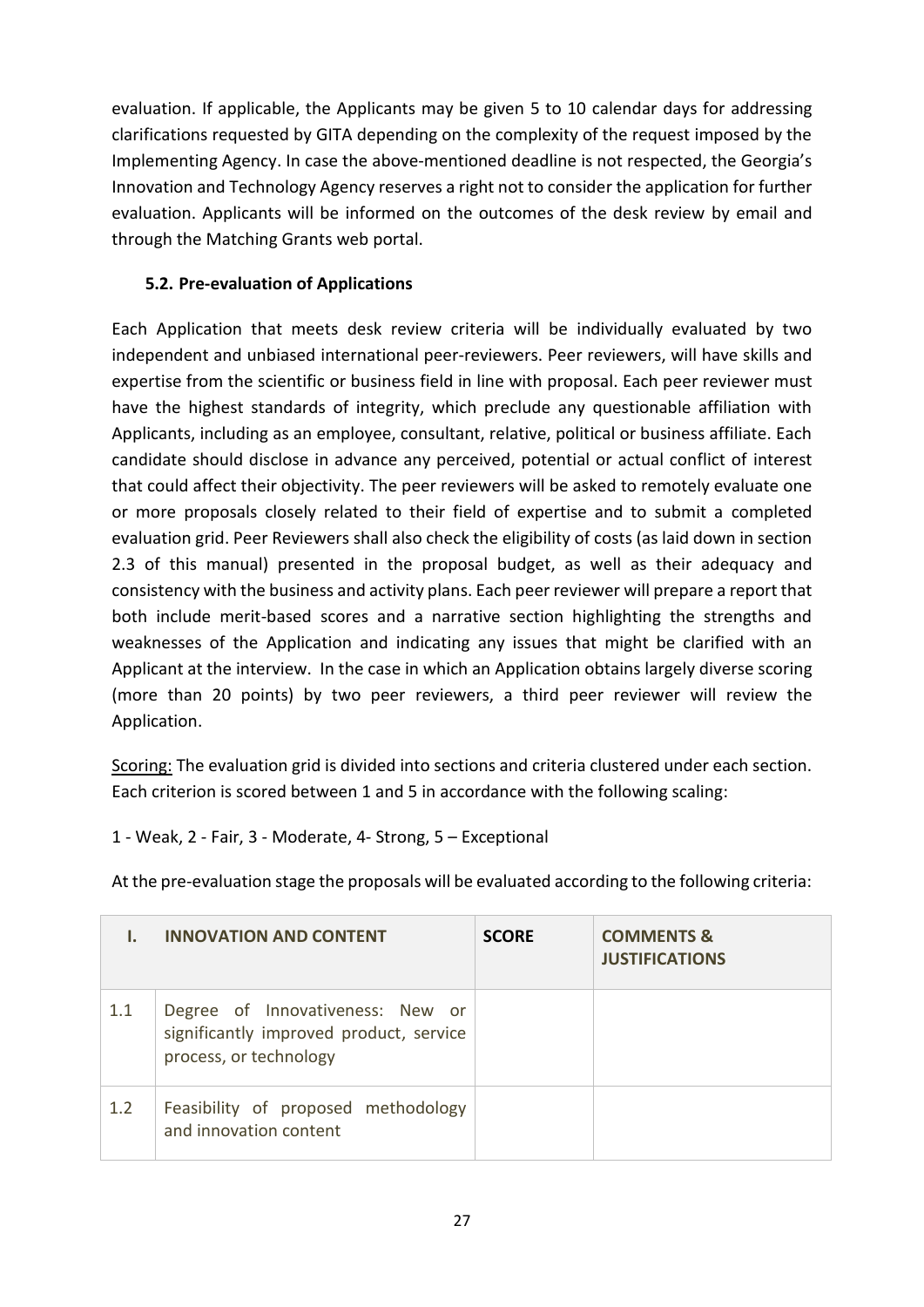| 1.3 | Geographical impact/potential of the<br>proposed innovation<br>(local, sub-regional, regional, global) |                       |  |
|-----|--------------------------------------------------------------------------------------------------------|-----------------------|--|
| 1.4 | Difficulty of replication <sup>17</sup> ,                                                              | Choose<br>a<br>score. |  |
| 1.5 | Level of readiness of innovation for the<br>market introduction                                        |                       |  |
|     | Sub-total score                                                                                        |                       |  |

 $\overline{\phantom{a}}$ 

<sup>&</sup>lt;sup>17</sup> Difficult-to-copy innovations shall score higher. Patent protected or invention qualifying for patent protection scores 5.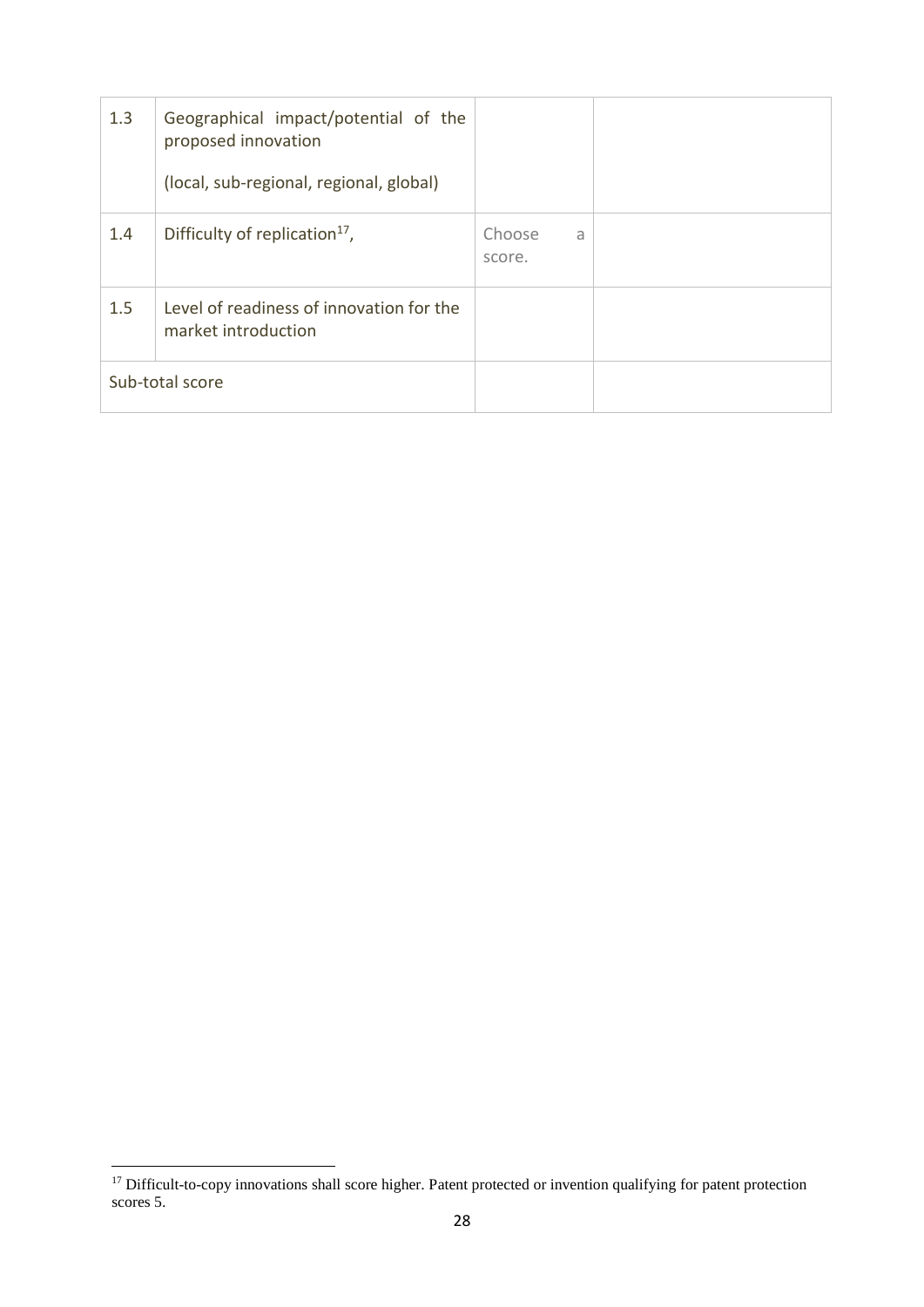| II. | <b>MARKET AND COMMERCIALIZATION</b>                                                                                                               | <b>SCORE</b> | <b>COMMENTS&amp;JUSTIFICATIO</b><br><b>NS</b> |
|-----|---------------------------------------------------------------------------------------------------------------------------------------------------|--------------|-----------------------------------------------|
| 2.1 | Application and market demand:<br>Product provides a solution to an<br>existing problem by addressing a market<br>demand or creates a new demand. |              |                                               |
| 2.2 | Market size, needs and growth:                                                                                                                    |              |                                               |
| 2.3 | Customers and potential customers;<br>competitors, quasi-competitors, and<br>potential competitors                                                |              |                                               |
| 2.4 | Go-to-market strategy, time to market<br>(TTM), product introduction risks and<br>opportunities addressed                                         |              |                                               |
| 2.5 | IP rights obtained planned or handled<br>appropriately (patents, licenses etc.) if<br>applicable.                                                 |              |                                               |
|     | Sub-total score                                                                                                                                   |              |                                               |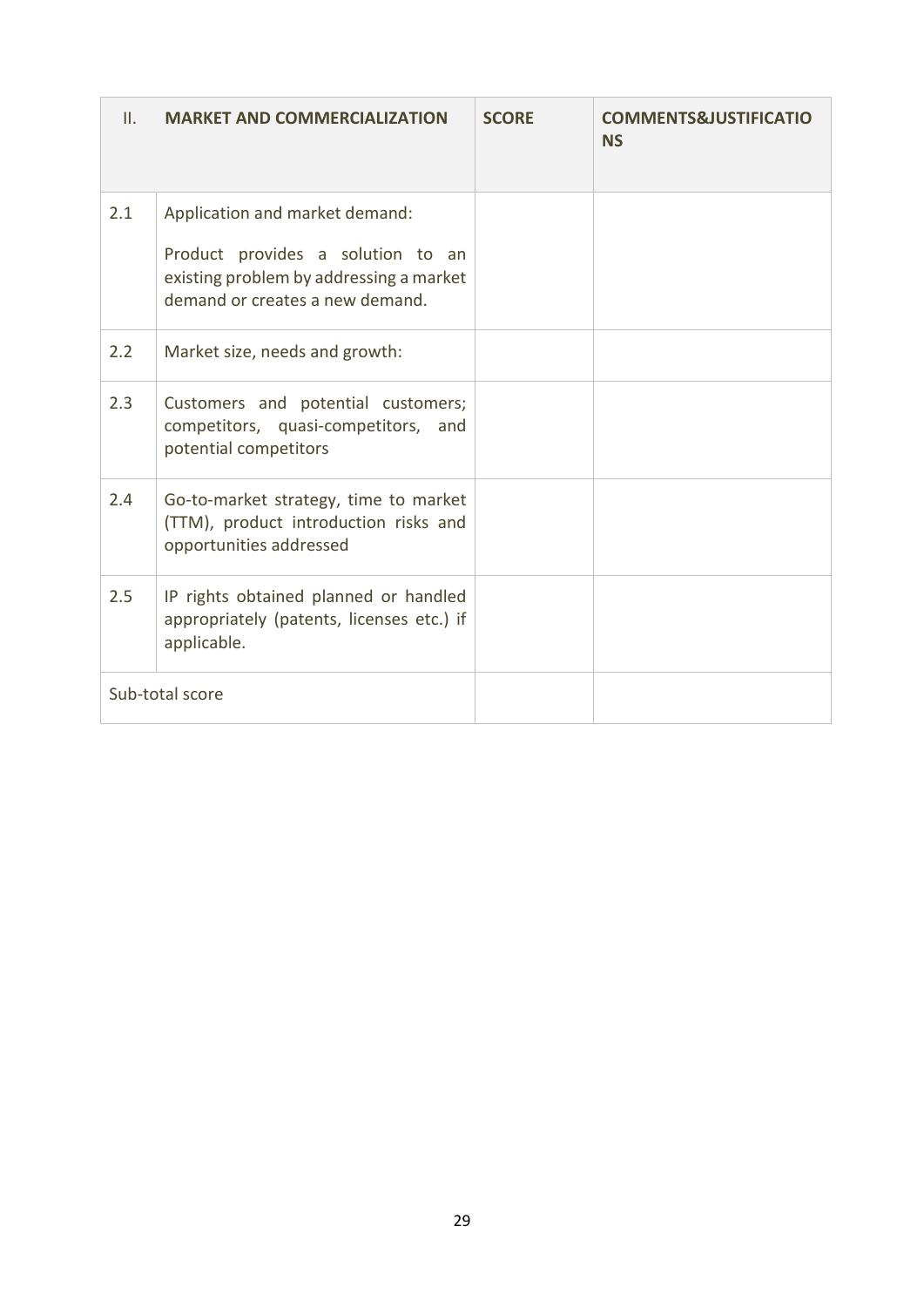| III. | <b>AND</b><br><b>FINANCIAL</b><br><b>MANAGEMENT</b><br><b>CAPACITY</b>                                                                                                                                                             | <b>SCORES</b> | <b>COMMENTS&amp;JUSTIFICATIO</b><br><b>NS</b> |
|------|------------------------------------------------------------------------------------------------------------------------------------------------------------------------------------------------------------------------------------|---------------|-----------------------------------------------|
| 3.1  | Relevance of project team experience:<br>specific and interdisciplinary, diversity of<br>competencies,<br>sufficient<br>technical<br>background to implement a project<br>and/or a relevant plan to acquire missing<br>competences |               |                                               |
| 3.2  | Appropriateness of<br>management<br>capacity and structure (allocation of<br>roles and responsibilities)                                                                                                                           |               |                                               |
| 3.3  | Implementation plan feasibility<br>and<br>manageability, realistic milestones                                                                                                                                                      |               |                                               |
| 3.4  | budget:<br>Adequate<br>Relevance<br>of<br>allocation of financial resources, neither<br>overestimated nor underestimated                                                                                                           |               |                                               |
| 3.5  | Sufficiency of sources and structure of<br>$co-finance18$                                                                                                                                                                          |               |                                               |
| 3.6  | Project profitability, growth and break-<br>even                                                                                                                                                                                   |               |                                               |
| 3.7  | Revenues or other evidence of traction<br>(customer/user acquisition) to date                                                                                                                                                      |               |                                               |
|      | Sub-total score                                                                                                                                                                                                                    |               |                                               |

 $\overline{a}$ 

<sup>&</sup>lt;sup>18</sup> Preference given to private sector equity financing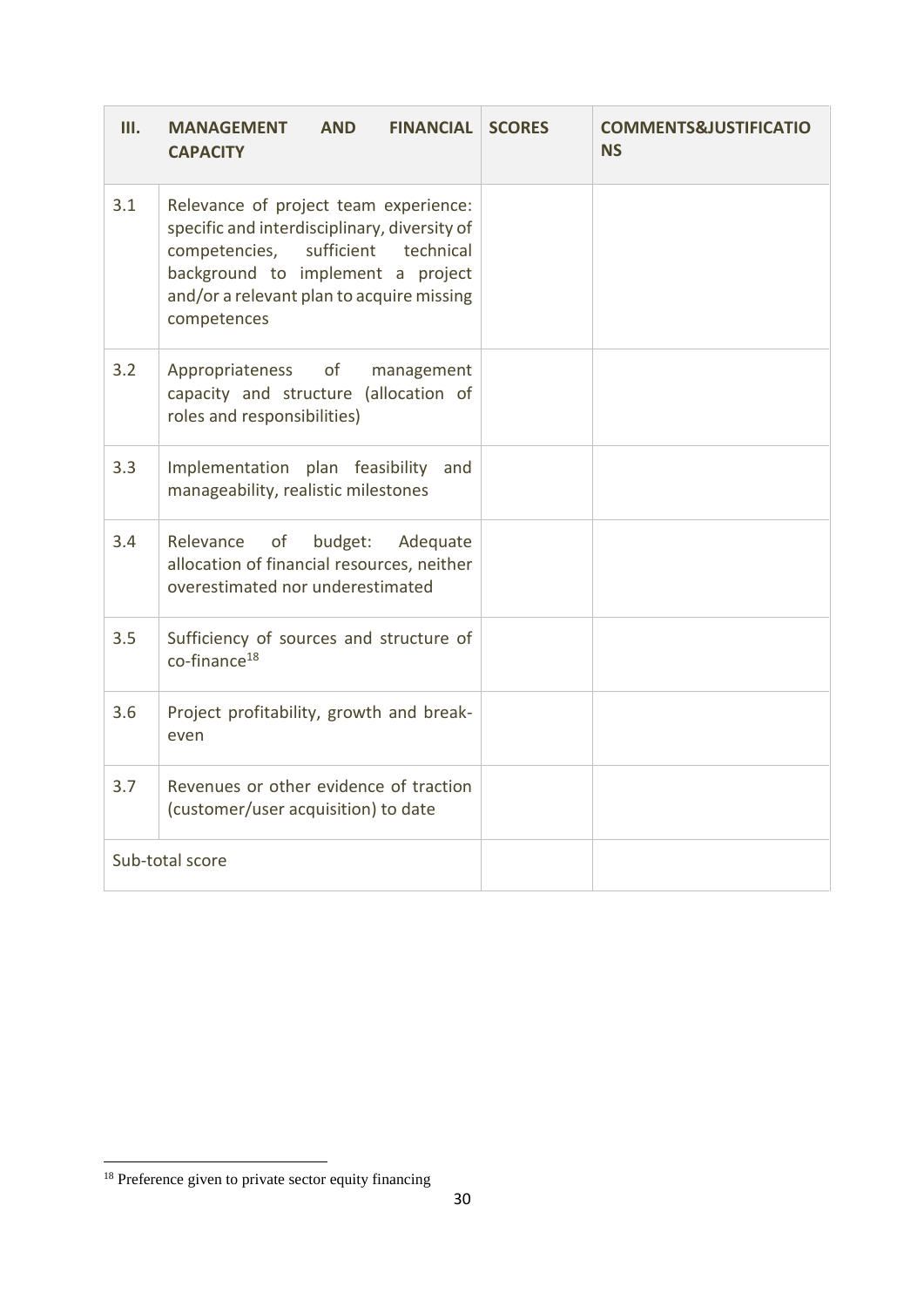| IV. | <b>SUSTAINABILITY</b>                                                                                                | <b>SCORES</b> | <b>COMMENTS&amp;JUSTIFICATIO</b><br><b>NS</b> |
|-----|----------------------------------------------------------------------------------------------------------------------|---------------|-----------------------------------------------|
| 4.1 | Clear sustainability measures<br>incorporated: the durability of the<br>project after the implementation<br>deadline |               |                                               |
| 4.2 | Persistency of competitive advantage <sup>19</sup>                                                                   |               |                                               |
| 4.3 | Potential for product renewal/ability to<br>pivot                                                                    |               |                                               |
|     | Sub-total score                                                                                                      |               |                                               |

Each section is assigned with weights due their importance (Sections I and II -30% each, section II and IV  $-$  20% each)

The proposal can score overall 100 points in accordance with the breakdown provided in the pre-evaluation grid.

Applications shall be rejected and not evaluated further if:

- The total (weighted) average score is less than or equal to 50 points;
- The sub-total weighted average score of section I, Innovation and content, is less than or equal to 15;
- The sub-total weighted average score of section II, market and commercialization, is less than or equal to 10;

Two lists will be drafted after completion of the pre-evaluation stage

 $\overline{a}$ 

1) A list of proposals not recommended for final evaluation containing applications rejected due to the failure to meet the thresholds defined above in this section and the applications that scored less than those pre-selected.

2) A list of project proposals for final evaluation, ranked by score, and with funding requirement

<sup>&</sup>lt;sup>19</sup> In general, advantages that rise from brand and quality on the price side and scalability on the cost side tend to have more staying power than those arising from more temporary sources of advantage, such as an innovation that will tend to be superseded by subsequent innovations.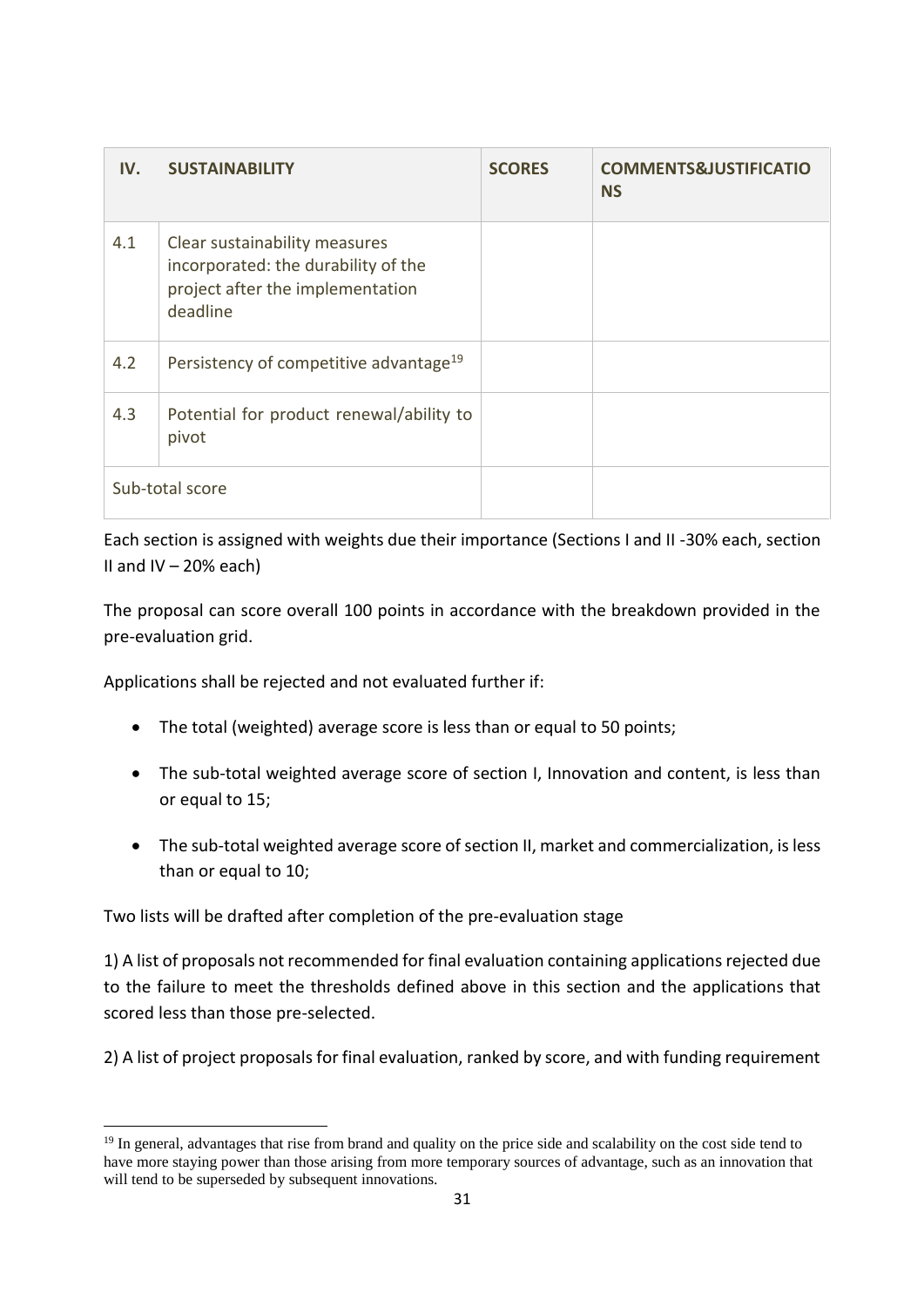amounting maximum to twice the size of grant budget available for this call.

Applicants will be informed on the outcomes of the pre-evaluation and shall be ready to deliver pitch and answer questions during the Final Evaluation.

## <span id="page-31-0"></span>**5.3. Final Evaluation by the Investment Committee**

GITA's Independent Investment Committee is composed of at least three (3) unbiased International Experts. IIC members must have the highest standards of integrity, which preclude any questionable affiliation with Applicants, including as an employee, consultant, relative, political or business affiliate. They must have prominent expertise in innovation, science, or business.

At this stage, those applicants whose proposals have been pre-selected will be invited to interviews. The interviews will be followed by a Q&A session. The applicants should be prepared as per final evaluation grid and be ready to answer the questions asked around these criteria and regarding their proposals.

Based on the decision of the Implementing Agency, the interviews conducted during this stage might be publicly broadcasted, therefore it is of utmost important that both parties, the applicants and the investment committee members strictly preserve the principle of nondisclosure and secret content is not disclosed during these interviews.

After the pitching sessions, the consensus meeting of the IIC will be held where IIC members should agree on scores for each criterion and come up with the collective evaluation grid.

| N <sub>2</sub> | <b>CRITERIA</b>                                                                                                                        | <b>SCORE</b> | <b>COMMENTS</b> |
|----------------|----------------------------------------------------------------------------------------------------------------------------------------|--------------|-----------------|
| $\mathbf{1}$   | Customer problem<br>The problem was well<br>$\overline{\phantom{a}}$<br>identified                                                     |              |                 |
| 2              | Product (service) overview<br>Product/service description<br>$\overline{\phantom{a}}$<br>Uniqueness (innovativeness)<br>$\blacksquare$ |              |                 |
| 3              | Development phase<br>enough<br>be<br>Mature<br>to<br>$\overline{\phantom{a}}$<br>introduced to the market                              |              |                 |

The evaluation criteria for final evaluation are the following: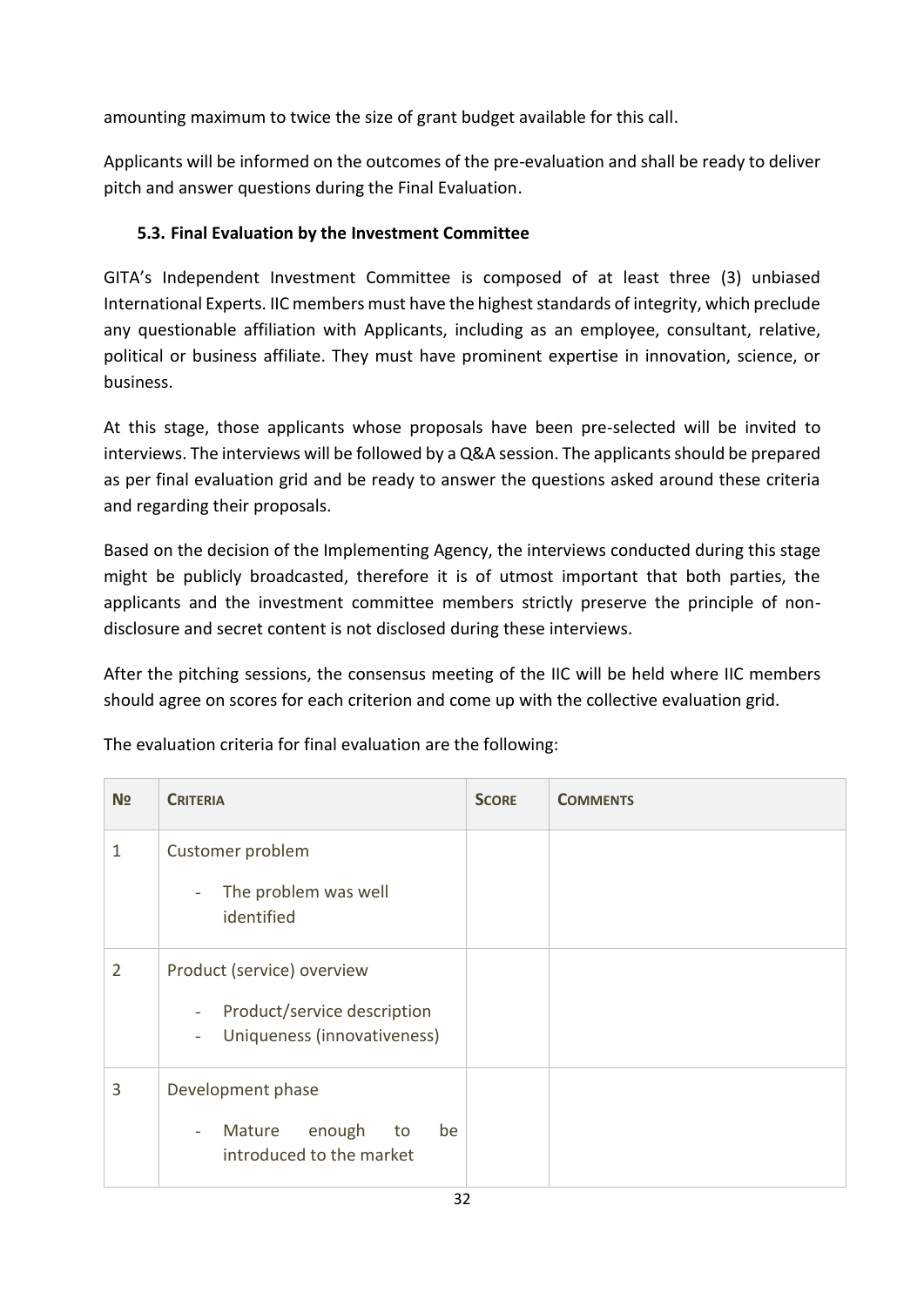| 4              | Market size and growth                                                                                                                                                                                |    |  |
|----------------|-------------------------------------------------------------------------------------------------------------------------------------------------------------------------------------------------------|----|--|
| 5              | <b>Target Market and Segmentation</b>                                                                                                                                                                 |    |  |
| 6              | Go-to market strategy<br>Strategy for delivering<br>a<br>$\overline{\phantom{a}}$<br>product or service to the<br>customer                                                                            |    |  |
| $\overline{7}$ | Competitive<br>landscape<br>and<br>advantages<br>Competitors and competitive<br>÷,<br>products/services<br>Competitive advantages of the<br>propose product/service                                   |    |  |
| 8              | <b>Financial projections</b><br><b>Expected Profitability</b><br>Expected growth rate<br>Break-even                                                                                                   |    |  |
| 9              | <b>Funding</b><br>Sufficiency of requested<br>funding<br>Co-finance and its structure<br>Investments to date<br>$\overline{\phantom{0}}$<br>percentage of investments<br>received towards application |    |  |
| 10             | <b>Operational Capacity</b><br>Management and Team                                                                                                                                                    |    |  |
|                | Total Score assigned by the IIC                                                                                                                                                                       | 50 |  |

The scoring principle is the same as in the pre-evaluation stage, however no weights are assigned and no minimum thresholds are applied.

As a result of this assessment, a list of applications recommended for financing will be drawn up, with the sum of requested grants nearly equal to the budget available for this call for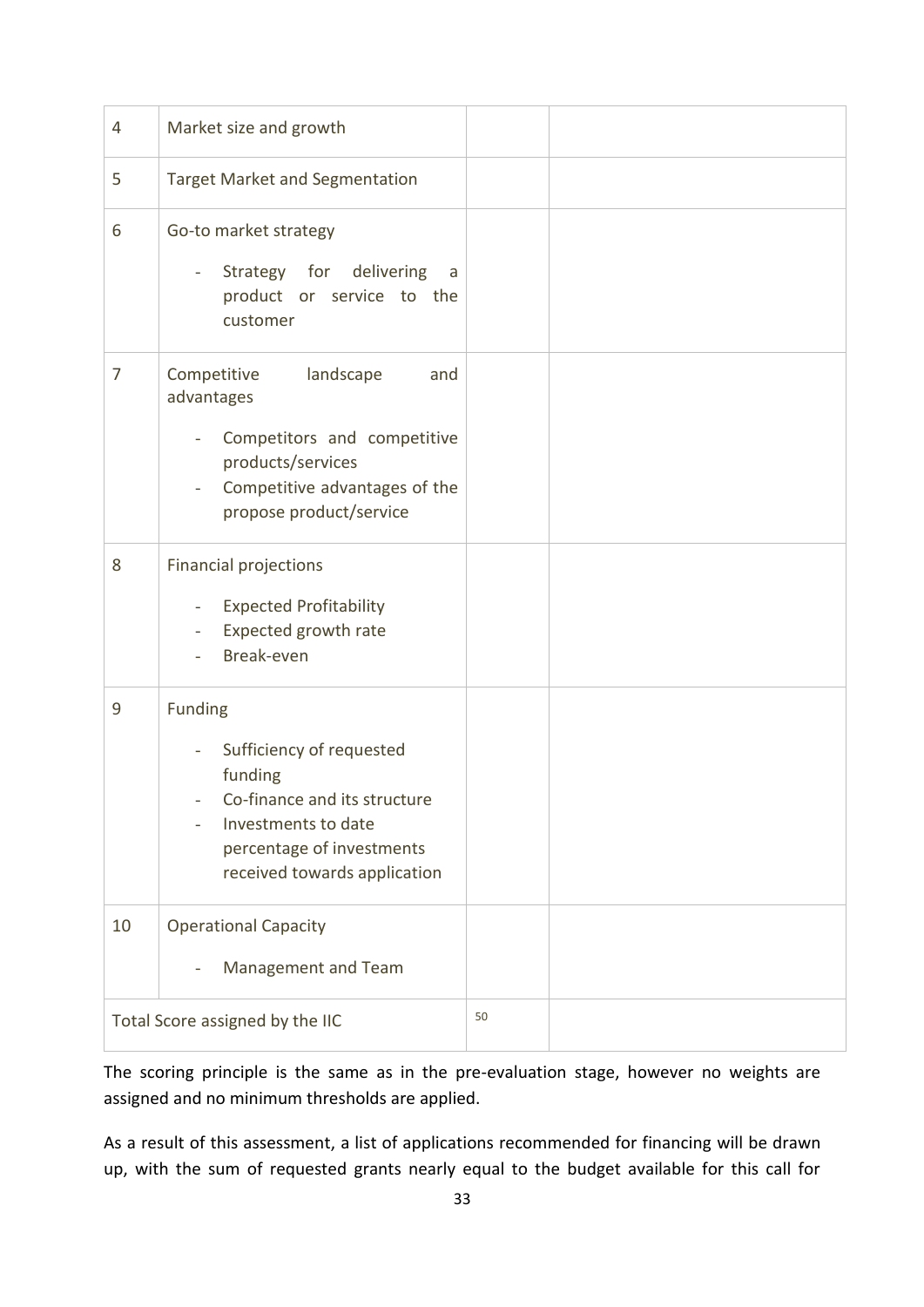proposals.

Please note that given the proper justification, the implementing agency reserves the right not to allocate the outstanding funds at any point of this procedure.

The final decision for financing under the Startup Matching Grants is made by GITA's IIC.

All grant Applicants will be informed accordingly about the outcomes of the selection process and the list of selected project proposals will be published on the websites of GITA and the Ministry of Economy and Sustainable Development.

Following the financing decision, the selected applicants will be offered to sign the Financing Agreement.

## <span id="page-33-0"></span>**5.4. Negotiations and award of grants**

An on-the-spot verification of Applicants proposed for financing may be performed by the Environmental Specialist in order to establish the situation on the spot, that is, whether/how the situation in the field complies with the information presented in the Application and the documentation submitted.

Following these controls, each Applicant proposed by the IIC for financing will be invited to enter into contract negotiations with GITA. The purpose of these negotiations is to solve all ambiguities that emerged during the evaluation and to obtain any required revisions of the proposals. Negotiations may cover budget (in terms of the cost eligibility criteria), any, technical or legal aspects of the proposal.

The documents listed in section 4.3 of this manual will be requested from the selected applicants.

## <span id="page-33-1"></span>**6. IMPLEMENTATION AND MONITORING OF THE PROJECT**

## <span id="page-33-2"></span>**6.1. Implementation of the Project**

After signing the Financing Agreement, the Main Applicant will be identified as the Beneficiary. The Beneficiary is required to carry out the project diligently and efficiently in accordance with the terms of the Startup Matching Grants Program and the Financing Agreement and with sound technical, economic, financial, managerial, environmental and social standards and practices. The Beneficiary is required to maintain policies and procedures adequate to enable GITA to monitor and evaluate the progress of the project and the achievement of its objectives.

The Beneficiary is required to carry out the project in accordance with the provisions of the Environmental Management Framework and the Environmental Management Plan (where applicable) and to take in a timely manner all measures to enable GITA to monitor the provisions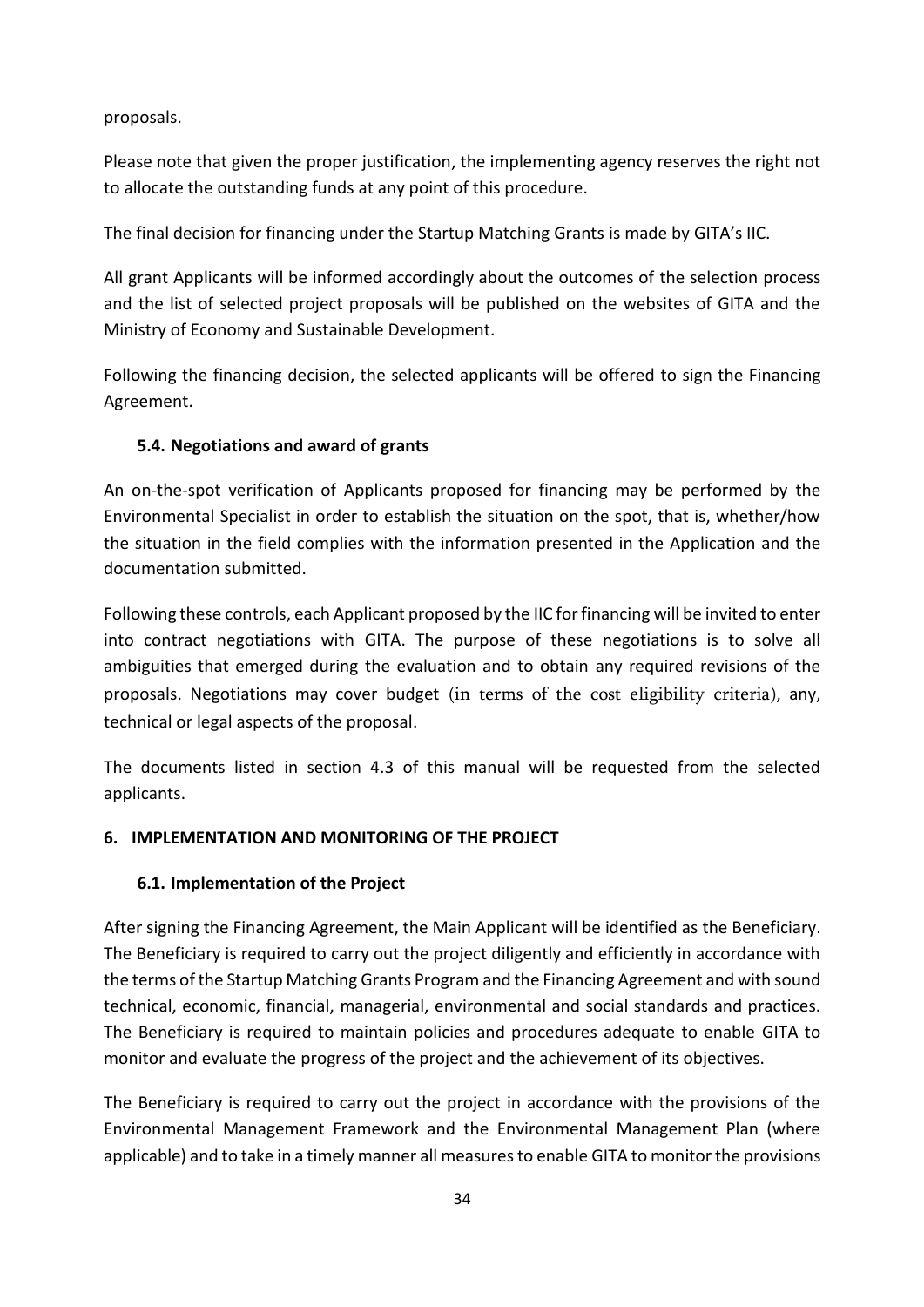of the Environmental Management Plan.

The Beneficiary shall use the financing in accordance with the Approved Project Budget, maintain a financial management system and prepare quarterly financial reports in accordance with consistently applied accounting standards, on a cash basis, both in a manner adequate to reflect the operations, resources and expenditures related to the project.

The Beneficiary on a quarterly basis will submit a Project Financial Report, including the Statement of Expenditure (SOE), Designated Account Reconciliation Statement (**Attachment MG6**), the bank statement from the designated account, as well as copies of the relevant receipts and invoices, for review to GFMES.

The Beneficiary shall also submit quarterly progress reports, which will be reviewed in parallel to the Financial Reports.

The Beneficiary will permit GITA, the World Bank, and/or persons or auditors appointed by GITA to inspect and audit its accounts and records and other documents relating to the Project and performance under the Financing Agreement. Any failure to comply with this obligation may constitute a prohibited practice subject to Financing Agreement termination by the GITA.

The Beneficiary shall enable GITA and/or the World Bank to review/monitor the implementation of the project, its operation and any relevant records and documents and prepare and furnish to GITA and the World Bank all such information as GITA or the World Bank shall reasonably request relating to the implementation of the project.

The Beneficiary is required to implement the project in accordance with the Project Proposal. Any significant deviation from the Project Proposal such as delay in project completion within timeframes defined in the Project Proposal or whenever proposed milestones are not achieved, requires prior written consent from GITA. The Beneficiary may request a no-cost extension of the project implementation period. Such requests will be granted only in exceptional and justified circumstances, and must be duly evidenced to accommodate their appraisal.

Beneficiaries are also expected to provide periodic updates every year to GITA for up to five (5) years after the conclusion of the project covering key performance indicators and financial information in the format requested by GITA. The Beneficiary might as well be requested to participate in the thematic meetings organized by GITA and present these results or success stories to the meeting audience.

#### <span id="page-34-0"></span>**6.2. Disbursement**

The Beneficiary shall open a designated bank account only to be used for the purposes of the project, and the disbursements from GITA as well as the match (co-financing) from the Beneficiary will be deposited in this account. All payments, in the frame of the project, shall be done through this designated bank account. Costs covered using cash (petty cash) will be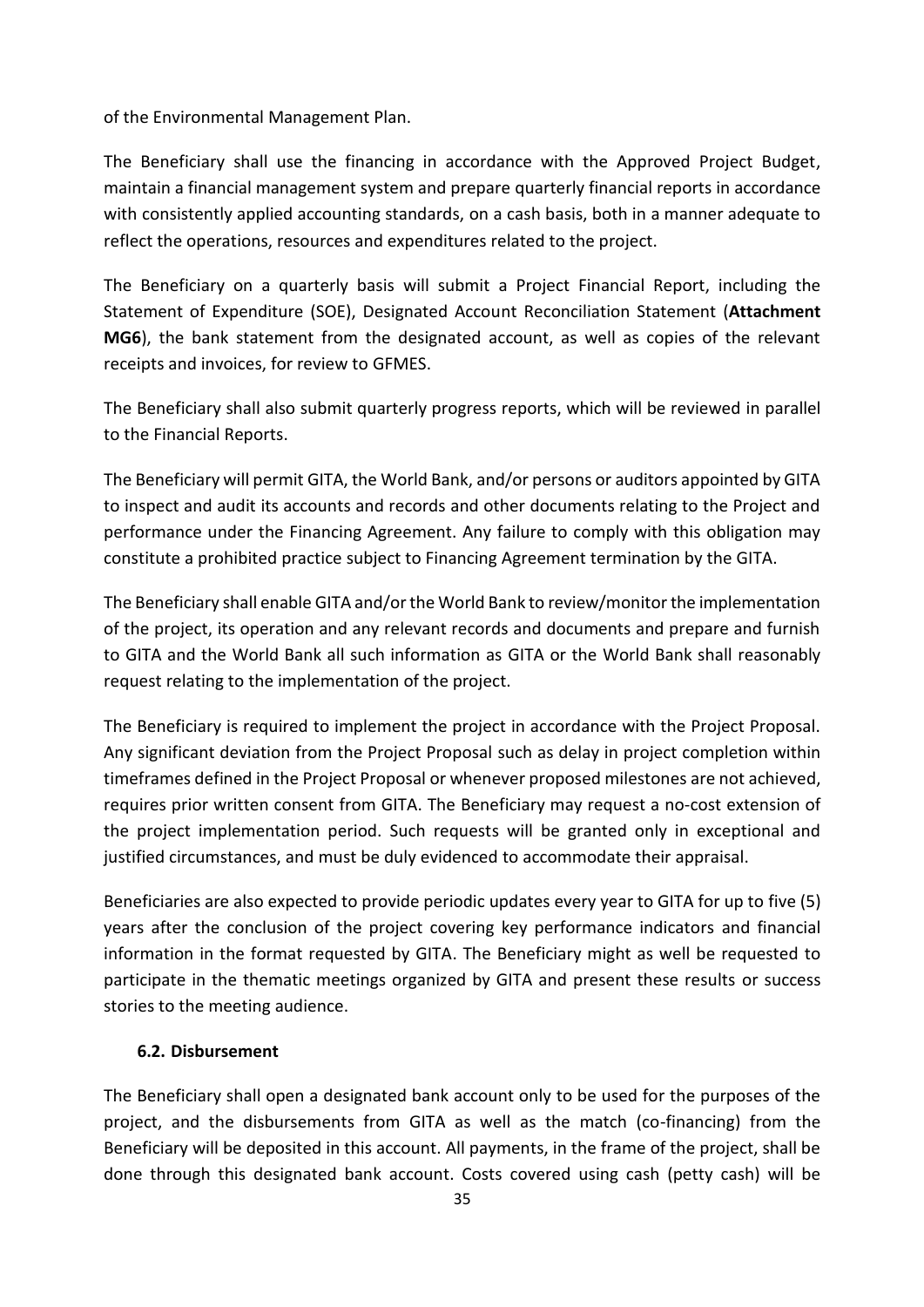declared as ineligible.

Grant funds to the Beneficiary will be issued in quarterly tranches; a Withdrawal Application Form (**Attachment MG8**) will be used by the Beneficiary to request grant tranches from GITA. The first installment will be transferred to the Beneficiary's designated bank account based on the Financing Agreement, however all further tranches shall be provided on the basis of quarterly progress and financial reports of the previous period.

The Financial report (**Attachment MG6**), including SOE, Designated Account Reconciliation Statement, supported by the documents and bank statement will be reviewed and cleared by the GFMES before the next tranche is disbursed by GITA.

Prior to the quarterly disbursement, the Beneficiary must submit, along with the quarterly progress and financial report, a bank account statement showing that the Beneficiary has deposited in the designated account its share of co-financing sufficient for the respective advance disbursement from GITA.

Prior to quarterly disbursement, the Beneficiary must submit quarterly progress and financial reports within two (2) weeks after the last calendar day of the project quarter along with other required documentation.

The review and approval of the reports will take approximately four (4) weeks and may be subject to an on-site monitoring visit as described in Section 6.3.

The Beneficiary is allowed up to fifteen percent (15%) of variations from the total Approved Project Budget within any of major budget categories. Should the expenses variations related to any major budget category be expected to exceed fifteen percent (15%) during the course of the project, a written request for funds reallocation must be submitted for GITA's approval.

GITA reserves the right to suspend or terminate the financing under the Financing Agreement, and request a refund of all or any part of the amount of the financing disbursed, in the event that the Beneficiary fails to perform any of its obligations under the Financing Agreement.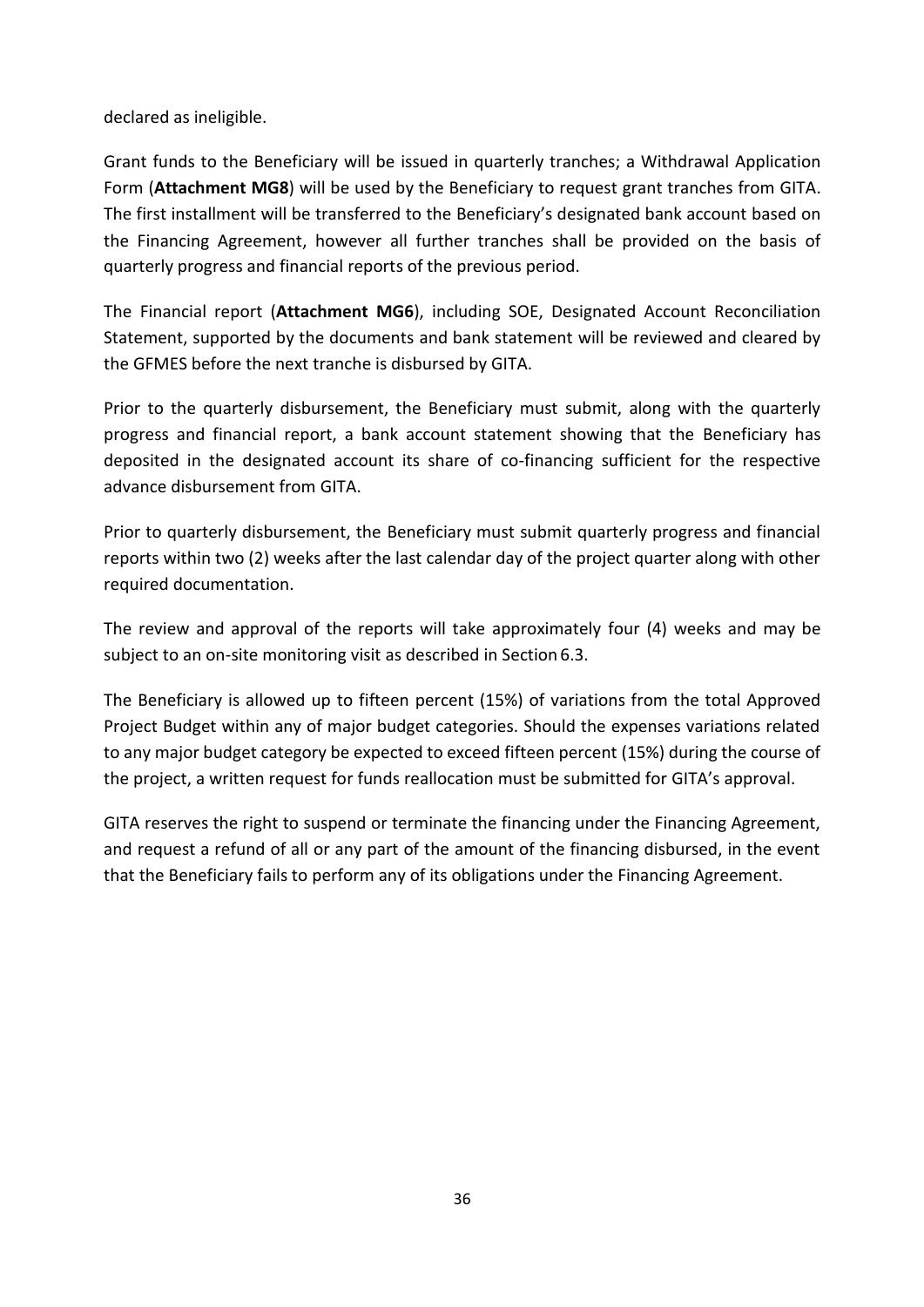#### **6.2.1. Calculation of disbursement and balances:**

<span id="page-36-0"></span>For the sake of smooth implementation of the project, the disbursement amounts and schedule (**see Table 3 - Disbursement Schedule**) should correspond to the following plan:

- A) The first advance disbursement shall equal 100% of the grant portion<sup>20</sup> of the approved project budget for the  $1<sup>st</sup>$  reporting quarter plus 50% of grant portion of the budget for the next (i.e. 2<sup>nd</sup>) reporting quarter and be paid after Financing Agreement is signed. In support and prior to receiving this payment, Beneficiary shall submit:
	- i. Withdrawal application;
	- ii. Proof of co-finance sufficient for the first advance disbursement<sup>21</sup>, deposited to the designated bank account.
- B) Further, each advance disbursement may equal 50% of the grant portion22 of the budget for the current reporting quarter plus 50% of grant portion of the project budget for the next reporting quarter. In support and prior to receiving this payment, Beneficiary shall submit:
	- i. Withdrawal Application;
	- ii. Proof of co-finance sufficient for the respective advance disbursement<sup>23</sup>, deposited to the designated bank account;
	- iii. Quarterly progress report;
	- iv. Quarterly financial report.
- C) The last advance disbursement may equal 50% of grant portion<sup>24</sup> of the budget for the last reporting quarter. In support and prior to receiving this payment, Beneficiary shall submit:
	- i. Withdrawal Application;
	- ii. Proof of co-finance sufficient for the final advance disbursement<sup>25</sup>, deposited on the designated bank account;

In order to reconcile the last advance payment a Beneficiary shall submit

iii. Final progress report;

 $\overline{a}$ 

<sup>20</sup> Total project budget less the co-financing contribution

<sup>&</sup>lt;sup>21</sup> The co-financing contribution deposited to the bank account shall correspond to percent of co-finance indicated in the financing agreement

<sup>22</sup> Total project budget less the co-financing contribution

<sup>&</sup>lt;sup>23</sup> The co-financing contribution deposited to the bank account shall correspond to percent of co-finance indicated in the financing agreement

<sup>&</sup>lt;sup>24</sup> Total project budget less the co-financing contribution

<sup>&</sup>lt;sup>25</sup> The co-financing contribution deposited to the bank account shall correspond to percent of co-finance indicated in the financing agreement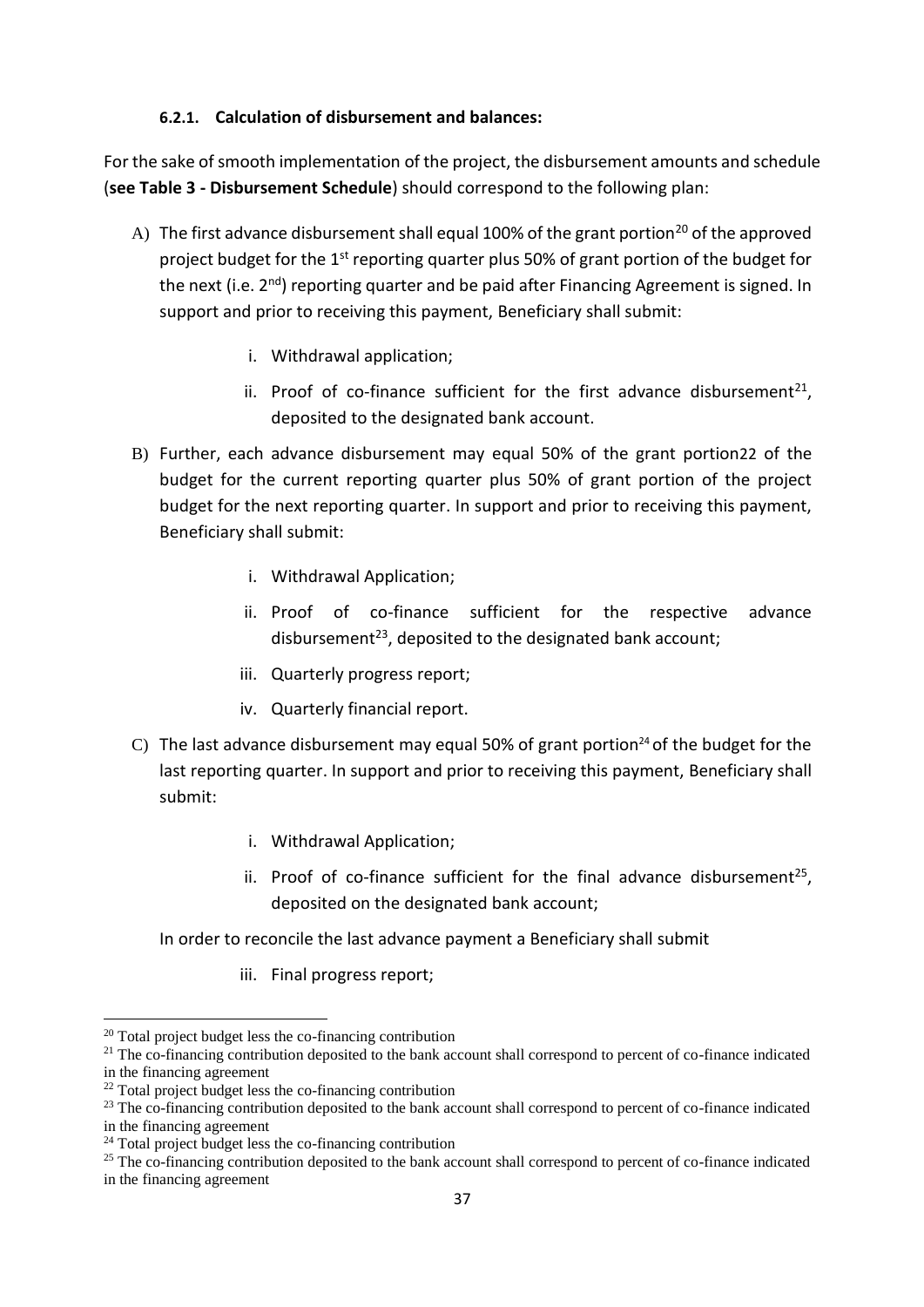#### iv. The financial report for the last reporting quarter

| <b>Disbursements</b>                                    | <b>Calculation</b>                                                                                                        | <b>Basis for the payment</b>                                                                                                                                                                                                                                      |
|---------------------------------------------------------|---------------------------------------------------------------------------------------------------------------------------|-------------------------------------------------------------------------------------------------------------------------------------------------------------------------------------------------------------------------------------------------------------------|
| $1st$ advance<br>disbursement                           | 100% of the grant for the first<br>reporting quarter<br>plus<br>50% of the grant for the $2^{nd}$<br>reporting quarter    | <b>Financing Agreement</b><br>$\bullet$<br>Withdrawal application;<br>$\bullet$<br>Proof of co-finance<br>$\bullet$<br>sufficient for the first<br>advance disbursement,<br>deposited on the<br>designated bank account.                                          |
| 2 <sup>nd</sup> and further<br>advance<br>disbursements | Up to 50% of the grant for<br>the current reporting quarter<br>plus<br>50% of the grant for the next<br>reporting quarter | Withdrawal Application;<br>$\bullet$<br>Proof of co-finance<br>$\bullet$<br>sufficient for the respective<br>advance disbursement,<br>deposited on the<br>designated bank account;<br>Quarterly progress report;<br>۰<br>Quarterly financial report.<br>$\bullet$ |
| The last* advance<br>disbursement                       | Up to 50% of the grant for<br>the last reporting quarter                                                                  | Withdrawal Application;<br>$\bullet$<br>Proof of co-finance<br>$\bullet$<br>sufficient for the final<br>advance disbursement,<br>deposited on the<br>designated bank account;                                                                                     |

**Table 3: Disbursement Schedule**

**\*** The final progress report, the financial report for the last reporting quarter shall be submitted after the implementation period is over

In addition to the above-mentioned calculation each advance payment and final disbursement, except for the first one, may be further reduced by the unspent balance whenever this underspend is caused by the savings or the delay in the implementation of activities. Should such case arise a beneficiary shall submit the updated timeline and the amended budget to request the reallocation of funds, unless a delay in activities prevents the implementation of the project. Should latter be the case the contract will be suspended according to the provisions of the Financing Agreement.

In case there are ineligible costs identified in the Financial Reports, the Beneficiary will not be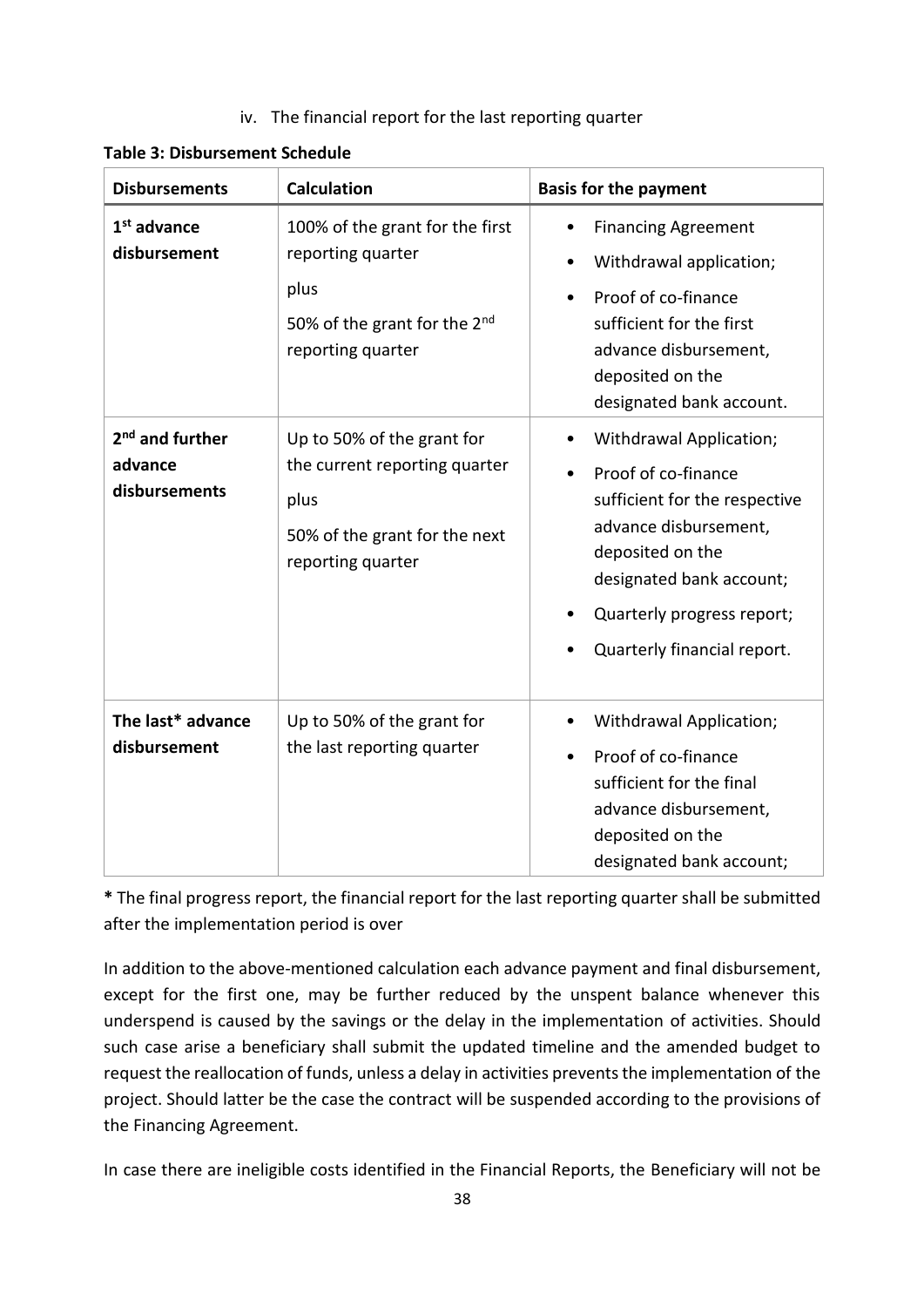entitled to receive the next disbursement until the corresponding amount is refunded back to the project account.

**At the end of the implementation period, a Beneficiary shall refund any unspent balance or ineligible costs identified as a result of revisions/checks conducted by GITA or the Auditors no longer than 30 days after receipt of notification requesting the amounts due to the Implementing Agency.** 

## <span id="page-38-0"></span>**6.3. Monitoring of the Project**

Prior to disbursement of funds to the Beneficiary, monitoring of the project is required by GITA. The purpose of the monitoring is to assess the progress of the project in implementing the task activities, and to assure that financial expenditures are in accordance with the Approved Project Budget for the given period. Methods of monitoring include:

- A) Review of submitted quarterly progress and financial reports (by the GFMES);
- B) On-site monitoring visits, as needed;

The Beneficiary must submit quarterly progress and financial reports through matching grants web portal, within two (2) weeks after the last calendar day of the project quarter. This quarterly reporting is a requirement for the duration of the project, or until all project activities are completed and the project is formally closed. GITA will perform on-site monitoring visits annually or more often if necessary and as determined by GITA. Upon review and approval of the reports by GITA and positive outcome of the on-site monitoring visit (when applicable) the project financing for the next quarter will be disbursed.

After the project is fully completed, the quarterly financial (covering the last project quarter) and final progress reports must be submitted to GITA within four (4) weeks after the last calendar day of the project.

GITA will check the submitted report within four (4) weeks after reports are submitted, identify the deviation or breach (if any) and communicate them with the Beneficiary.

The Financing Agreement may be the subject to termination in the event the Beneficiary fail to take corrective measures within 2 weeks after the receipt of notification with the request for clarifications/corrections.

For the comprehensive picture on the monitoring procedure, please see **Figure 2.**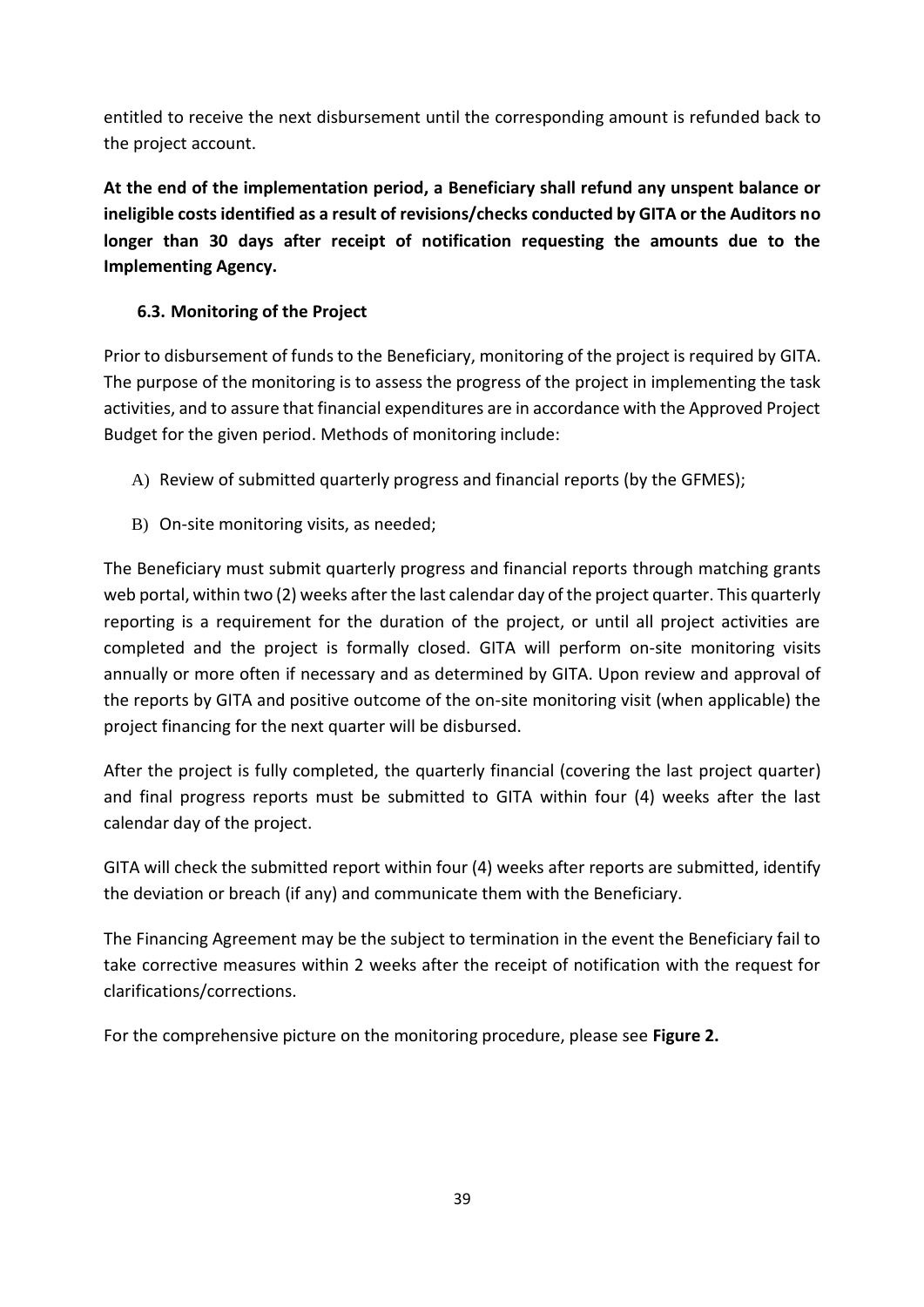#### **Figure 2: Monitoring Procedure**

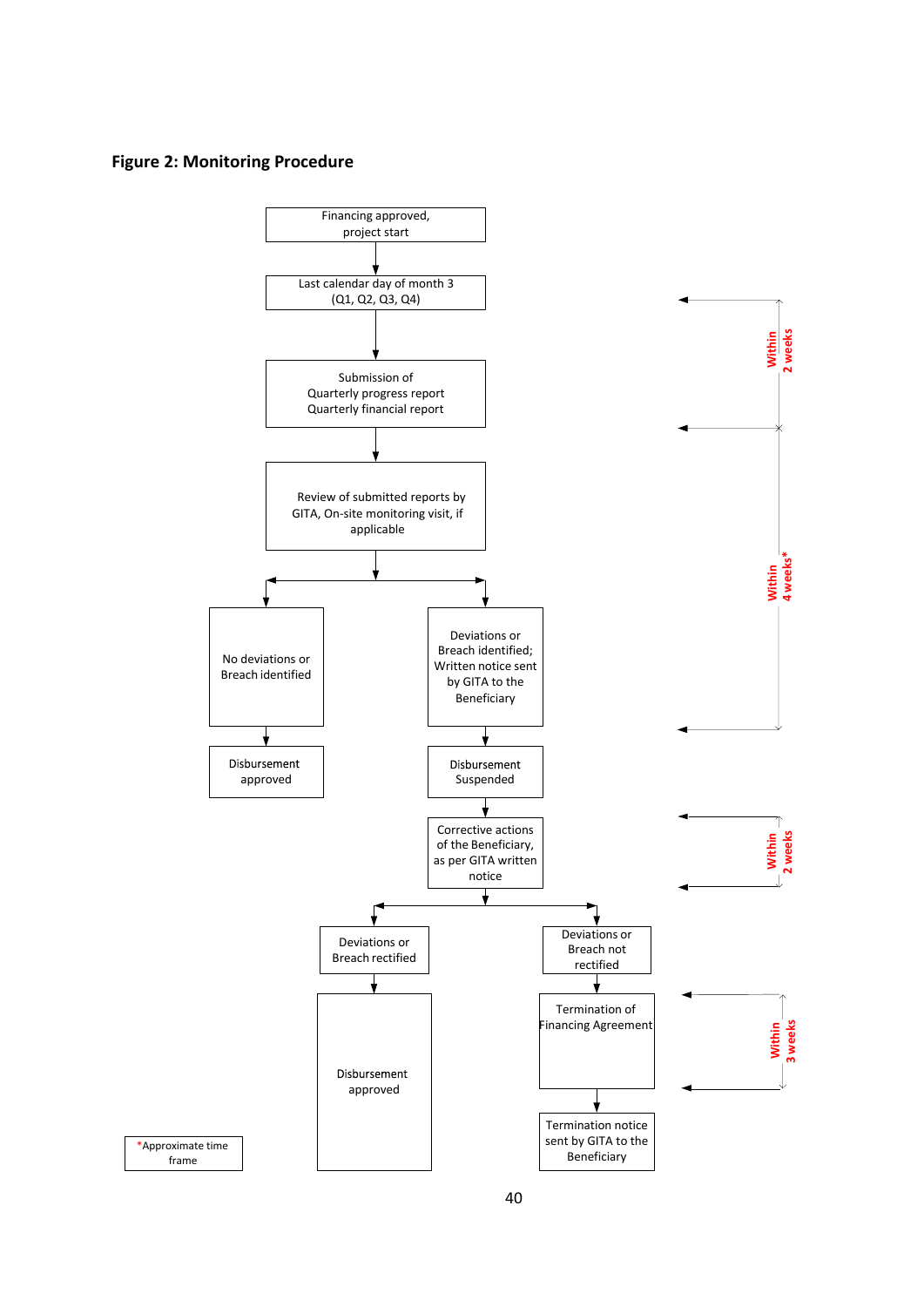## **6.3.1. Reporting**

<span id="page-40-0"></span>Two (2) weeks after the last calendar day of the project quarter, the quarterly progress and financial reports must be submitted along with other required documentation as per Sections 6.2.1 and 6.4.2. This is followed by an on-site monitoring visit (when applicable) that will be conducted by GITA staff. Upon review and approval of the reports and upon positive outcome from the on-site monitoring visit, the Beneficiary will be eligible for disbursement for the next quarter.

For deviations in the quarterly progress and/or financial report that can be corrected or justified and are not a result of the Beneficiary's mismanagement of financials or the project, the Beneficiary will be required to update the quarterly progress and/or financial report and resubmit it to GITA as per GITA's written notice. Additional check-ups by GITA will be done. The payment will be preceded after the updated progress and/or financial reports are approved.

The templates for the quarterly and final progress and financial reports will be available through the Matching Grants web portal.

**Each report has to be signed and stamped (if applicable) by the representative authorized by the Beneficiary,** each report has to be scanned and uploaded per provided file templates. Quarterly progress- and financial- reports should be accompanied with copies of supporting documents and bank account statement relevant for previous quarter. Bank account statements should show all relevant transactions related to submitted supporting documents. Furthermore, designated bank account statements have to show that the Beneficiary has secured its share of co-financing sufficient for the next disbursement.

**Note that Beneficiary shall not disburse from or deposit into this designated bank account any funds not related to the project.** In addition to the formal reports required under the Financing Agreement, it is the Beneficiary's obligation to report significant project events to GITA, positive or otherwise. As a contributor to the project, GITA would like to be kept abreast of the project status. In the event of favorable variations or unforeseen problems, GITA's early awareness will enable GITA management to work with the project team in implementing any necessary changes to project activities, including re-scheduling and re-budgeting.

Any changes to the project (e.g. regarding project implementation, timelines, project budget, deliverables, project staff, etc.) should be communicated to GITA in writing as they require GITA's written consent. Such changes may not be effective before the written consent is issued to the Beneficiary.

## **6.3.2. Progress Report**

<span id="page-40-1"></span>The purpose of the progress reports is to enable GITA to monitor project progress and to assist in making decisions regarding the continued funding of the project. Timelines, conciseness, and agreement with the Project Proposal are key features of the progress reports.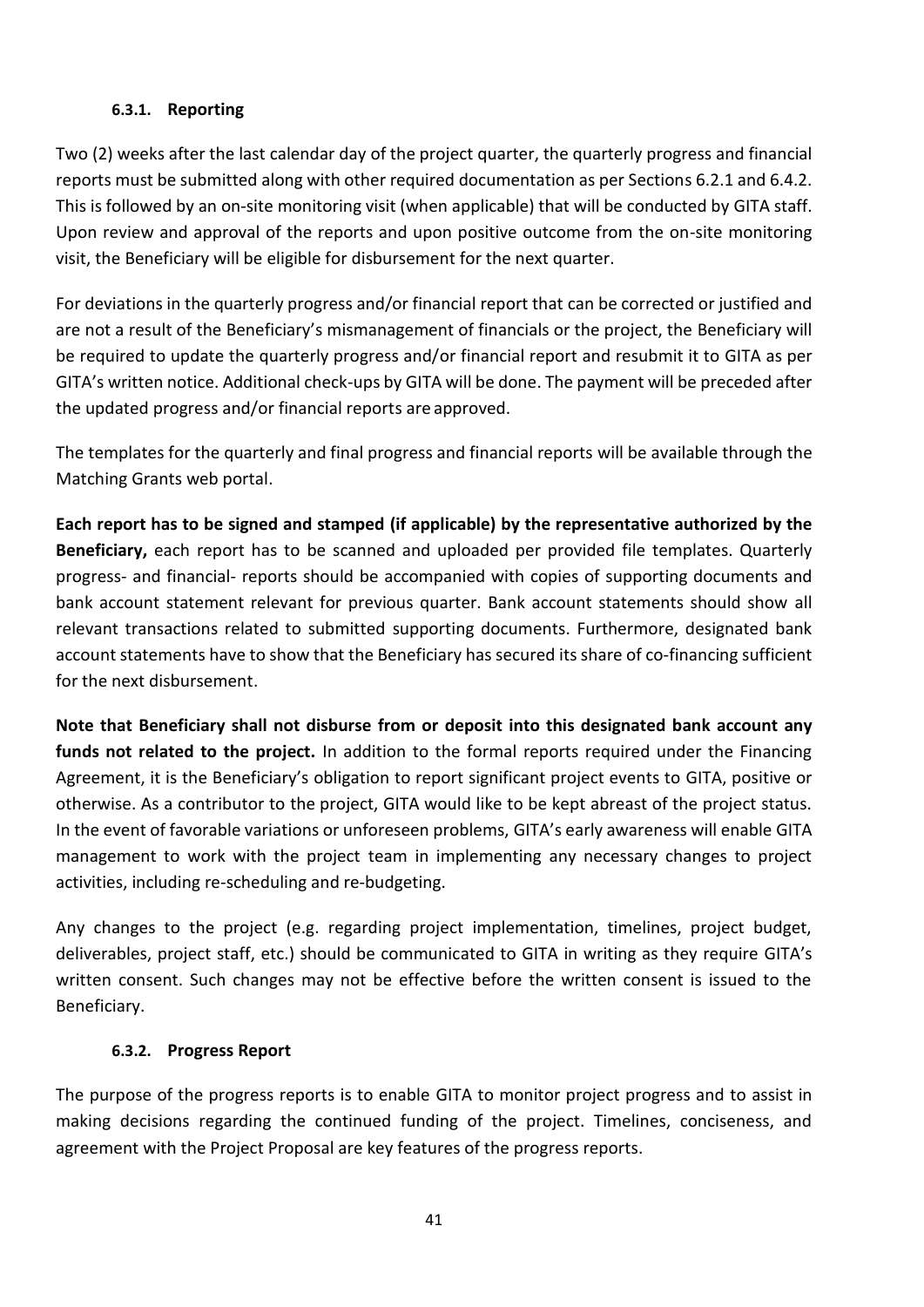The period of reporting covered in the progress report should coincide with the period in the accompanying financial report. The progress report will be reviewed by GITA only after both, progress and financial reports are received. This will enable GITA to associate completed tasks and activities reported in the progress report to the relevant expenditures in the financial report.

Progress reports submitted to GITA will be treated as confidential to the extent described in the Financing Agreement. Nonetheless, proprietary or commercially sensitive information should be identified as such.

## **6.3.3. Financial Report**

<span id="page-41-0"></span>The purpose of the Financial Report (**Attachment MG6**) is to enable GITA to monitor actual expenditures on the project and to assist decisions relating to the continued financing of the project.

All expenses incurred in GITA-supported projects for the actual period must be itemized in accordance with Approved Project Budget as per Financing Agreement, and all payments from the designated bank account in all categories should be shown. **Expenditure is recognized on a cash basis.** <sup>26</sup> No depreciation will be provided in these statements as per financial management requirements. Similarly, the Beneficiary will recognize salaries as an expense at the moment of payment (accruals will not be eligible for financing). Financial reports should include supporting documentation related to the payments and proof of purchase, such as bank account statements and payroll calculations for salaries, travel expenses calculations, contracts (if applicable), invoices, delivery receipts, service delivery reports, bank payment orders for all purchases, contracts and consultants, etc.

Monitoring by GITA will include verification of compliance between Quarterly Financial Reports with Approved Project Budget and detailed verification of all supporting documentation.

If any concerns arise during the review of the financial report by GITA, the Beneficiary may be asked to submit additional documentation. The Beneficiary is expected to maintain financial records for the project sources and uses of funds separate from the other existing and/or future projects for the period of the project duration.

## **6.3.4. Monitoring Visits**

**.** 

<span id="page-41-1"></span>The purpose of the on-site monitoring visit by the GITA Grants Financial Monitoring and Evaluation Specialist and other GITA representatives is primarily to verify that project, environmental and financial activities are occurring as reported and as stated in the approved project documents. GITA will perform on-site monitoring visits annually or more often, if necessary and as determined byGITA.

The GFMES will notify the Beneficiary in writing by email at least one (1) calendar week in advance

<sup>&</sup>lt;sup>26</sup> Expenditure recognition on a cash basis means that the Beneficiary records expenses in financial accounts as cash is paid out for purchases, and in the same manner, the fixed assets held by the Beneficiary are shown in the project budget (or in financial reports prepared for GITA) at the cost at the moment of purchase.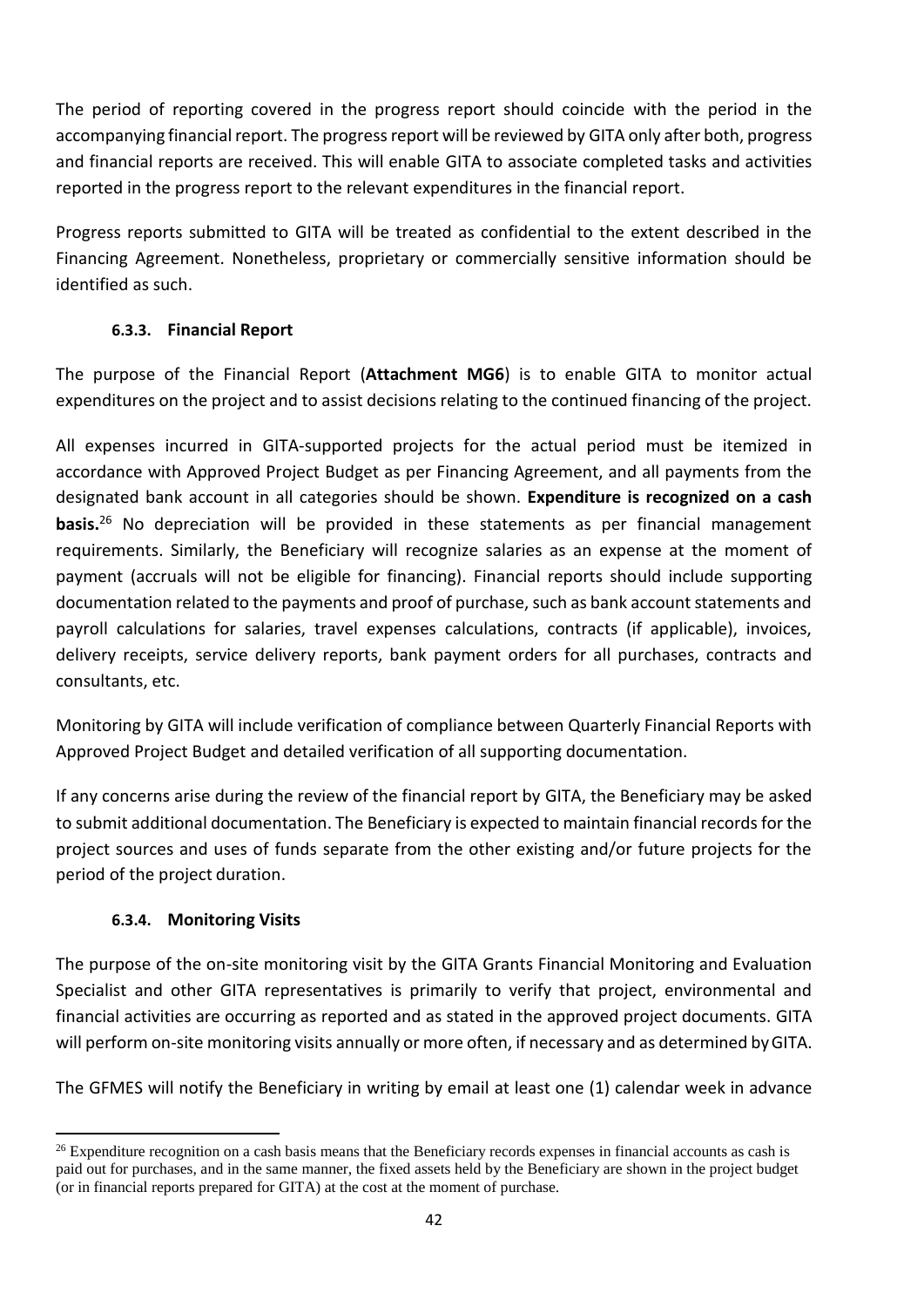about the on-site monitoring visit. The notification will outline the purpose of the visit, what is to be reviewed, and who should attend the meeting during the on-site monitoring visit. In turn, a beneficiary shall provide the representatives of the Implementing Agency with the documents or information necessary for the monitoring visit, as well as accommodate the presence of the persons requested by GITA.

Monitoring visits will typically include a review of project implementation (e.g. procedures, milestones with measurable results, timelines, tasks, agreements, policies and financial documentation) as well as in-person meetings with relevant project team members.

At the end of on-site monitoring visit the GFMES and other GITA representatives will discuss, with relevant project team members, findings from the meeting and clarify any corrective actions to pursue after the visit. If the on-site monitoring visit has identified any concerns, the Beneficiary will be required to correct deficiencies within agreed timelines. The further financing depends on the severity of problem and it might be suspended until the deficiencies are corrected.

## <span id="page-42-0"></span>**6.4. Master File**

Beneficiary should create a master file at the beginning of the project period. This master file should include the following documentation and each folder/binder should be referenced with letters and titles as described below:

## (C) Correspondence

- Any email or official documentation exchanged between the Applicant and GITA during the application period (e.g. response from GITA's independent Investment Committee, notifications from GITA, etc.);
- Any email or official documentation exchanged between the Beneficiary and GITA during the project implementation;

(F) Award notification and financing Agreement;

(P) Proposal - Application and supporting documentation as specified in Section 2 of this manual;

(R) Implementation

- Progress Reports
- Financial Reports inclusive all supporting documents (such as copies of invoices, agreements, payment documents, etc.)

During the on-site monitoring visit the master file must be made available.

## <span id="page-42-1"></span>**6.5. Termination of Financing**

The GITA may suspend and/or terminate the financing, upon its sole discretion, in whole or in part,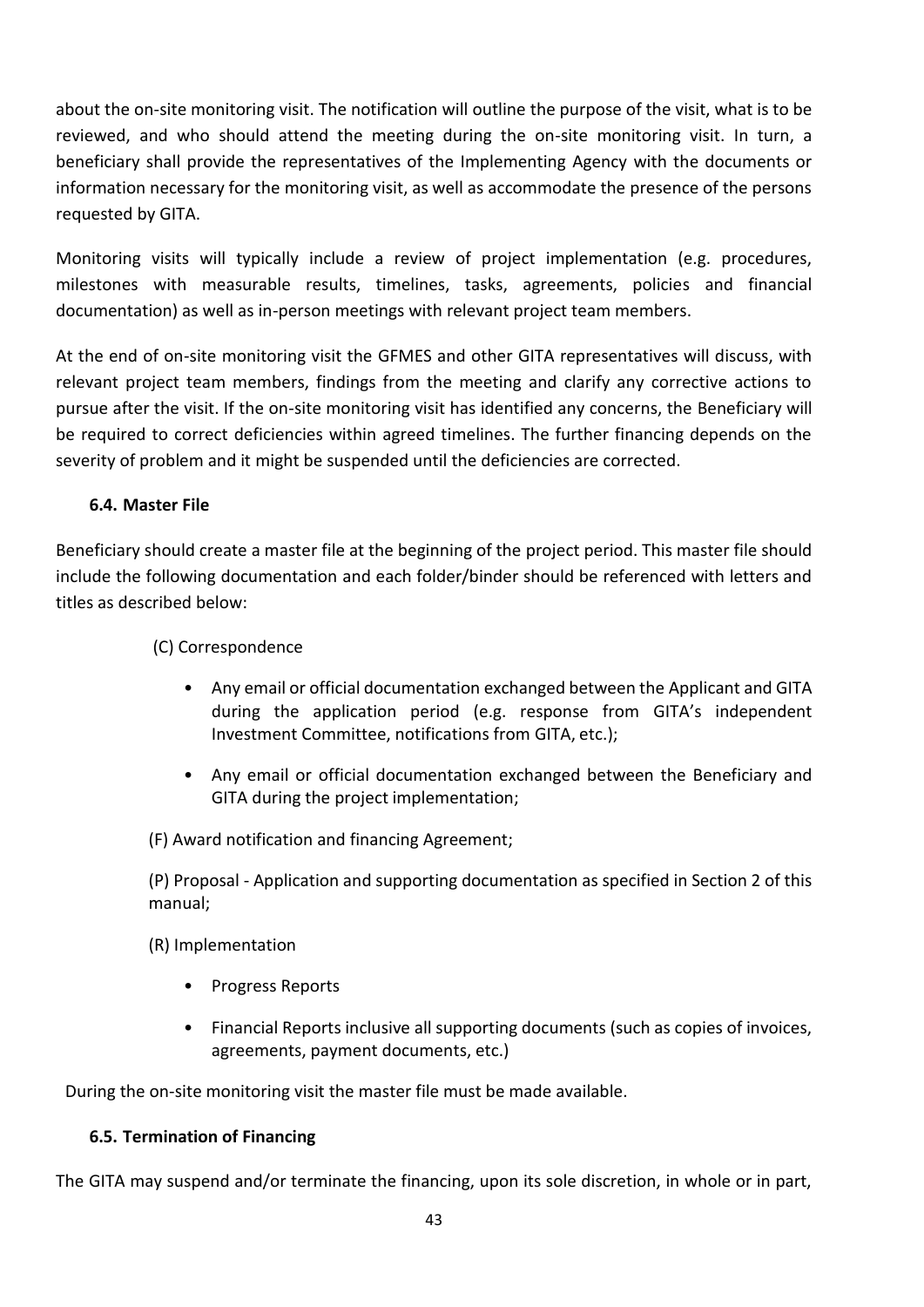in the instance of a breach of any terms of the Startup Matching Grants Program or the Financing Agreement, including but not limited to:

- 6.5.1 Failure of the Beneficiary to provide, promptly as needed, the resources required for project implementation, including failure to deposit the co-financing amounts set forth in the Financing Agreement at the dates specified in the Financing Agreement;
- 6.5.2 Failure of the Beneficiary to use the financing as defined in the Approved Project Budget including reallocation of more than 15% of the Approved Project Budget by Beneficiary without prior written consent of GITA;
- 6.5.3 Significant failure of the Beneficiary to carry out the project with due diligence and efficiency and in accordance with sound technical, economic, financial, managerial, environmental and social standards and practices, including in accordance with the provisions of the Anti-Corruption Guidelines, providing false information during any stage of the project Application, evaluation or implementation and in instances of gross misconduct or fraud;
- 6.5.4 Failure of the Beneficiary to carry out the project in accordance with the national environmental legislation and the EMP/ESMP, if applicable, and to undertake in a timely manner all measures to enable GITA to monitor compliance of Beneficiary's performance with the ESMP;
- 6.5.5 Failure of the Beneficiary to maintain policies and procedures adequate to enable GITA to monitor and evaluate the progress of the project and the achievement of its objectives;
- 6.5.6 Failure of the Beneficiary to maintain a financial management system and prepare financial statements in accordance with consistently applied accounting standards, both in a manner adequate to reflect the operations, resources and expenditures related to the project;
- 6.5.7 Failure of the Beneficiary to have financial statements audited at GITA's request by independent auditors acceptable to GITA, in accordance with consistently applied auditing standards, and promptly furnish the statements as so audited to GITA;
- 6.5.8 Failure of the Beneficiary to enable GITA and/or the World Bank to inspect the implementation of the project, its operation and any relevant records and documents and prepare and furnish to GITA and the World Bank all such information as GITA or the World Bank shall reasonably request relating to the implementation of the project;
- 6.5.9 Failure of the Beneficiary to inform GITA of any significant changes to the project (e.g. regarding project implementation, timelines, project budget, deliverables, project staff, etc.).